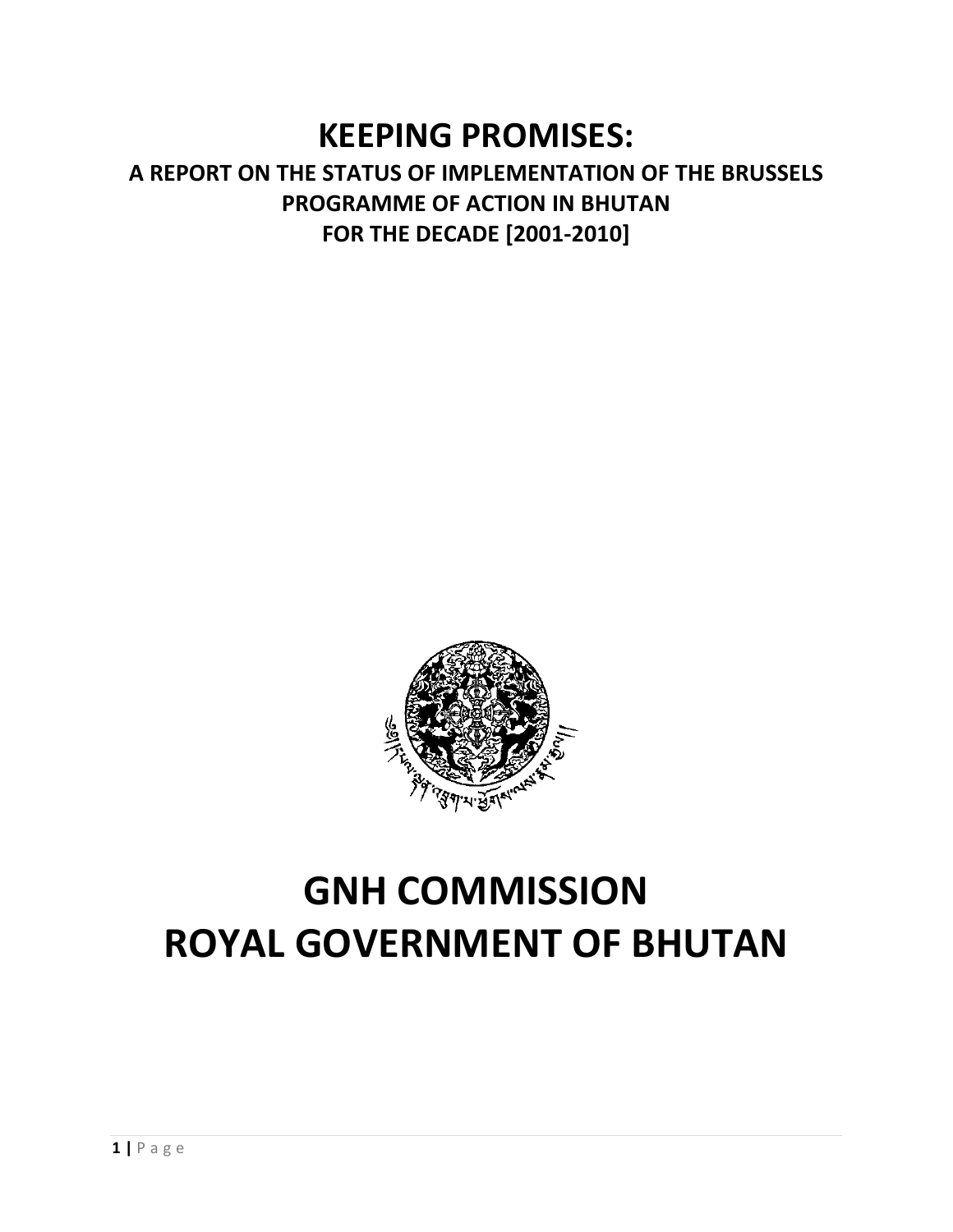# Table of Contents

#### 1. Introduction

- Bhutan's Political and Socio-Economic Context in Bhutan
- The Brussels Programme of Action and the National Development Framework
- Purpose and Structure of the Report
- Overview of the Progress towards the BPoA Goals

#### 2. Fostering a People Centred Policy Framework

- Economic Growth
- Poverty
- **Hunger**

#### 3. Good Governance at National and International Levels

- Political Plurality
- **Decentralization**
- Combating Corruption
- Civil Service Reforms
- Gender Equality
- Civil Society and Media
- Governance Performance

#### 4. Building Human and Institutional Capacities

- Combating Diseases
	- Tuberculosis Malaria
	- HIV/AIDS
- Promoting Child Health and Survival Infant and Under-five Mortality Nutritional Status of Young Children
- Improving Maternal Health
- Expanding Primary Education and Literacy
- Access to Improved Source of Drinking Water
- 5. Building Productive Capacities to Make Globalization Work for LDCs
	- Physical Infrastructure
		- Transport and Communications
		- Energy
			- Export Infrastructure
		- Sustainable Tourism

#### 6. Enhancing the Role of Trade in Development

- Trade Policy and Institutional Context
- **Challenges**
- Measuring Trade Performance
	- Trade to GDP Ratios
	- Trading Across Borders Indicators

#### 7. Reducing Vulnerability and Protecting the Environment

- National Environment Policy Framework
- Environment Sustainability Indicators Protected to Total Territorial Area and Ecological Protection Air and Water Pollution Solid Waste Management
- Vulnerability to Natural Disasters

# 8. Mobilizing Financial Resources

- Domestic Resource Mobilization
- Development Assistance and Foreign Direct Investment
- External Debt
- Resource Mobilization Challenges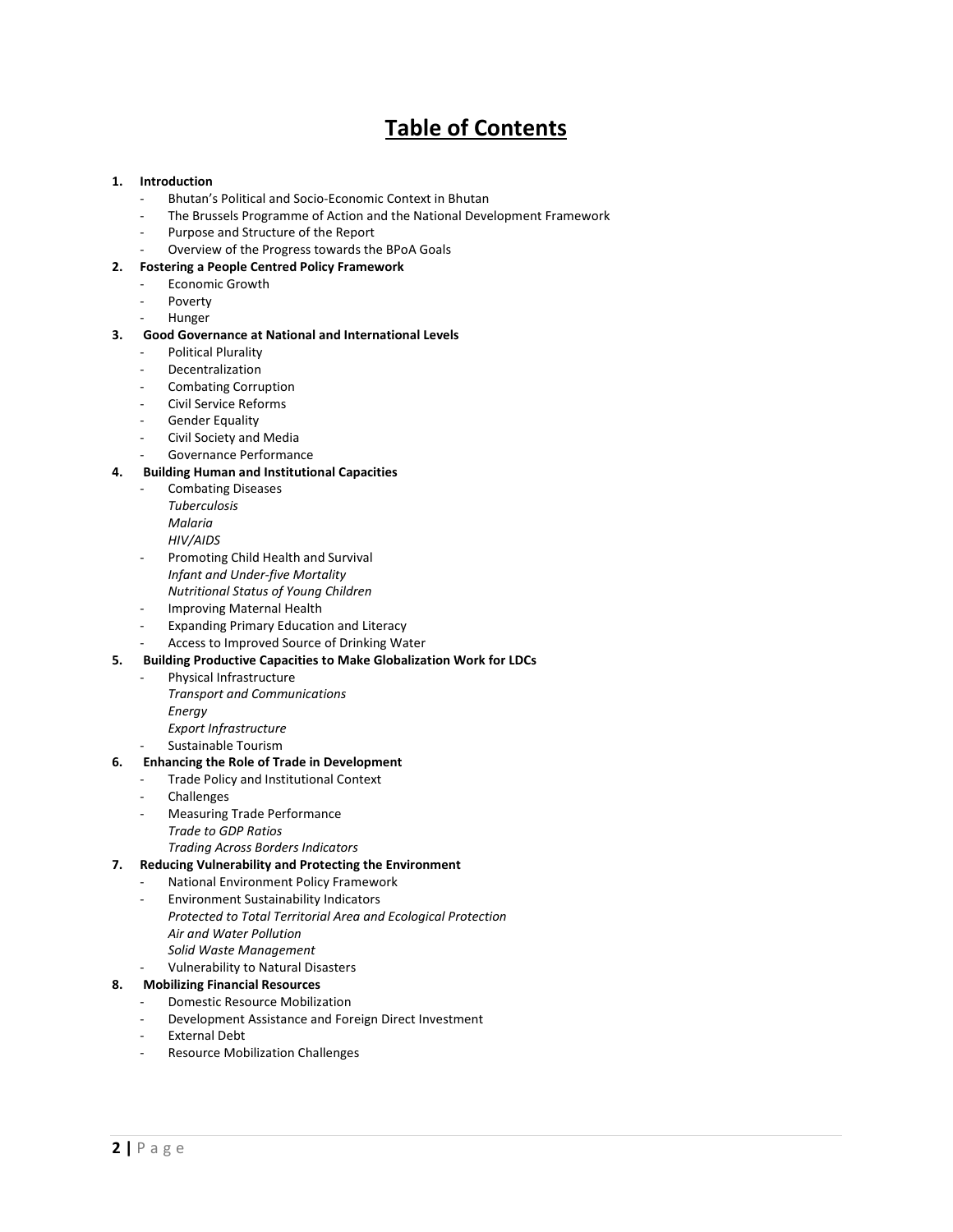# ACRONYMS

| <b>ACC</b>       | Anti Corruption Commission                                                                        |
|------------------|---------------------------------------------------------------------------------------------------|
| AIDS             | Acquired Immunodeficiency Syndrome                                                                |
| <b>ANC</b>       | Ante Natal Care                                                                                   |
| <b>BCCI</b>      | Bhutan Chamber of Commerce and Industry                                                           |
| BDI.             | Bhutan Development Index                                                                          |
| <b>BLSS</b>      | <b>Bhutan Living Standards Survey</b>                                                             |
| <b>BPOA</b>      | Brussels Programme of Action                                                                      |
| <b>CPI</b>       | Corruption Perception Index                                                                       |
| <b>DRM</b>       |                                                                                                   |
|                  | Disaster Reduction Management                                                                     |
| EA               | Environmental Assessment                                                                          |
| <b>ECOP</b>      | <b>Environmental Codes of Practice</b>                                                            |
| <b>EIMS</b>      | Environmental Information Management System                                                       |
| <b>FYP</b>       | Five Year Plan                                                                                    |
| <b>GDP</b>       | <b>Gross Domestic Product</b>                                                                     |
| <b>GG Plus</b>   | Good Governance Plus                                                                              |
| <b>GLOF</b>      | <b>Glacial Lake Outburst Flood</b>                                                                |
| GNH              | <b>Gross National Happiness</b>                                                                   |
| <b>GPI</b>       | Global Peace Index                                                                                |
| <b>HDI</b>       | Human Development Index                                                                           |
| <b>HIV</b>       | Human Immunodeficiency Virus                                                                      |
| <b>HRD</b>       | Human Resource Development                                                                        |
| <b>ICT</b>       | Information and Communications Technology                                                         |
| <b>IDD</b>       | Iodine Deficiency Disorder                                                                        |
| <b>IMR</b>       | <b>Infant Mortality Rate</b>                                                                      |
| Kcal             | Kilo Calorie                                                                                      |
| <b>LDC</b>       | Least Developed Country                                                                           |
| <b>LDCF</b>      | Least Developed Country Fund                                                                      |
| <b>MCH</b>       | Maternal and Child Health                                                                         |
| <b>MDGs</b>      | Millennium Development Goals                                                                      |
| <b>MICE</b>      | Meetings, Incentives, Conference and Exhibition                                                   |
| <b>MMR</b>       | <b>Maternal Mortality Rate</b>                                                                    |
| <b>MSTF</b>      | Multi-Sectoral Task Force                                                                         |
| <b>NAPA</b>      | National Adaptation Programme of Action                                                           |
| <b>NCWC</b>      | National Commission for Women and Children                                                        |
| <b>NDRMF</b>     | Natural Disaster Risk Management Framework                                                        |
| NEC              | National Environment Commission                                                                   |
| <b>NFE</b>       | Non-Formal Education                                                                              |
| <b>NNIYCFS</b>   |                                                                                                   |
|                  | National Nutrition, Infant and Young Child Feeding Survey<br>National Statistics Bureau of Bhutan |
| NSB              |                                                                                                   |
| Nu<br><b>ODA</b> | Ngultrum                                                                                          |
|                  | Official Development Assistance                                                                   |
| <b>PAAR</b>      | Poverty Assessment and Analysis Report                                                            |
| <b>PAR</b>       | Poverty Analysis Report                                                                           |
| PHCB             | Population and Housing Census Bhutan                                                              |
| <b>PVR</b>       | Poverty Vulnerability Indicators                                                                  |
| <b>RBM</b>       | <b>Results Based Management</b>                                                                   |
| RGoB             | Royal Government of Bhutan                                                                        |
| <b>RMA</b>       | Royal Monetary Authority of Bhutan                                                                |
| <b>RNR</b>       | Renewable Natural Resources                                                                       |
| <b>RTI</b>       | Right to Information                                                                              |
| <b>RWSS</b>      | Rural Water Supply and Sanitation                                                                 |
| <b>RWSS</b>      | Rural Water Supply and Sanitation                                                                 |
| <b>SASEC</b>     | South Asia Sub Regional Economic Cooperation                                                      |
| <b>STI</b>       | Sexually Transmitted Infection                                                                    |
| U-5MR            | <b>Under-five Mortality Rate</b>                                                                  |
| <b>WWF</b>       | World Wildlife Fund                                                                               |
|                  |                                                                                                   |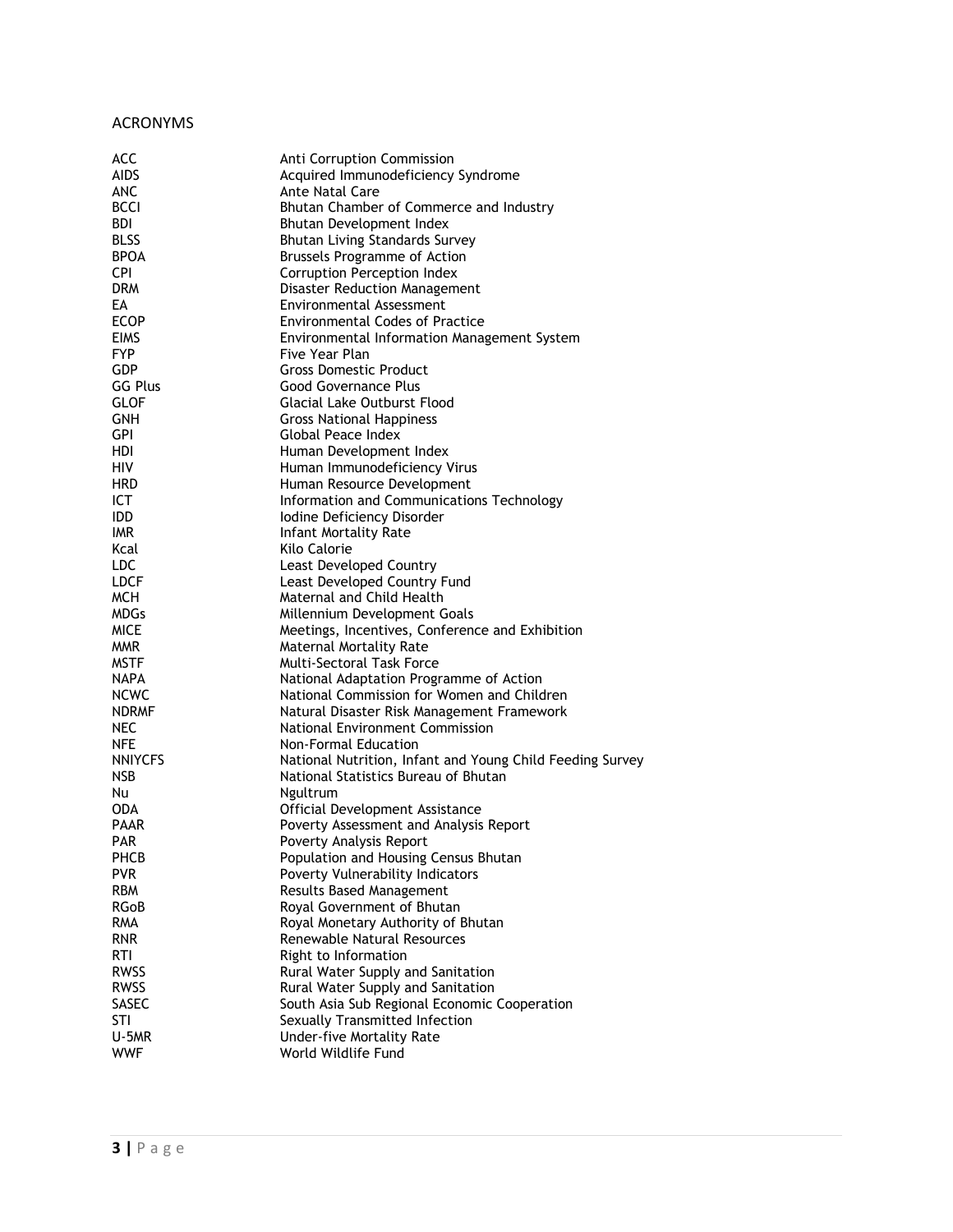# INTRODUCTION

#### Bhutan's Political and Socio-Economic Context

Bhutan is a small open economy situated in the eastern Himalayas with a total land area of 38,394 square kilometers and a population of 683,407 in 2009. The population density was estimated at 16 people per  $km^2$  with an urban and rural population of 31% and 69% of the total population respectively. Over the last decade there has been a high rate of internal migration from rural to urban areas. With a population growth at 1.3%, Bhutan does not have a severe population problem at present but localized population pressures exist due to skewed geographical distribution. The country however has an extremely youthful demographic profile with about 45% of the population under the age of twenty.

The country has a vast natural resource base in particular rich forest and freshwater resources. Natural vegetation covers 72.5% of the total land area

| Table 1.1<br><b>Select Socio-Economic Indicators for</b><br><b>Bhutan</b> | 2001             | 2008       |
|---------------------------------------------------------------------------|------------------|------------|
| <b>Population Growth</b>                                                  | 2.5              | 1.3        |
| Life Expectancy at birth                                                  | 66.1             | 66.1       |
| <b>GDP</b> in Million Ngultrums                                           | 20,112           | 51,522     |
| GDP per capita in US\$                                                    | 835(2002)        | 1,852      |
| Percentage of Population living below<br><b>National Poverty Line</b>     | $36\% (2003)$    | 23%(2007)  |
| <b>Adult Literacy</b>                                                     |                  | 53%        |
| <b>Gross Primary Enrollment</b>                                           | 72%              | 116%(2009) |
| <b>Net Primary Enrollment</b>                                             | 53%(1998)        | 92%(2009)  |
| Gender Parity Index (GPI) for Education                                   | 0.9 <sup>°</sup> | 1.02(2009) |
| <b>Primary School Completion Rate</b>                                     | 77%              | 93.6%      |
| IMR per 1000 livebirths                                                   | 60               | 40         |
| U-5MR per 1000 livebirths                                                 | 84.2             | 61.5       |
| MMR per 100,000 livebirths                                                | 255              |            |
| <b>Skilled Birth Attendance</b>                                           | 24%              | 66.3%      |
| Access to improved sanitation                                             | 88%              | 92%        |
| Access to improved drinking water                                         | 78%              | 91%        |
| Human Development Index (HDI)                                             | 0.551(1998)      | 0.619      |
| $C_{\text{maxmax}}$ MCD<br>$ATC$ 2000 UDD 2000<br>DUCD                    |                  |            |

Sources: NSB, PHCB 2005, AES 2009, HDR 2009

encompassing rich and diversified ecological systems with slightly more than half the total land area classified as protected areas. The per capita water availability is among the highest in the world with the long-term mean annual water flow estimated to be 73,000 million  $m<sup>3</sup>$ . With this abundance of water availability, Bhutan has 35,000 MW of hydropower potential which the country has started tapping. Bhutan also has considerable occurrences of both metallic and non-metallic mineral resources but the mining industry is relatively underdeveloped and little exploration has been done.

Over the last decade, Bhutan has undergone a process of rapid modernization and democratization, including extensive reforms in the public sector. Under the farsighted and benevolent initiatives of the Monarchy, Bhutan in 2008 emerged as the world's youngest democracy and made this historic transition in a completely peaceful manner. Remarkably, these historic political changes were effected at a time of unprecedented peace, economic prosperity, improved social conditions and well being for Bhutan. The exceptional levels of governance that Bhutan has enjoyed is reflected in the excellent ratings for good governance indicators employed by external independent sources year after year placing it among the top percentile of well governed countries. The challenge for Bhutan will now be to effectively root democracy and strengthen democratic institutions as highly progressive factors for continued and rapid socio-economic development.

Bhutan has enjoyed sustained rapid economic growth at over 8%. This growth is explained by the massive investments and output on account of hydropower development accompanied by enormous expansion in the economic and social physical infrastructure. Notably, growth has happened in a highly sustainable manner with minimal impact on the physical, social and cultural environments. Bhutan's GDP has more than doubled in the period of review growing from Nu.20 billion in 2001 to Nu.54 billion in 2008 resulting in a doubling of per capita income from US\$ 835 in 2002 to 1,852 in 2008. Inflation over the period on average has largely remained below 6%.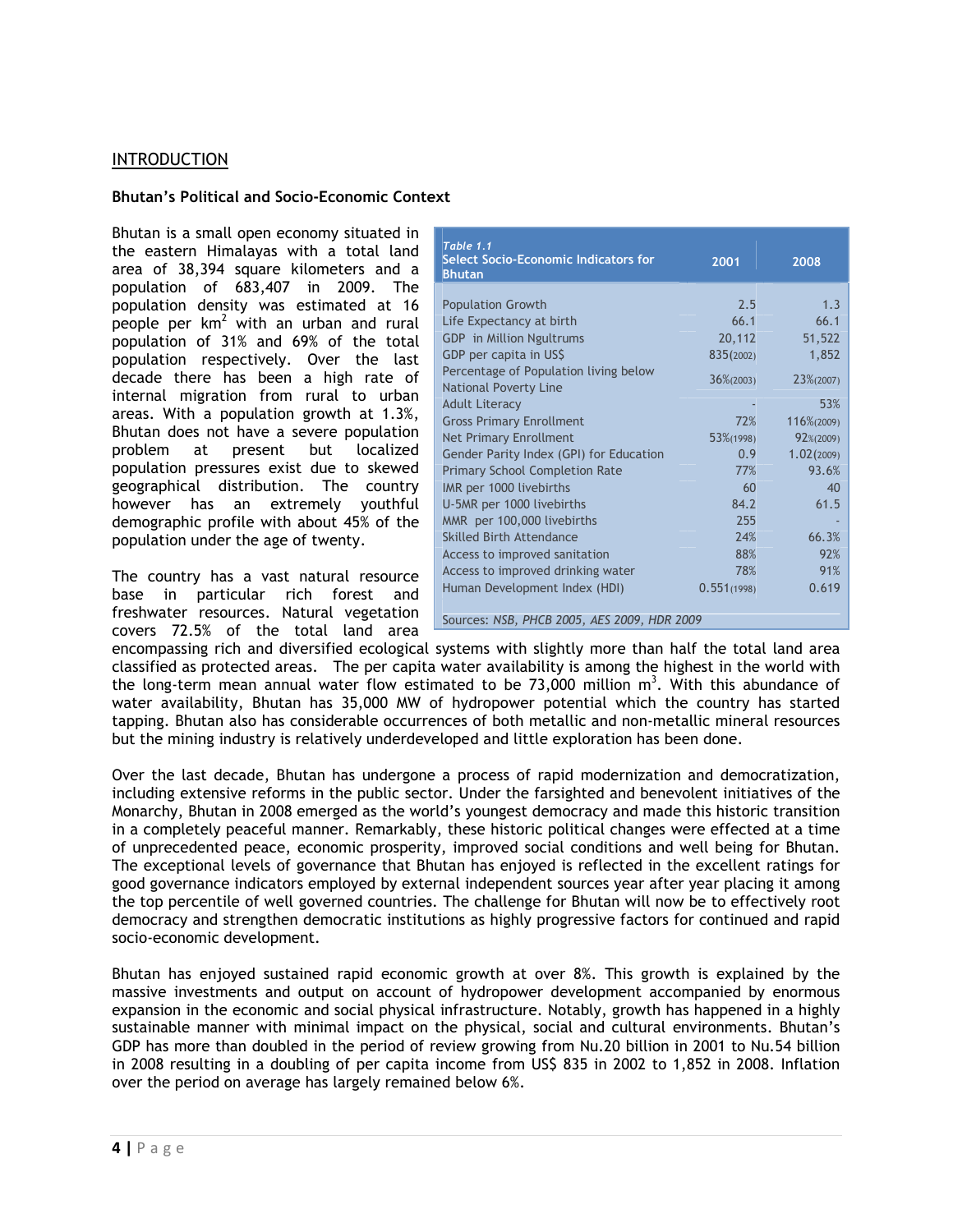The country has also moved from a low to a medium human development ranked country due to a significant scaling up of its human development indicators. Bhutan's HDI value has been rising steadily with the 2008 HDI value assessed preliminarily at over 0.619 as compared to 0.551 in 1998 and 0.427 in 1991. These HDI gains have come not only from growth in real income but accrued as a result of across the board improvements in social indicators such as poverty reduction, expanded educational enrollments, impressive declines in child and maternal mortality and securing high access levels in the provisioning of water and sanitation facilities.

# The Brussels Programme of Action (BPoA) and the National Development Framework

The Brussels Programme of Action (BPOA) for the Least Developed Countries (LDCs) for the decade 2001 – 2010 is an outcome of the Brussels Declaration proclaimed in May 2001 and was designed primarily as a strategic framework of partnership between LDCs and their development partners. Its basic objective is to achieve substantial progress in meeting the Millennium Development Goals (MDGs) of halving poverty by 2015 and promoting sustainable development in the LDCs. The priority issues of the BPOA pertain to poverty reduction, gender equality, employment generation, governance, capacity building, and special problems faced by landlocked and small island developing countries. The BPOA contains thirty international development goals within a framework of seven critical commitments. Additionally, in view of the results orientation approach that underlies these goals as an important principle, numerous indicators are tagged to the goals.

Bhutan wholly subscribes to the BPoA and the MDGs and has sought to prioritize these development goals within the context of its national development policy framework. These international development goals are seen to be wholly consistent, mutually synergistic and completely relevant to Bhutan's aspiration to actualize its overarching development approach of Gross National Happiness (GNH). As such, the Tenth Five Year (2008-2013) Plan for Bhutan has the alleviation of poverty as its major theme and has a strong MDG orientation and focus. Additionally in keeping with the results orientation approach, tangible targets with measurable indicators have been set in each sector to measure development results concretely. The Royal Government is also in the process of implementing its GNH Index that will help evaluate holistic development performance in a wide range of areas including governance, environment and cultural sectors. Most of the national development targets correspond directly to the BPoA and the MDGs, with several of their goals envisaged to be surpassed and achieved earlier than the time frame suggested in the IDTs.

# Purpose and Structure of the Report

This national report is intended to provide an overview of Bhutan's experience and achievements made till date in implementing the BPoA. It also addresses the opportunities and the challenges that Bhutan faces in meeting these goals. The national report will help provide inputs to the comprehensive review of the BPoA for LDCs for the decade 2001-2010 and preparations for the Fourth LDC Conference in 2011.

As recommended in the BPoA for LDCs to undertake actualizing the BPoA goals and targets within their respective national development framework and poverty alleviation strategies, this national report draws on various critical national development policy documents including the Tenth Plan Policy and National MDG Status documents. This national status report is conceptually structured within the framework of the seven critical commitments of the BPoA and tracks progress along the various indicators provided in so far as they are available.

# Overview of the Progress towards the BPoA

Bhutan has made significant progress towards fulfilling its commitments under the Brussels Program of Action. The seven commitments are effectively integrated into its national development framework and reflected in Bhutan's Ninth (2002-2007) and Tenth Five Plans (2008-2013). In terms of the first commitment to foster a people centred policy framework, Bhutan has enjoyed an accelerated pace of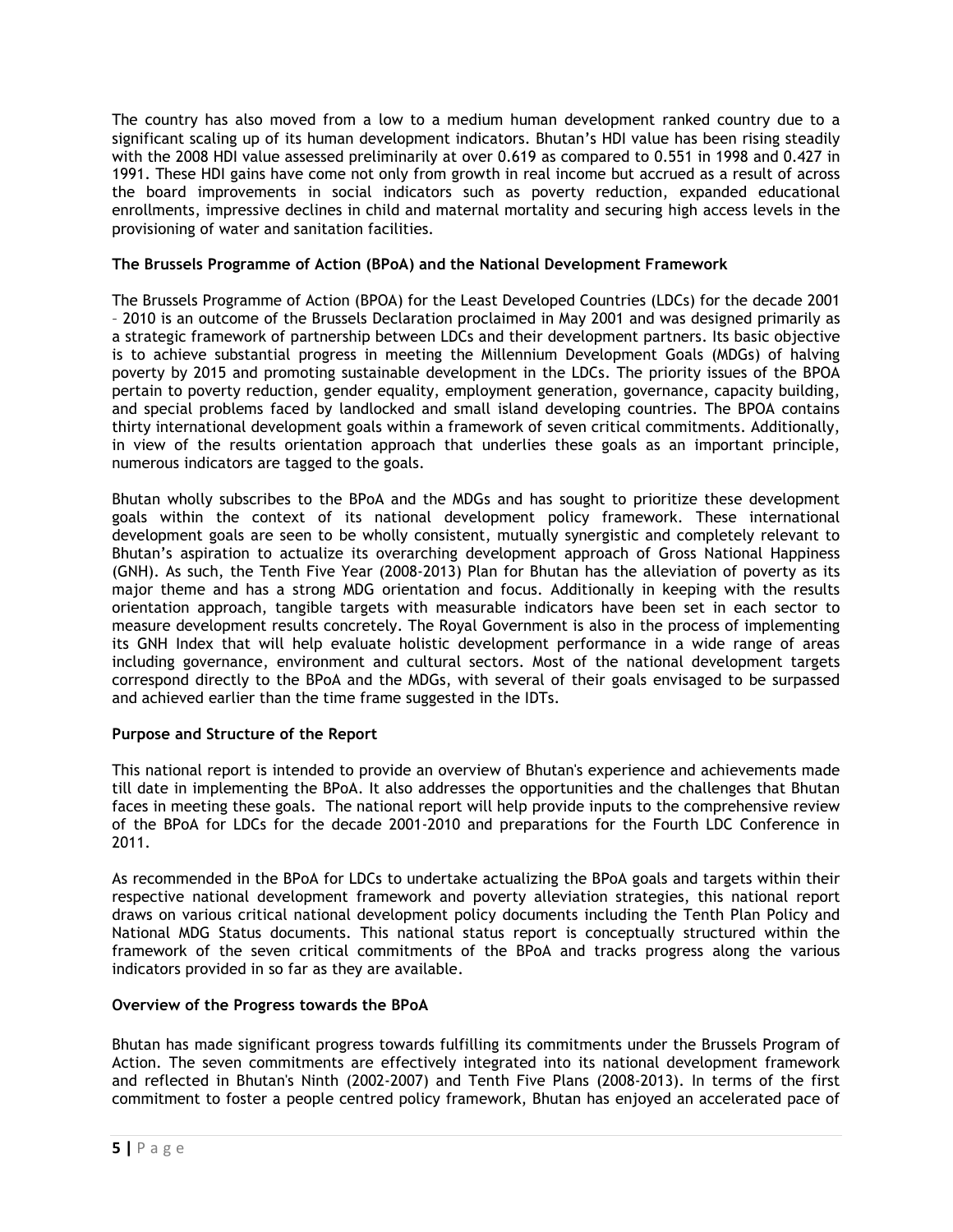growth with high levels of capital formation that exceeded the targeted 7% GDP growth and 25% of gross domestic capital formation. These high growth rates have been fueled by the expansion of the hydropower and construction sector reflecting a highly capital intensive kind of growth with relatively weaker growth rates in sectors such as agriculture that people are employed in. As such, corporate income figures disproportionately in measures of national per capita income and household incomes in Bhutan still remain quite low.

Poverty therefore continues to affect about a quarter of the population, the overwhelming majority of who live in rural Bhutan where there is considerable deprivation and human poverty in terms of access to income and economic opportunities, lower living standards and weaker human assets base. The rise in food poverty levels from 3.8% to 5.9% compounded by rising unemployment among youth and the recent food price increases are other critical challenges with severe implications for the nutritional health of many rural communities. While progress at the national level towards reducing income poverty is on track with income poverty levels envisaged to be brought to below 15% by 2015, progress is far from even. Many vulnerable communities are still likely to face acute income and human poverty conditions primarily due to their deep isolation and remoteness given the country's harsh and rugged terrain. This is largely true of all of the BPoA goals where satisfactory achievement at the national level may often mask particular regional and local challenges without reflecting the stark ground realities for many communities. Hence the Royal Government's special efforts over the Tenth Plan to implement targeted poverty interventions to make GNH a reality for all. Another critical challenge that Bhutan faces in ensuring pro-poor and equitable development as envisioned in its Vision 2020 is the tyranny of distance factors that raises efficiency questions of providing critical social and economic services to distant and vulnerable communities that most need them. The cost of achieving last mile access on most development fronts will clearly be enormous and require massive resources.

With regard to the second commitment, Bhutan has made stellar progress in advancing the cause of good governance. While the country's transition to a democracy in 2008 may be viewed widely as the major governance achievement of securing political plurality, this has also been accompanied by equally important progress in advancing decentralization, strengthening the rule of law, moving forward on critical reforms, improving institutional transparency, efficiency and accountability, combating corruption and empowering women. Many of these developments were initiated long before the onset of democracy and the adoption of the Constitution in 2008 and can actually said to have engendered a democratization process that culminated in the birth of the world's youngest democracy. There have also been highly positive developments in the realm of a nascent but forming civil society and the emergence of a highly vocal, independent and robust media. Performance benchmarks on various governance indicators published by credible international sources corroborate these governance gains in Bhutan. The upward movement in country ranking from 157<sup>th</sup> in 2003 to 70<sup>th</sup> in 2009 on the press freedom index published by Reporters Without Borders is one such example. Some of the challenges in securing these notable governance achievements will lie in how democracy takes root in Bhutan and how effective elected governments are in delivering people centred development and furthering socio-economic progress in the light of rising expectations. Strengthening democratic processes and institutions and institutionalizing necessary checks and balances as laid out in the Constitution clearly are important governance priorities and to this end, enhancing capacity at all levels including at the grassroots for decentralized governance will be critical.

Building human and institutional capacities as the third commitment of BPoA advocates has always been a critical development priority for Bhutan. Around a third of the Tenth Five Year Plan's capital outlay has been earmarked for advancing education, literacy and HRD and ensuring a healthy population free from disease and malnutrition, including vastly improved levels of child and maternal health. Past expenditure patterns to have consistently maintained this strong social development focus and pro poor orientation as a result of which Bhutan has successfully scaled up its social indicators across the board.

Bhutan over the decade has reduced its disease burden considerably and has halted and reversed mortality and morbidity incidence from Malaria and Tuberculosis. The country's HIV/AIDS prevalence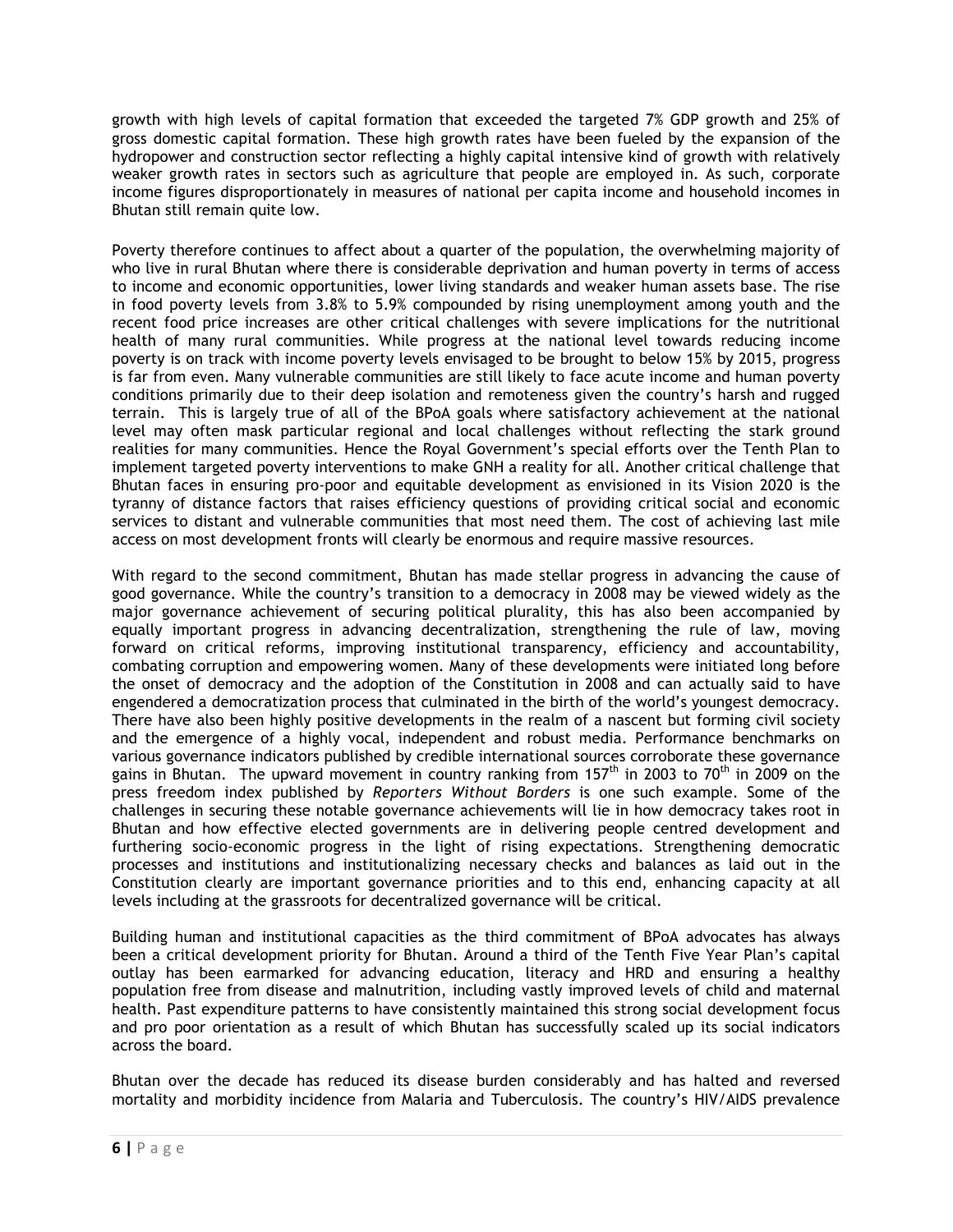remains low at below 0.1% but the Royal Government is not complacent of the situation in view of the rapidly rising trend in case detections and several high risk factors. The weak capacity and high costs in the treatment and care of people living with HIV/AIDS are some of the critical constraints identified in addressing the HIV/AIDS challenge. Significant progress has been made in advancing child health and survival and improving maternal health. Bhutan is close to securing the BPoA targets of reducing infant and under-five mortality and child malnutrition and a notable success story has been the high levels of child immunization. Maternal mortality rates in Bhutan have declined significantly but of late the pace of progress appears to be slowing down which remains a concern in the light of low levels of skilled birth attendance and institutional births and poor contraceptive prevalence rates. In terms of access to improved drinking water, the BPoA and MDG goals have long been achieved and the challenge will be to retain access at universal coverage levels particularly in the light of a large number of rural water schemes being dilapidated and in need of repair and rehabilitation.

Except for the low rates of adult literacy, the country fares extremely well with regard to progress made in enhancing educational attainment. The BPoA primary education targets have been achieved and surpassed in terms of enrollment and completion rates and maintaining gender parity. Despite the success of the Non Formal Education programme, adult literacy though remains low even by regional standards particularly so for women. However, a positive aspect is that literacy levels among children and youth are much higher (including for females) and with strong enrollment levels, adult literacy levels are likely to climb rapidly.

The fourth BPoA commitment is to build productive capacities to make globalization work for LDCs. This is one area, even though considerable efforts have been made much more remains to be done to improve national productivity and competitiveness - particularly through the expansion of physical infrastructure and export capacity in core critical economic sectors. A nascent private sector, small internal market, distance from seaports, low technological and human resource base in industry, weak FDI inflows and trade transit difficulties are debilitating factors that handicap Bhutan's ability to produce and export goods and services to global and regional markets.

The highway and road network in Bhutan has increased by 43% and the total number of air passengers has quadrupled since 2001 but both air and road transport remain bottlenecks. The ubiquitous development demands in rural communities pertain to the expansion of farm and feeder roads and promoting access to electricity which are both highly valid in view of the strong correlation between infrastructure access and poverty and underdevelopment. While the Royal Government intends to enhance road access to levels where 75% of the population live within half a day walk from the nearest road-head and provide electricity for all, these will be constrained by massive resource requirements particularly in the context of the rugged and harsh terrain and the need to build up this infrastructure in an environment friendly manner.

Access to sanitation in both urban and rural areas are at universal levels but solid waste disposal issues are a growing problem. The expansion of ICT infrastructure holds great promise with the anticipated establishment of a nationwide ICT backbone infrastructure. Teledensity, particularly for mobile coverage, has increased exponentially but internet connections while doubling still remains quite low at 1.5 connections per 100 persons. While data is unavailable for IT literacy in higher secondary and tertiary educations, higher educational institutes have full access to computers and internet connections. Also more than 60% of primary schools have computers and a quarter of all public schools have internet connections. Developments in expanding infrastructure in the energy sector are highly positive and even more promising for the future with the Royal Government's plans to add 10,000 MW capacity by 2020 and provide electricity for all much before that.

With regard to the sixth Commitment to reduce vulnerability and protect the environment, Bhutan has made enormous effort and sacrifices in this regard with its environmental sustainability situation among the best in the world with widespread global recognition for its conservation activities. However, tragically, while maintaining what is possibly the highest ratio of protected area to total land area in the world and a very high level of forest cover that makes it a carbon absorbing rather than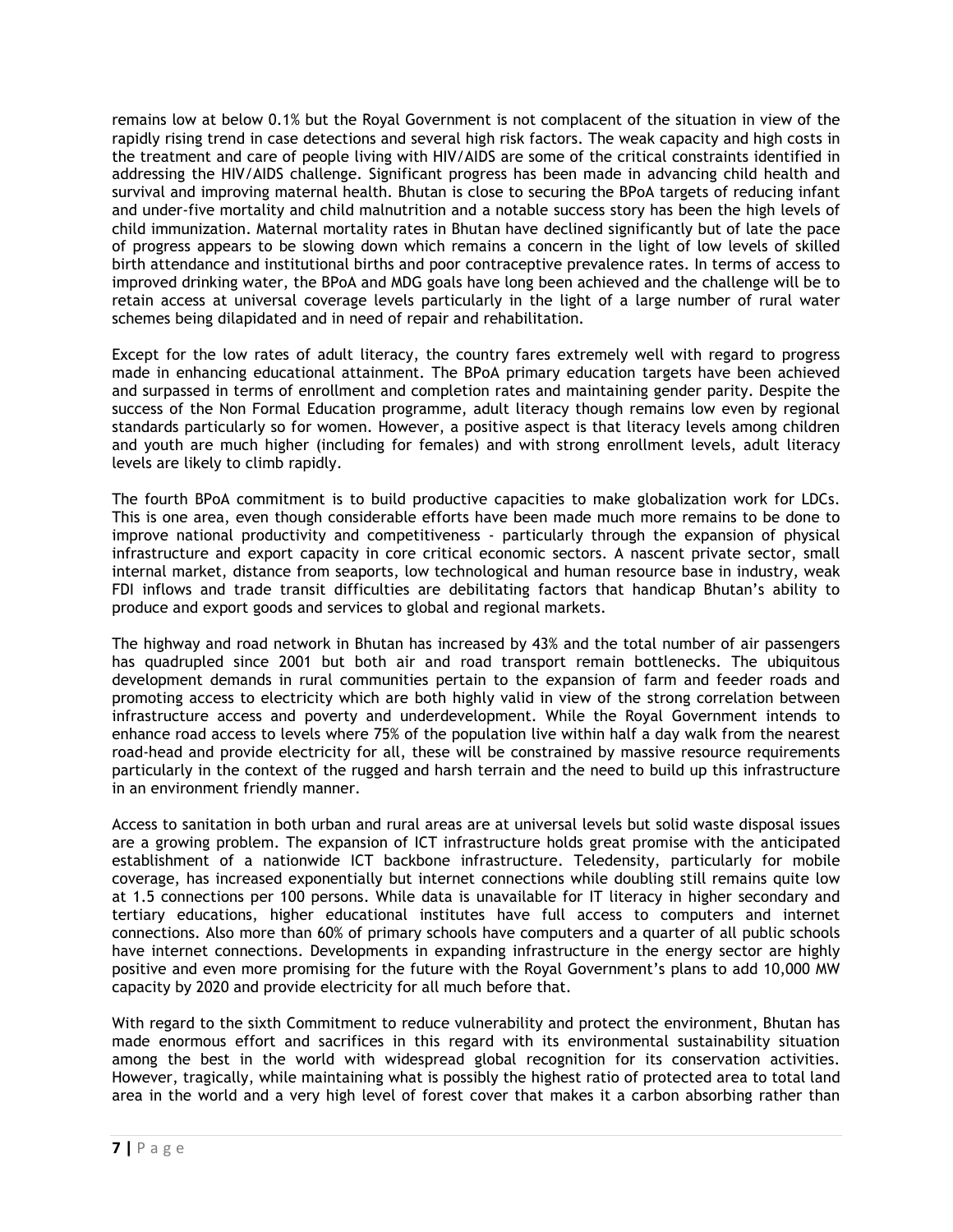carbon emitting economy, Bhutan is highly vulnerable and exposed to extreme risk from natural hazards due to global climate change and emissions from developed economies.

An interconnected thematic thread that weaves through all of the seven commitments is the critical resource requirements required to meet the BPoA goals. Bhutan has done extremely well in raising domestic revenues to a point that has made it ever more self-reliant and able to finance a larger share of its development expenditures. However, with the BPoA and MDG goals in close sight, there is the imperative to make the final push that will require sustained interventions till these development targets are well surpassed and gains truly consolidated. The well known last mile effect of providing meaningful development to the most vulnerable and inaccessible communities in Bhutan in the spirit of GNH for all will take a gargantuan effort that needs to be fully supported by the international community. Bhutan and other LDCs efforts' to meet the development aspirations of its people has taken its toll in terms of its indebtedness and spiraling levels of debt service and the rising trend of fiscal deficits and resource gaps. These efforts including Bhutan's ethical response and willingness to forego economic opportunities in the greater interests of the global environment cannot be discounted and that it is only right that developed countries meet it halfway.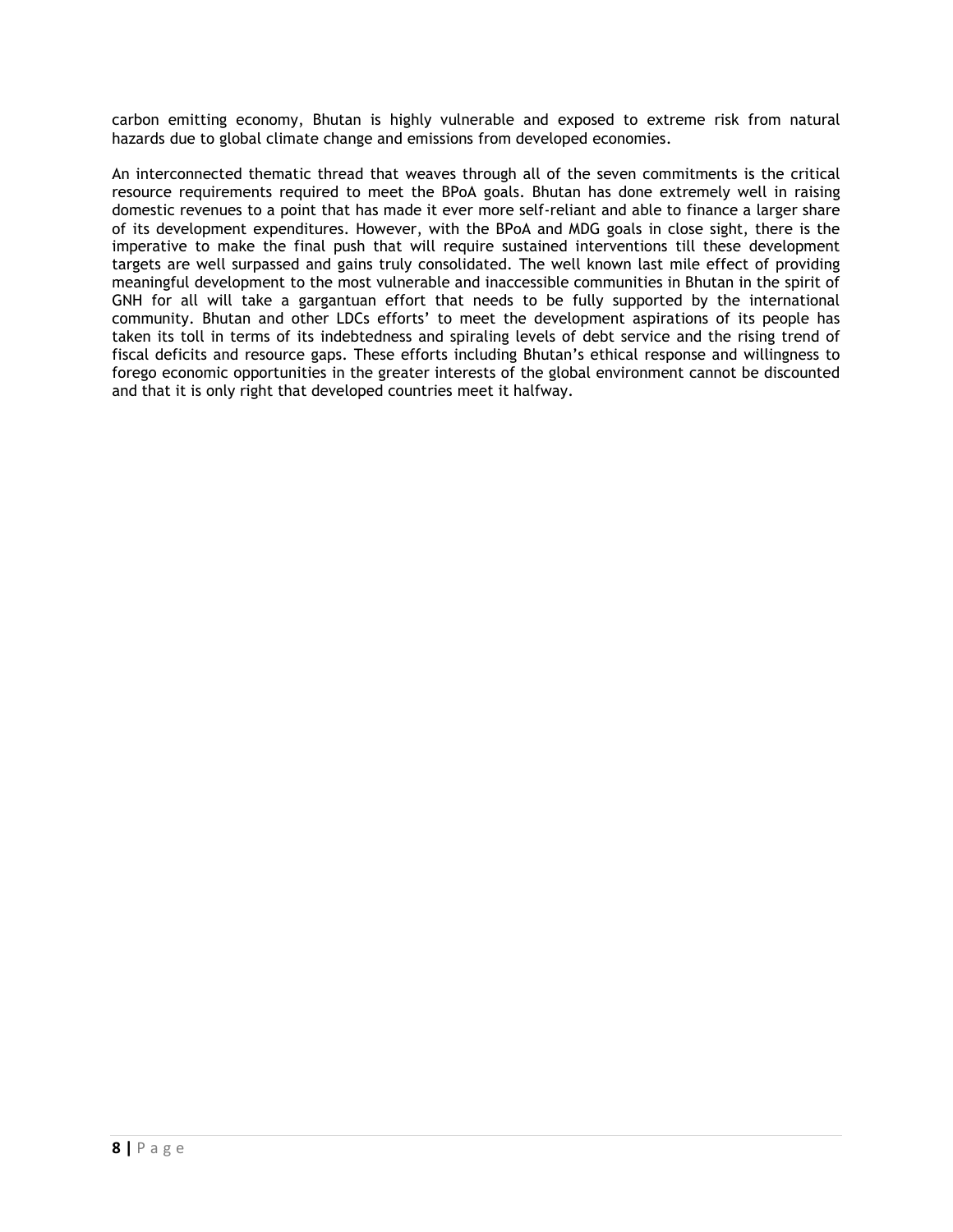# COMMITMENT I: FOSTERING A PEOPLE-CENTERED POLICY FRAMEWORK

Commitment 1 is central to the BPoA with Its aim is to create an enabling environment to "eradicate poverty and … put LDCs on a path of accelerated growth and sustainable development". The focus here is on economic growth and poverty reduction for effective pro poor growth.

Bhutan has taken critical steps to combat poverty and ensure sustainable and equitable development. At the heart of its development approach spanning several decades has been the quest to achieve Gross National Happiness (GNH) which comprises four key pillars and provides a wholly people-centred policy framework. The first of the four pillars of the GNH development policy framework pertains to sustainable and equitable socio-economic development. Bhutan has enjoyed notable success in achieving a high level of economic growth that has helped it progress rapidly towards realizing many of its sustainable development goals and MDGs.

Additionally, the Royal Government of Bhutan through its five year development plans prioritized and addressed a range of poverty concerns broadly through an expansion of social services, rural development and income generation activities. The fight against poverty in Bhutan is currently being addressed even more directly and aggressively than before. The Tenth Five Year Plan (2008-2013) has a strong MDG and pro-poor orientation with poverty reduction as the core theme and development objective. Moreover, the current five year development plan establishes clear poverty reduction targets and mainstreams poverty alleviation as a cross-cutting theme with all sectors integrating this objective into their sector specific plan perspectives and programmes. This clearly reflects the strong commitment of the Royal Government to align national priorities and the development planning framework with international development goals such as the BPOA and the MDGs.

# Economic Growth

Some important goals under the first commitment of the BPOA is to maintain an annual GDP growth of 7% over the period of review and

| Table 2.1                                        | 2001  | 2002  | 2003  | 2004  | 2005  | 2006  | 2007  | 2008  | 2009  | 2010  |
|--------------------------------------------------|-------|-------|-------|-------|-------|-------|-------|-------|-------|-------|
| <b>GDP</b><br>Real<br><b>Growth</b>              | 8.2%  | 10.8% | 4.0%  | 8.0%  | 7%    | 6.4%  | 19.7% | 5%    | 7.4%  | 8.8%  |
| GDCF (As %)<br>of GDP)                           | 60.2% | 60.1% | 59.7% | 64.1% | 50.8% | 47.3% | 36.6% | 40.5% | 56.3% | 57.6% |
| Source: National Accounts Statistics, NSB, BPFFS |       |       |       |       |       |       |       |       |       |       |

increase the ratio of investment to 25% of GDP per annum. Bhutan has clearly surpassed the BPOA targets of economic growth and investment levels for LDCs.

Real GDP growth in Bhutan over the period of review (2001-2010) on average is estimated at 8.5%, taking into account the provisional and projected estimated growth rates for 2009 and 2010. Projected growth estimates indicate that the economy between 2008 and 2013, coinciding with the current plan period, will be 7.7% though the target growth rates have been set at 9%. This sustained growth pattern has been fueled by the rapid expansion and growth in the hydropower and construction sectors which together currently comprise more than one third of the economy or 37% of GDP in 2007. Additionally, the electricity sector (23.4%) for the first time overtook the agriculture sector (18.6%) as the main contributor to GDP. The enormous spike of 19.7% growth in 2007 occurred on account of the commissioning of all six turbines of the Tala Hydropower project that saw the electricity sector grow by as much as 138.5%.

The rapid growth of Bhutan's economy has been underpinned by the exceptionally high rates of savings and investment. Gross investment measured in terms of Gross Domestic Capital Formation (GDCF) as a percentage of GDP has been at 53% over the decade between the review period of 2001-2010. This exceeded the high level of capital formation over the 1990-2000 decade that on average stood at 44%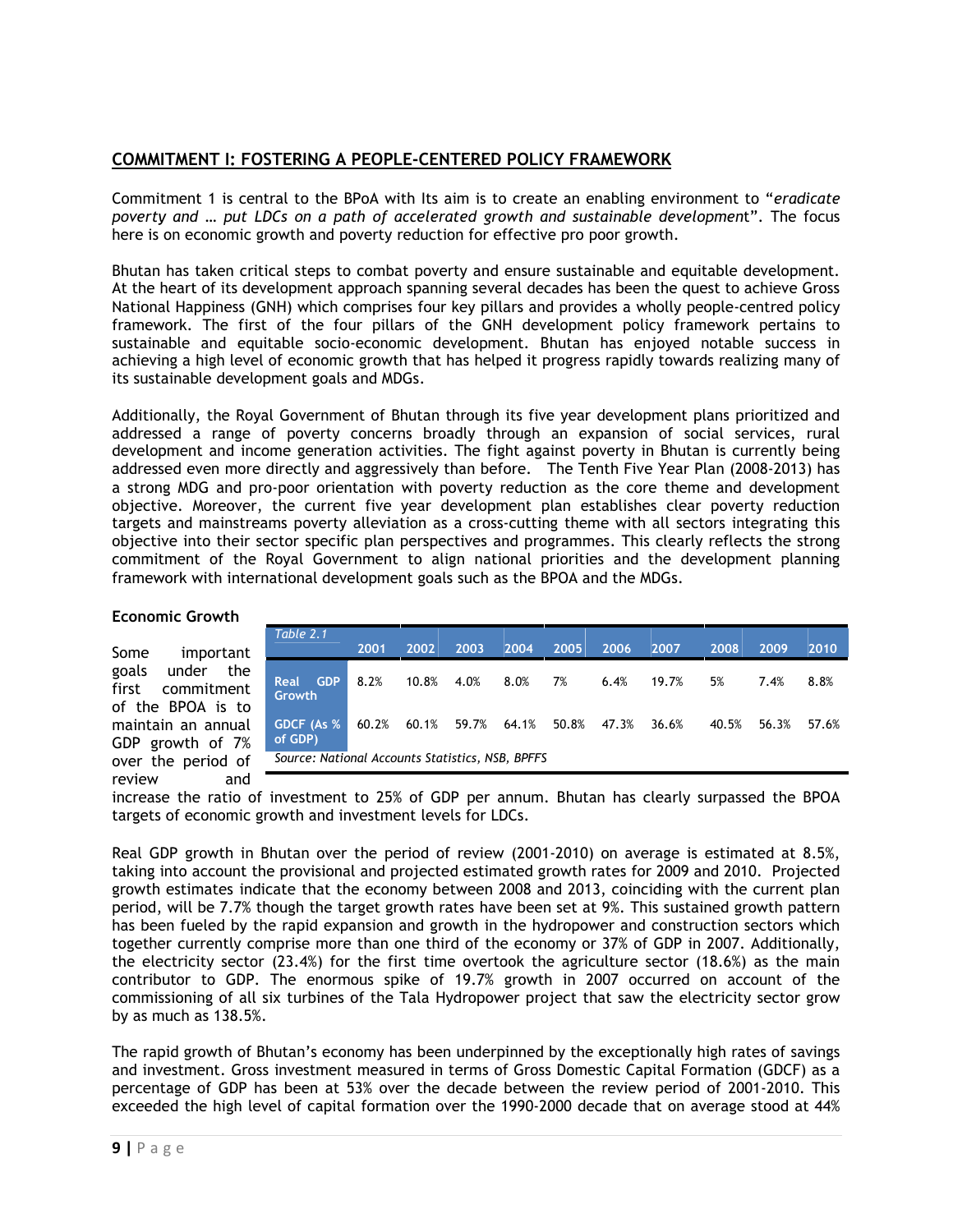of GDP. These very high rates of capital formation are explained by the dominance of the hydropower sector which is highly capital intensive. Additionally, this high rate of capital formation is likely to continue up to 2020 in view of the mega power projects planned for implementation to reach the targeted 10,000 MW hydropower capacity.

Incremental capital-output ratio (ICOR) is rising fast in Bhutan and has a lagged aspect to it. This is explained by the massive physical infrastructure being created in connection with the hydropower projects with capital formation occurring several years preceding the flow of output. This is also partially a consequence of Bhutan's high cost of adding physical infrastructure due to its rugged and mountainous terrain and tyranny of distance factors that escalate capital expenditure and development costs in providing economic and social services equitably. The high rates of capital formation and ICOR are expected to remain persistent features of the Bhutanese economy in the medium term.

# Poverty

As with the MDGs, reducing poverty levels among LDCs is a critical goal of the BPoA and one that has strong linkages in achieving the other identified development goals and targets.

Bhutan has made significant improvements in reducing income poverty, measured by the percentage of population living below the national poverty line. Poverty incidence has declined from 36.3% in 2000 to 23.2% in 2007. As such, the country is well on track towards



realizing its poverty reduction targets well before 2015 with the national Tenth Plan target to reduce poverty levels to below 15% by 2013. The decline in poverty levels has been made possible through rapid economic growth and effective redistributive programmes including sustained social investments. However, poverty continues to be a predominantly rural phenomenon with 98% of the poor in Bhutan residing in rural parts of the country which is exacerbated by human poverty conditions and relatively

poorer access to social and economic services. There is also a significant variation in the poverty incidence across districts and regions as depicted in Chart 2.2.

| Table 2.3                               | 2000                     | 2004  | 2007  | 2013/2015                          |  |  |  |
|-----------------------------------------|--------------------------|-------|-------|------------------------------------|--|--|--|
| <b>National Poverty Indicators</b>      |                          |       |       |                                    |  |  |  |
| % of population living below            |                          |       |       | 15% (10 <sup>th</sup> Plan Target) |  |  |  |
| national poverty line                   | 36.3%                    | 31.7% | 23.2% | 20% (MDG Target)                   |  |  |  |
| <b>Poverty Gap Ratio</b>                | $\overline{\phantom{a}}$ | 8.6%  | 6.1%  |                                    |  |  |  |
| <b>Poverty Severity Ratio</b>           | $\overline{\phantom{a}}$ | 3.1%  | 2.3%  |                                    |  |  |  |
| Source: PAR 2004, 2007, MDG Report 2002 |                          |       |       |                                    |  |  |  |

The poverty gap and poverty severity ratios also provide a useful perspective on poverty in Bhutan. Available data for the years for 2004 and 2007 indicate moderate reductions in the poverty gap and poverty severity ratios which declined from 8.6% to 6.1% and 3.1% to 2.3% respectively. The poverty gap and poverty severity ratios for rural areas in Bhutan have also declined from 10.5% to 8.1% and 3.8% to 3% respectively reflecting a slightly lower decline rate than at the nation aggregate.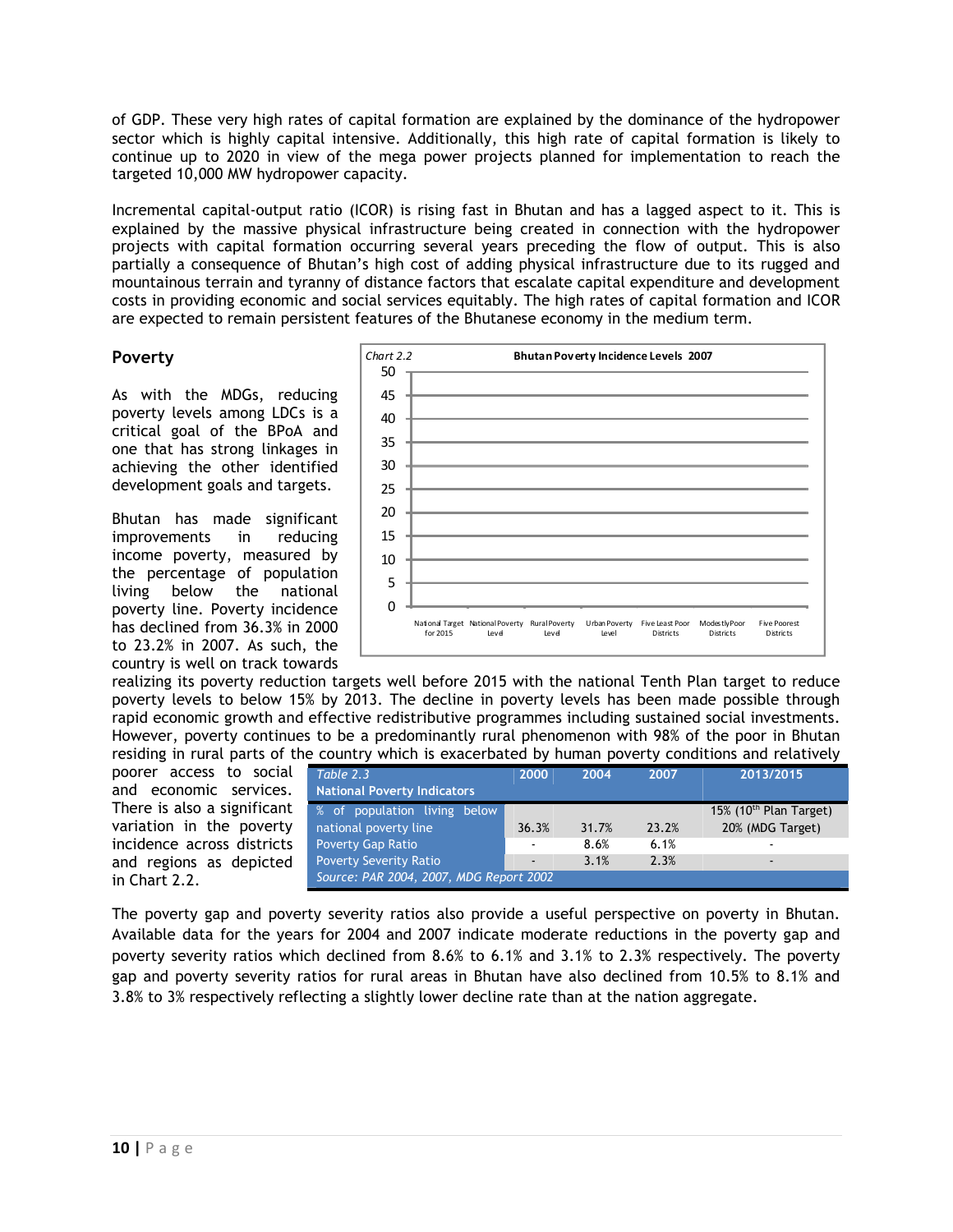#### Hunger

The BPoA affirms the importance of eradicating hunger not only as an important goal in itself but emphasizes its critical linkages to all of the other BPoA goals too. These include better prospects for a healthier population and its well being, reduced disease burdens, better maternal and child health, enhanced educational attainment, improved productive capacities and for the sustainable use of environmental and natural resources. Within Bhutan too, there is a clear recognition that meaningful achievements in combating hunger and food insecurity will help secure significant and tangible benefits in terms of sustainable development including sustained economic growth and poverty reduction. For the Royal Government, any form of hunger or food deprivation would be unacceptable and deeply inimical to the country's GNH development approach and for this reason the Body Mass Index (BMI) is an important measure of happiness

and well being within the GNH index.

According to the PAR 2007, about 5.9% of the Bhutanese population suffer from food poverty and consume less than 2,124 Kilocalories a day. While this does not represent a high degree of hunger incidence, it has increased significantly as compared to figures available for 2003 when only 3.8% of the population lived below the minimum level of dietary energy consumption.

Moreover, certain districts are known to face a high degree of food

| Table 2.4<br>BPoA Goal 4: Make substantial progress towards<br>halving the proportion of people from hunger by<br>2015 (MDG 1, T-2) | 2001            | 2009           |
|-------------------------------------------------------------------------------------------------------------------------------------|-----------------|----------------|
| Proportion of population below minimum level of<br>dietary energy consumption                                                       | 3.8<br>(2003)   | 5.9%<br>(2007) |
| <b>Child Malnutrition Indicators</b>                                                                                                |                 |                |
| Prevalence of wasting (weight-for-height)                                                                                           | 2.6%<br>(1999)  | $4.6\%*$       |
| Prevalence of underweight children (weight-for-age)                                                                                 | 18.7%<br>(1999) | $11.1\%*$      |
| Prevalence of stunting (height-for-age)                                                                                             | 40%<br>(1999)   | $37\%*$        |
| Sources: NCHS 1999, PAR 2003, PAR 2007, NNIYCFS 2009<br>* based on new WHO Child Growth Standards                                   |                 |                |

vulnerability and seasonal food deficit. Both the BLSS 2007 and the VAM 2005 reports indicate certain districts such as Samtse, Samdrupjongkhar, Monggar, Zhemgang and Trashigang have much higher levels of population suffering from food poverty. The NNIYCFS 2009 Survey also indicates a significant statistical variation in the malnutrition of children in different regions of the country with the eastern and central regions worse off than the western region. Rural-urban disparities are also clearly apparent in the nutritional situation of children. It is highly likely that there exist numerous communities across Bhutan that do experience significant levels of food insecurity and seasonal food deprivation and therefore higher degree of child malnutrition that are often masked by relatively low levels at the national level.

At the national level, there has been a significant reduction in the prevalence of underweight children. On the basis of the NCH Survey undertaken in 1999, 18.7% of under-five children were deemed underweight for their age. The most recent NNIYCF Survey in 2009 based on the new WHO child growth standards deemed that only 11.1% of children suffered from underweight problems. However, stunting among children due to chronic malnutrition has declined only marginally by three percentage points, though the basis of measurement over the two surveys differs. On the basis of the NCH Survey methodology, stunting in children in 2009 would have declined to 30.2%. The other concern is that the prevalence of wasting among children has increased from 2.6% to 4.6%, even though the latter is still relatively low.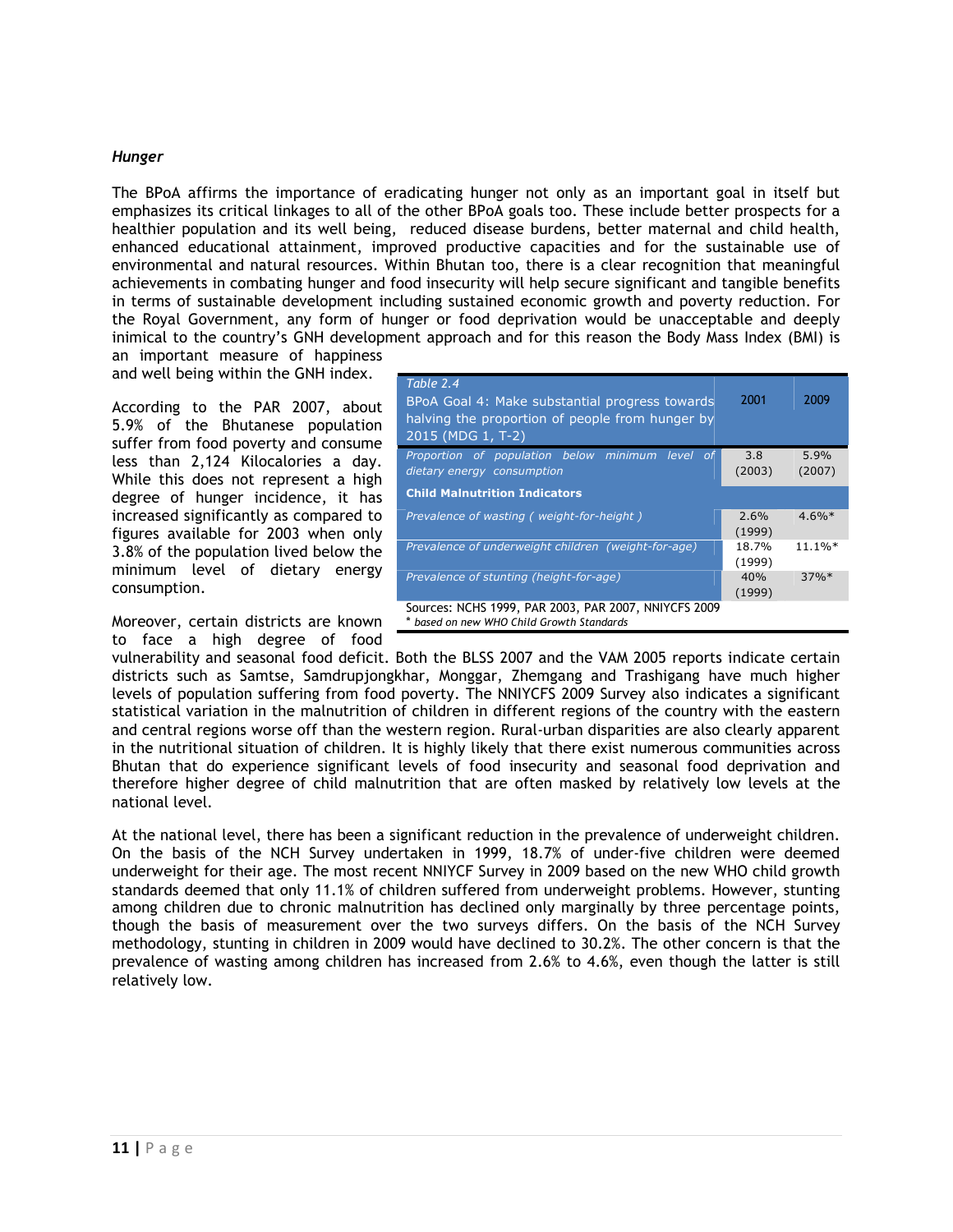# COMMITMENT 2: GOOD GOVERNANCE AT NATIONAL AND INTERNATIONAL LEVELS

Good governance contributes critically to the achievement of BPOA, as it provides the 'enabling environment' for the realization of all the other important development goals including poverty eradication. There is widespread recognition that the failure to improve governance could critically impair prospects for realization of the BPoA and other IDGs even with significant investments and efforts. Under the BPoA, Good governance includes various aspects such the promotion of democracy and human rights, strengthening the rule of law and the accountability of public institutions, enhancing participation of people in development and decentralization, promoting gender equality, resolving conflicts and the control of corruption. At the international level, the BPoA advocates promoting good governance in the global financial, monetary and trading systems based on an open, equitable, rules based and non-discriminatory approach.

Good governance is notably a core value in Bhutan's national development policy framework and is a key pillar of GNH. Promoted through transparency, efficiency and accountability in the political processes and administration, Bhutan has taken tremendous strides in improving and strengthening the quality of its governance over the decade, a brief overview of which is outlined below.

# Political Plurality

The commitment to good and effective governance has been mirrored by historic changes in the national political structure. Bhutan in 2008 emerged as the world's youngest democracy, making a highly successful and peaceful transition from a monarchy. These first national elections with a high level of voter turnout at 79.45% were deemed by the EU Election Observation Mission (EU-EOM) and 41 other international observers to have successfully met international standards for democratic elections. The Druk Phuentsum Tshogpa party was elected to power as the first democratically elected government in Bhutan in 2008 for a term of five years.

# Decentralization

Decentralization creates favorable conditions for a more pluralist political arrangement and socioeconomic progress at the grassroots level. The Royal Government has since the early eighties actively promoted decentralization with the twin purposes of empowering people and ensuring balanced and equitable socio-economic development. There is also a clear recognition that decentralization can work as an effective strategy to help combat income and human poverty in the country.

The major landmarks in implementing decentralization in Bhutan include the formation of the DYT and GYT development committees in districts and sub districts in 1981 and 1991; the establishment of autonomous municipal city councils with elected representatives in Thimphu and Phuentsholing in 1999; the ratification of the DYT and GYT Acts 2002; the election of village headmen or Gups based on adult franchise and their appointment as Chairpersons of GYTs in 2002. The Gewog-based planning approach launched in the Ninth Plan (2002-2007) constituted another critical milestone in strengthening decentralized governance in Bhutan. In 2008, the principles of democratic and decentralized governance were formally enshrined under article 22 of the Constitution. A full fledged Department of Local Governance was established in 2005 to spearhead, coordinate and oversee the decentralization process, including building capacity. More recently, the National Assembly in an extraordinary session passed the Local Government Act 2009, which translated the important constitutional principle of decentralized governance into law and mandated the formation of local governments for the development, management and administration of areas under their jurisdiction. The Act will also further give impetus to national efforts to strengthen urban governance bodies or Thromdes. A National Urban Development Strategy is also in the process of being formulated.

In addition to political and administrative decentralization, Bhutan has further initiated significant financial decentralization measures that include the introduction of rationalized discretionary annual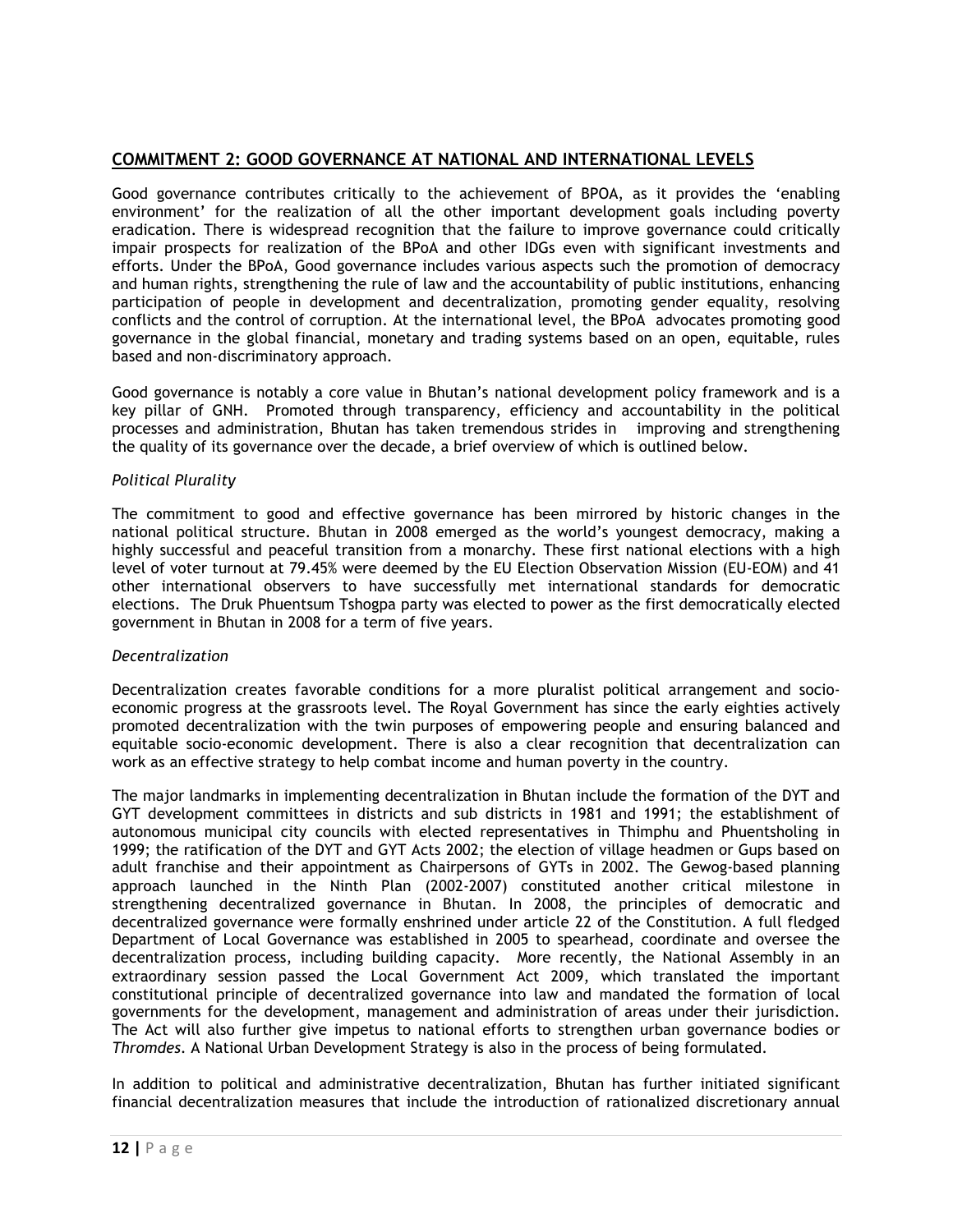grants for all local governments based on population size, geographic area and poverty. From 2008-2013, local governments will receive a total of Nu. 27.4 billion (18.8% of the total budget outlay) and Nu.12 billion (16% of the total capital expenditure budget) in annual grants, which approximately represent more than a 60% increase over the last plan allocation. Additionally, local governments at the district and block level will enjoy full autonomy over the use of these annual grants for local development activities. They will further receive additional earmarked funds and central program funds that collectively comprise about 29% of the Tenth five plan outlay. However, these will be implemented in close partnership with central line agencies for sector specific development purposes. Efforts also continue to be made to improve the block and district grant resource allocation formula.

This enhanced infusion of resources clearly reflects the growing maturity and capacity of local governments to plan, administer and implement development projects. However, there is still an urgent need to further strengthen and consolidate the institutional and human capacity at local levels. The pace and quality of decentralization has also been challenged by the poor resource base of local economies and the bureaucratic administrative systems and procedures that act as bottlenecks hampering the efficiency and effectiveness of local administration.

# Combating Corruption

On the basis of the various Transparency International Surveys conducted over the years and the Corruption Perception Index (CPI) for 2008, Bhutan is ranked the least corrupt country in South Asia and the eighth least corrupt in Asia. The World Bank's Governance Indicators for the control of corruption also reveal highly effective control of corruption in Bhutan with a 75 percentile ranking in 2008. However, the Royal Government has not remained complacent and has in place a zero tolerance policy toward corruption and taken numerous proactive measures to curb and root out corruption. An independent Anti-Corruption Commission was established and the agency

#### Box 3.1 THE ACC: Combating Corruption Effectively

A small country like Bhutan cannot survive corruption so it should develop a culture of absolute intolerance to corruption, … Chairperson of the Anti-Corruption Commission, Dasho Neten Zangmo

The Anti Corruption Commission (ACC) was established as a constitutional body by Royal Decree in December 2005 on the basis of recommendations of the Good Governance Plus exercise undertaken earlier that year. The Anti-Corruption Act 2006 further arms the ACC with considerable powers to curb and combat corruption towards implementing the Royal Government's zero tolerance of corruption. In a very short span of time, the ACC has effectively undertaken many effective control measures guided by its National Anti-Corruption Strategic Framework. At the heart of this strategy is a comprehensive and integrated approach of prevention, education and advocacy and punitive action.

The ACC introduced the first national corruption perception survey in 2007 and has framed the following rules and regulations, namely, the Debarment (of Corrupt Firms) Rules 2008, Gifts Restriction Rules 2008 and the Asset Declaration Rules 2008. The ACC further introduced the concept of islands of integrity to strengthen organizational integrity and culture towards promoting transparency and accountability in the workplace and community. The reduction of administrative burden exercise and improvement of public service delivery, the integrity assessment exercises, the revision of the procurement manual and the standard bidding document, the introduction of corruption risk management to deal with corruption risk in an organization and the pilot assessment of corruption in three organizations are some of the important initiatives being undertaken by the ACC to fulfill its institutional mandate.

The push and advocacy by the ACC for incorporating Integrity Pacts (IPs) to prevent corruption in public contracting and procurement deserves special mention. The IP as strongly advocated by Transparency International is an agreement between procuring and bidding parties that specifically prohibits the demand or payment of bribes, collusion in bidding for contracts and other such unethical practice or abuses. The Ministry of Finance has recently instituted the IPs as a key component of the bidding document, a practice that is also being adopted by several large corporations in Bhutan as a mandatory requirement.

The Agency has also been working on public advocacy aspects and is actively engaging media and civil society and garnering their support to promote a culture of integrity in Bhutanese society and change perception and behavior to combat corrupt practices. Moreover, the ACC has an extensive reachout-to-schools and communities programme with its commissioners and personnel interacting frequently with students and local communities across the country. Most notably, a highly successful and popular road show infotainment programme on political corruption has covered fifteen districts reaching more than 40,000 people.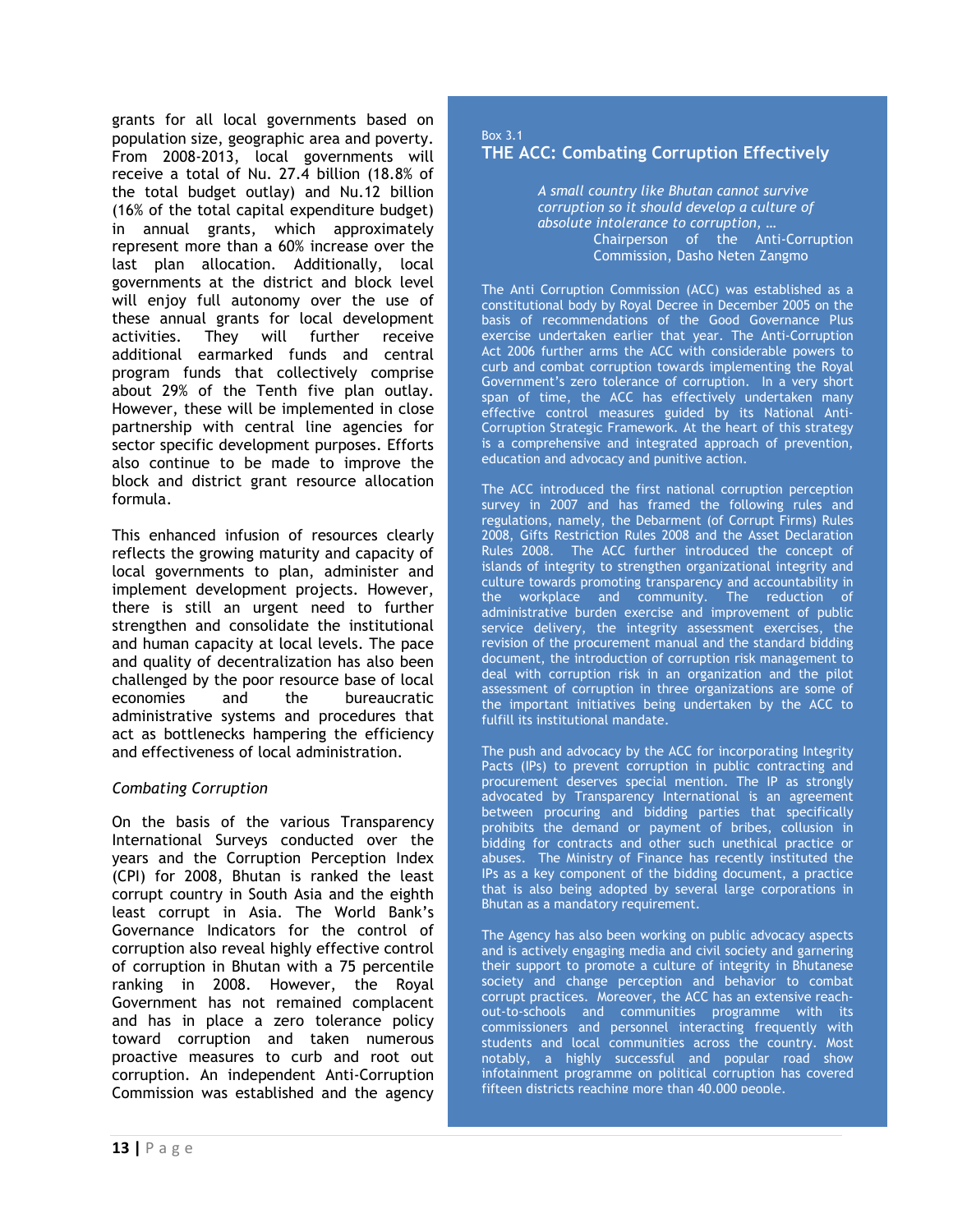has worked dynamically in combating corruption towards building a corruption free society in Bhutan. [See Box 3.1]. The ACC has as of September 2009 investigated seventy eight cases of which thirty five have been forwarded to the Office of the Attorney General for prosecution and twelve sent to agencies for administrative action. The Courts have passed judgment on twelve cases. There are seven cases still under investigation and four under trial.

Additionally, the Parliament is an important oversight body that is effective in curbing corruption. Oversight parliamentary bodies such as the Legislative and Public Accounts Committees actively scrutinize government activity including legislation and the conduct of various public administration and policy issues. Additionally, the Ethics, Credentials and Financial Committees have also been established to ensure ethical conduct of parliamentarians and prudent government financial management.

# Civil Service Reforms

Numerous civil service reforms have been implemented to enhance good governance. Many of these reforms were undertaken following the Good Governance and GG Plus exercises initiated in 1999 and 2005. At the core of these administrative reforms was the introduction of the position classification system in 2006 to promote meritocracy in the civil service and enhance the highest standards of efficiency, transparency, professionalism and accountability. Moreover, in 2007, the Government embarked on an Organizational Development exercise to define the optimal size of the civil service, structures and capacity building and staffing. A Grievance Cell was also created within the Prime Minister's Office in 2008 as a platform for the public to express their grievances to help improve public service delivery. Additionally, the Chairperson and members of the Royal Civil Service Commission (RCSC) was reconstituted in 2009 on the basis of constitutional provisions and a Chairperson and four new commissioners appointed. Additionally, to help regulate and further improve the civil service in Bhutan a Civil Service Act 2009 was enacted.

# Gender Equality

Gender equality is deeply integral to and an inherent aspect of good governance as gender discrimination in any form is a clear violation of fundamental human rights. Moreover, gender equality is highly necessary for the rapid attainment of sustainable socio-economic and political development in any country. Recognizing this, promoting gender equality and empowering women has been an important cross cutting development theme in the Royal Government's development agenda, including in its Vision 2020 and the current Tenth Five Year Plan. While women in Bhutan enjoy full freedom and equality under the law and gender relations are highly egalitarian, there are several areas where Bhutanese women remain at a disadvantage and the challenge will be to address the more subtle and hidden forms of gender bias in Bhutanese society.

Bhutanese women generally have enjoyed a comparatively better status than women in many developing countries though there are gaps in achieving full gender equality and empowerment in consonance with international best practice norms. The Constitution enacted in 2008 guarantees equality for all its citizens including women and upholds the principle of equal pay for equal work. Furthermore, it contains special provisions to eliminate all forms of discrimination and exploitation against women including trafficking, prostitution, abuse, violence, harassment, intimidation, degrading treatment and economic exploitation. Additionally, statutory laws do not permit any discrimination against women in the areas of property rights and family law and protects them adequately from crimes of sexual assault and rape, domestic assault and molestation.

As reflected in the educational attainment sections of this report, there is now virtual parity in terms of school enrollment for boys and girls with the gender parity index assessed at 1.02 for the NPER. There is however gender disparity for access to tertiary education though this too has improved remarkably over the years. Female adult literacy levels too have traditionally been much lower at 39%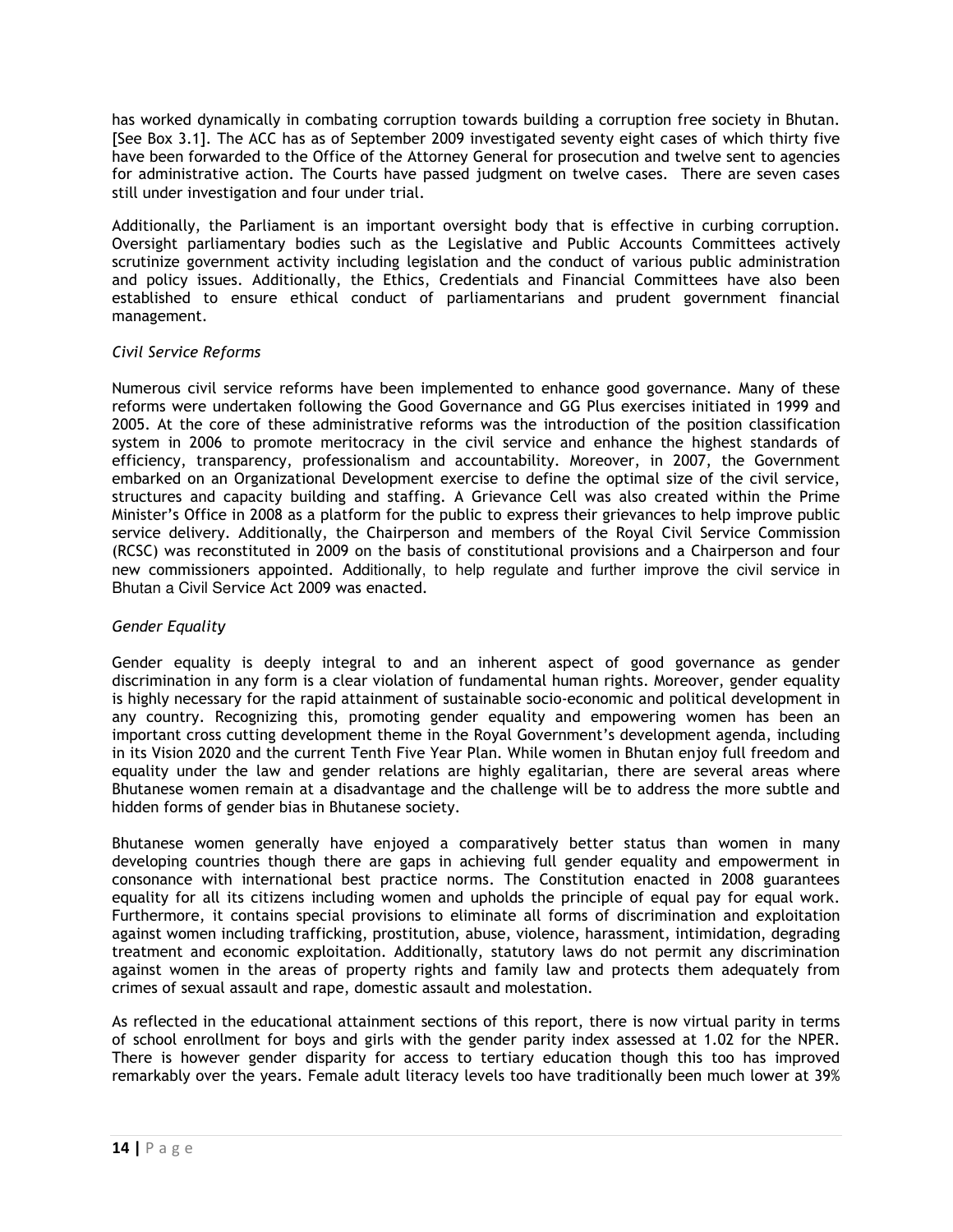as compared to 65% for men and this relatively weaker educational attainment levels largely explain the lower levels of female participation in formal employment and high public office.

Women in Bhutan enjoy fairly equitable access to productive and economic resources. Traditional matrilineal inheritance systems in most communities grant women full access to land and ownership. Indeed, while under the law children have equal rights of inheritance, in many communities this is often biased towards daughters. As such over 60% of land title registration deeds are held by women. Labour force participation rates for women have increased significantly to 64.6% in 2009 as compared to 38.4% in 2001 though they still largely remain concentrated in the agriculture sector (72%). Even as women are engaged in less remunerative occupations and many work as unpaid family members, the BLSS 2007 reveals an absence of the feminization of poverty in Bhutan. Female headed households in Bhutan are actually better off in terms of consumption expenditure with regard to both higher food and non-food consumption in both rural and urban areas. Notably, there is also no discernible distinction with regard to the distribution of owned assets between male and female headed households.

Under the law, women are given equal work opportunities and equal work for equal pay is enshrined as a constitutional and legal right. Moreover, the laws, regulations and policies that govern employment in the civil service and the private sector are gender neutral regarding remuneration, hiring, promotion and benefits. These regulations further provide clear protection of women from sexual harassment and exploitation and generally seek to confer a woman friendly work environment. However, while women have equal rights under law, when it comes to formal work they are a minority in many sectors of paid employment. Women account for a little over a quarter of total recruitment in corporate and private organizations. They also form around 29.7% of the total civil service strength, though this has improved steadily from 12% in 1990 and 19% in 2000. In the Judiciary, women make up only 2% of the judges, 6% of assistant judges and 40% at the lower registrar levels. Women are also under-represented in the National Parliament with a mere 13.8% of the total representation even as there has been a modest growth in representation as compared to the past.

The UNDP's Gender Development Index (GDI) ranks Bhutan with a score of 0.605 for the year 2007 at 113 among 155 countries as compared to its HDI ranking of 132 out of 182. Female life expectancy and school enrollment figures were the positive aspects of the GDI measure while the relatively lower earning capacity of women and adult literacy rates were the two areas of weakness that lowered the score. Bhutan was not ranked for its Gender Empowerment Measure (GEM) due to the lack of data for certain indicators. However, the low representation of women in parliament and high public office including cabinet positions and the relative lower incomes and weak presence in technical and professional vocations for women are areas requiring attention. Under the World Bank's CPIA 2008, Bhutan had a 4 out of 6 score for its gender equality sub-cluster under the policies for social inclusion/equity which compares favorably among IDA countries and the regional average of 3.6. Comparison over the years for which the CPIA rating exists for Bhutan further indicates an improvement in the situation of gender equality.

# Civil Society and Media

A healthy civil society and independent media play an important role in safeguarding democratic and pluralistic values and fostering good governance. Bhutan's civil society and the media are in a nascent stage of development even as a few of civil society organizations such as the Bhutan Chamber of Commerce (BCCI), National Women's Association of Bhutan (NWAB) and the Royal Society for the Protection of Nature (RSPN) have been around for a long time. Moreover, Bhutanese communities and groups have traditionally enjoyed a strong self organizing capacity even without a formal civil society framework as understood in a modern context.

The main civil society organizations focus on children, youth, women, people with disabilities and the environment, and work closely with the Royal Government to improve the delivery of various critical social services. Under the Tenth Plan, the Royal Government is seeking to expand collaboration with civil society, particularly in the delivery of targeted poverty interventions. Additionally some of these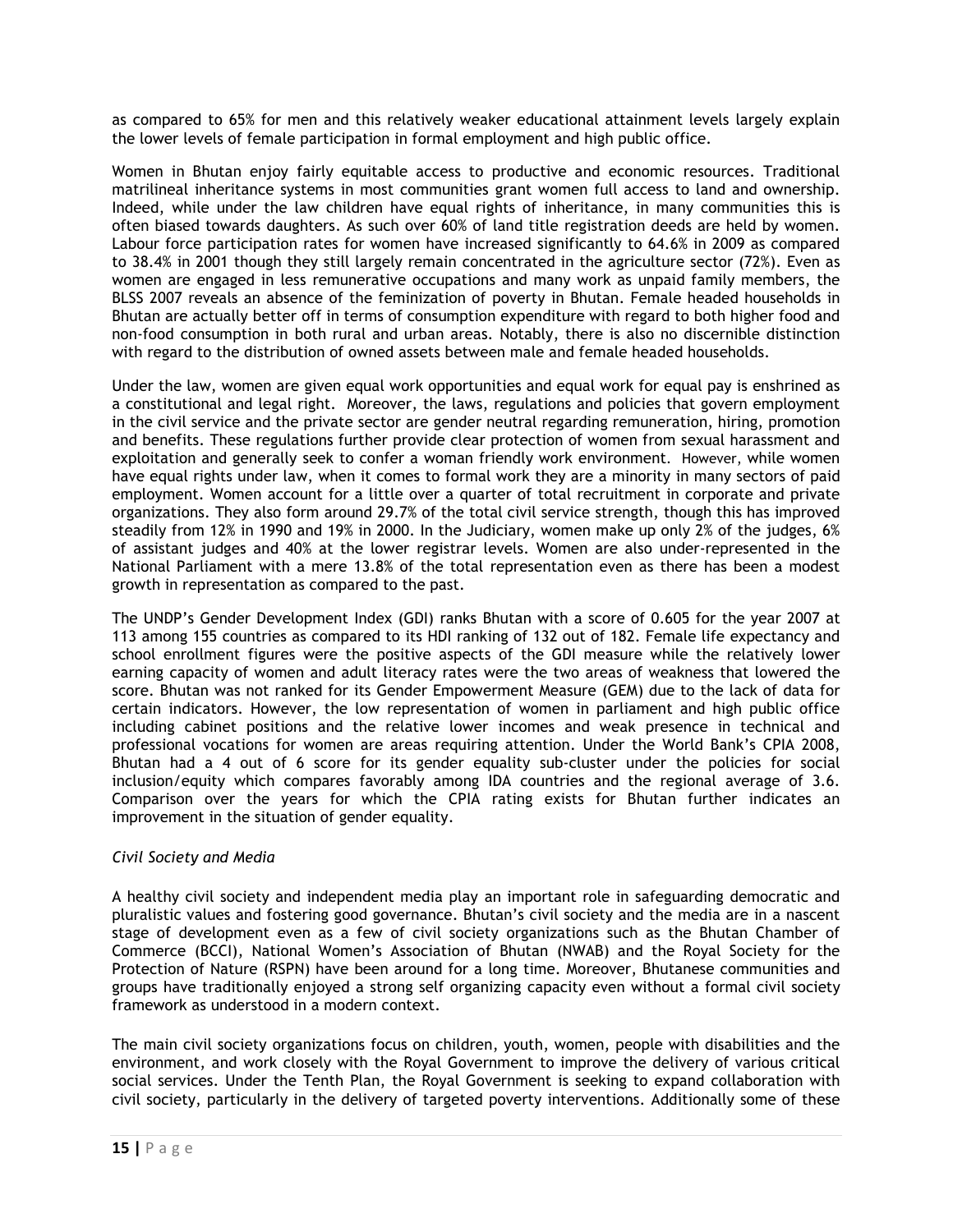organizations, notably the BCCI, Youth Development Fund (YDF), Tarayana Foundation and the Association of Bhutan Tour Operators (ABTO) are able to exert varying degrees of influence on the development of government policies and legislation. These developments indicate that despite its recent beginnings, the civil society sector in Bhutan is evolving quickly and has a critical role to play in the strengthening of an effectively functioning and vibrant democracy. Following the enactment of the Civil Society Act in 2007, a Civil Society Organization Authority was established in 2009 and there are 28 CSOs currently listed with the likely registration of many more, particularly at the grass roots level.

The Constitution enacted in 2008 guarantees freedom of speech opinion and expression, the freedom of the press, radio and television and other forms of electronic dissemination of information and the right to information. The Right to Information (RTI) Act has been drafted and will possibly be enacted by 2010. However, the RTI is already a fundamental right given under the constitution and the draft RTI in its present state allows any Bhutanese to demand information from any government agency (with few exceptions) within a period of time failing which the agency could be prosecuted. Under the draft Act, it will be mandatory for every government agency to set up an information cell and designate a specific public authority to deal with such requests for information. The public authority will also be required to report annually to the Prime Minister on its compliance to RTI obligations. The Royal Government is keen to further facilitate the access to information not only as an integral aspect of good governance by enhancing transparency and accountability but strategically to help overcome the constraints of a harsh and rugged terrain in the delivery of various development services.

The media in Bhutan in a very short span of time has grown rapidly. With the latest addition of the Journalist, there are currently six local newspapers that publish daily and bi-weekly in English and Dzongkha. The readership base though remains narrow and urban based. The media editorials and news content are not censored and exhibit very robust, highly outspoken, critical and independent views mirroring the growth of a vibrant press. Internet access has expanded with both free dial up internet services and relatively low priced broad band facilities available throughout the country provided by three internet service providers. All international television channels are available and even the earlier bans on a few TV shows with socially inappropriate content have now been removed due to public demand. Television is found in about a third of all Bhutanese households with over half of them having satellite access and cable television networks fully operational in 19 of the 20 Districts. BBS, as the national public service broadcaster provides both radio and television services and currently, forty four towns in Bhutan can watch BBS TV directly while its FM radio service covers all districts. Bhutan also has two other private radio FM stations.

These positive developments, particularly after the inception of democracy has helped scale up Bhutan's press freedom ratings and ranking immensely. In 2003, Bhutan's press freedom ranking published by the Reporters Without Borders stood at 157<sup>th</sup> and following this, Bhutan has since moved up over the years to its current  $70<sup>th</sup>$  position in 2009, reflecting possibly the most improved media freedom situation.

# Governance Performance

The BPoA does not identify specific governance indicators to measure progress towards improving governance in the LDCs. This status report however provides a summary of governance indicators used by various external agencies to reflect governance performance in Bhutan. Bhutan scores extremely well on various good governance indicators including ensuring transparency, accountability and control of corruption. Bhutan's high ratings by TI for control of corruption is reflected in the World Bank's Governance Indicators where Bhutan has a 75 percentile ranking for the control of corruption which compares very favorably with countries in the region and among similar low income countries. Bhutan also performs commendably in relation to the indicator for Political Stability and Absence from Violence/Terrorism with a 78 percentile ranking. On the indicators for Government Effectiveness and Rule of Law, Bhutan scores 59% and 61% which again represents much higher performance levels as compared to both low income group countries and the region. Bhutan however has been rated weak for the indicators pertaining to Regulatory Quality and Voice and Accountability. Chart 3.2 summarizes the GI for Bhutan between 2000-2008 (Governance Matters, WB 2009).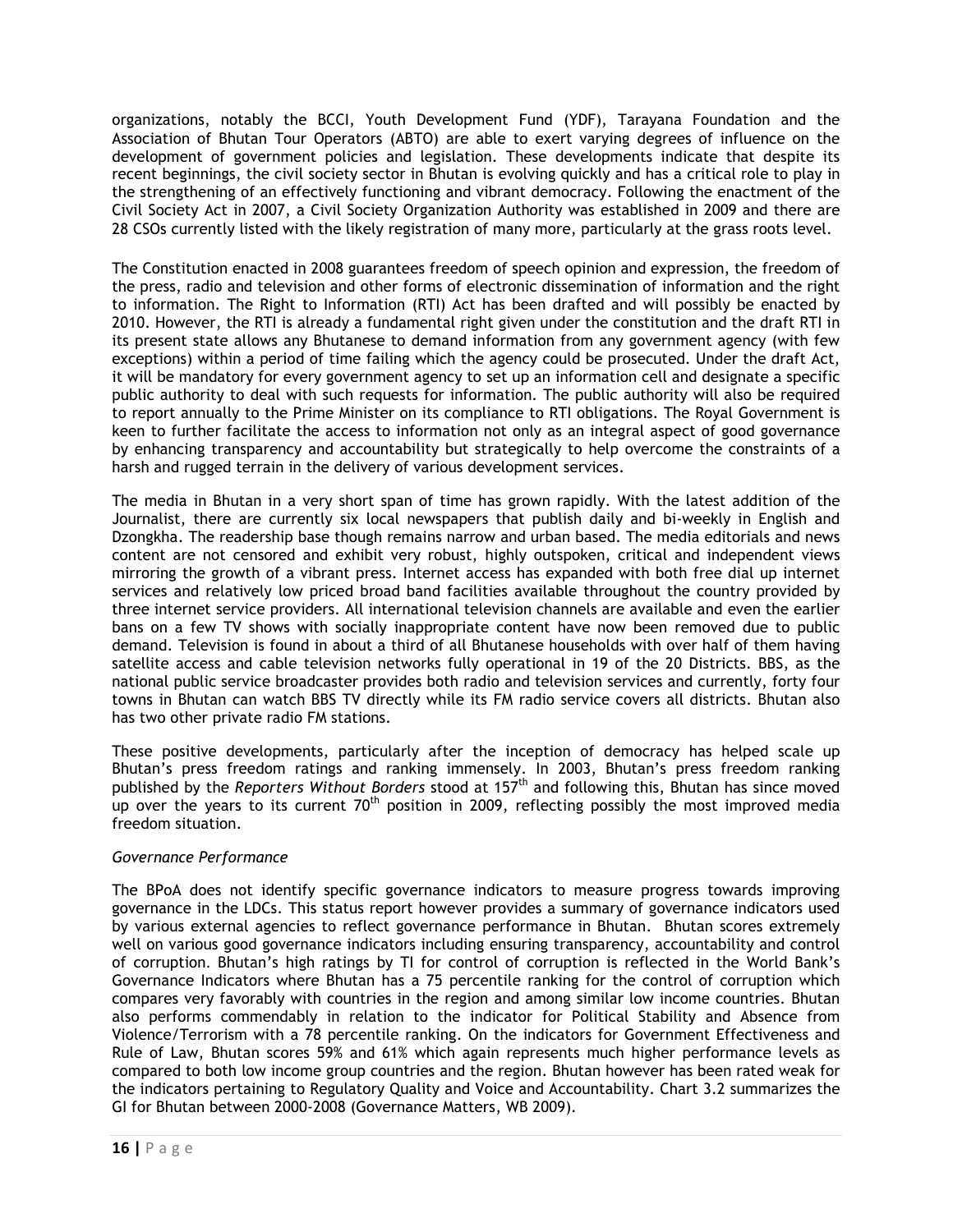The Freedom House's Annual Global Survey of Political Rights and Civil Liberties 2009, notes a significant improvement of about 50% (from 6 to 4) on the political rights indicator over previous years on the basis of the inception of democracy in Bhutan and various democratic institutions and processes. On the basis of the considerable improvement on the political score, Bhutan's status has also improved from countries rated as Not Free to Partly Free between 2005 and 2009. In terms of peace and conflict measures of good governance Bhutan in 2009 was rated as a state with high peace levels with a ranking of  $40<sup>th</sup>$ most peaceful country in the world. The Global Peace Index (GPI) ranks 144 countries around the world on the basis of



23 indicators ranging from crime, terrorism, conflict, militarization, government performance, democracy, societal security and respect for human rights.

Additionally, good governance constitutes an important domain of the GNH development index being developed in Bhutan. The GNH Index is intended to help measure genuine socio-economic progress, well being and happiness in the country on the basis of Bhutan's own development yardstick. The various good governance indices and indicators included in the proposed GNH Index are the Government Performance Index (GPI), the Human Rights Index (HRI) and the Trust in Institutions Indicator. The GPI is further comprised of several indicators that evaluate government performance and effectiveness with regard to creating jobs, reducing poverty and inequality, providing and improving social services like health, education, safe sanitation and clean drinking water, and ensuring basic infrastructure such as farm and feeder roads and electricity. As such, there is considerable weightage assigned to good governance indicators within Bhutan's novel development measure, the GNH Index. This perception based indicator will allow an assessment of progress made in furthering good governance in Bhutan.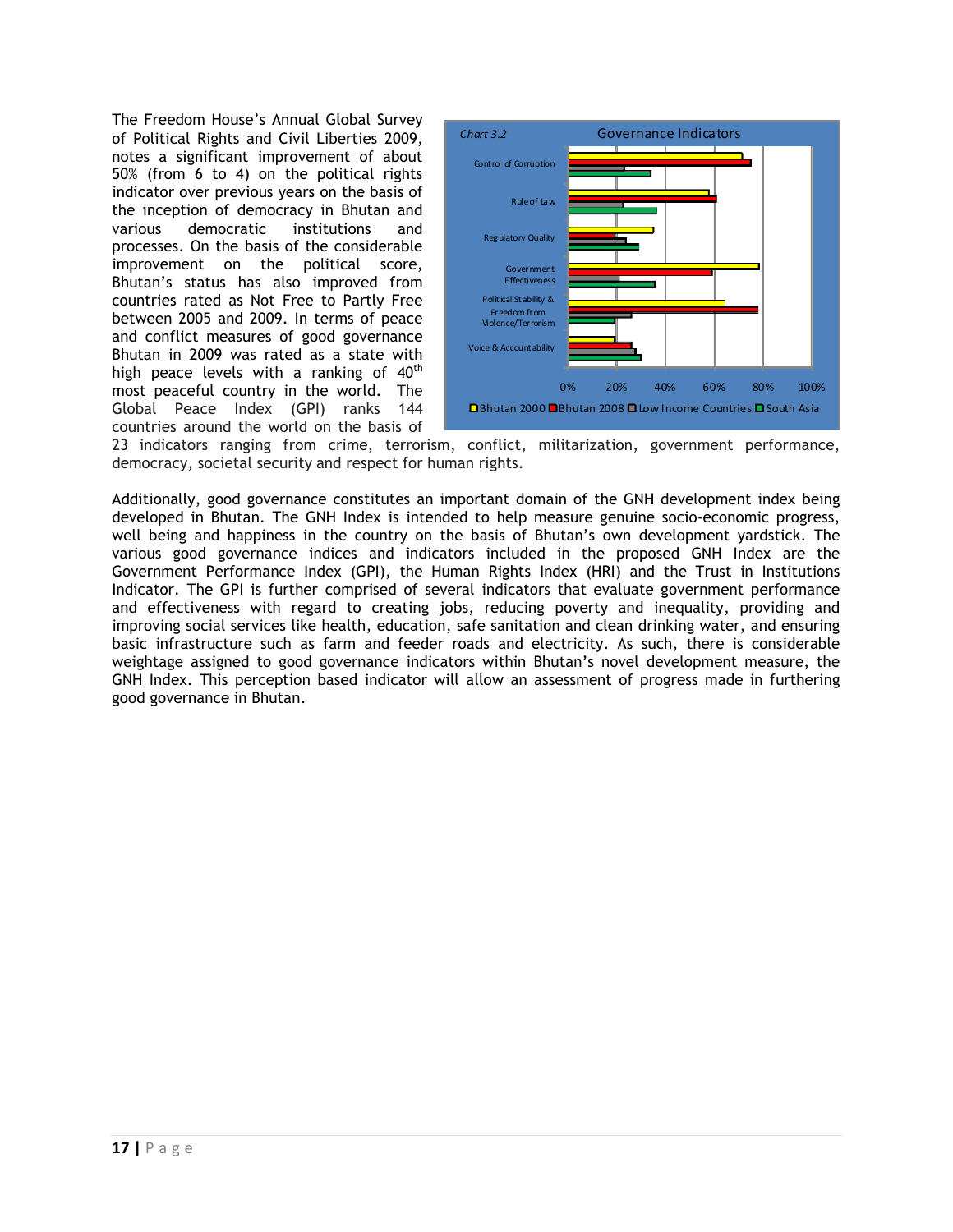#### COMMITMENT 3: BUILDING HUMAN AND INSTITUTIONAL **CAPACITIES**

Capacity is that combination of human resources and institutional capabilities that allow a state to achieve its development goals. It is increasingly apparent that where human and institutional capacity is weak, the prospects for sustainable development and poverty reduction are dismal. It is for that reason that capacity remains critical for sustainable development and the lack of such human and institutional capacities is both a cause and condition of underdevelopment and poverty. The building of human and institutional capacities is consequently a very important commitment under the BPoA, not merely as an end in itself but also as a means towards achieving other BPoA development goals.

The critical role that investments in building up human and institutional capacities has always been deemed to be important in Bhutan. Public expenditures on education and health have consistently been high and generally upwards of one fifth of the budgetary expenditures over the decade. Additionally, the Tenth Five Year Plan has identified the building of human and institutional capacities as a vital strategy for achieving its central objective of poverty reduction. The Royal Government fully acknowledges that the sustainable and successful development of any economy is strongly contingent on the investments made in building up its human and institutional capacities and that this constitutes an invaluable and non-diminishing resource that must be effectively capitalized upon. Education and human resource development in particular are considered to be integral to shaping Bhutan's long term prospects for engendering a culture of innovation, creativity and enterprise necessary for enhancing productive capacities.

#### Box 4.1

The Royal Government clearly recognizes human capital as an invaluable investment and asset, especially in the light of its considerable geophysical constraints and limited resources. … Cultivating and sustaining human capital and further improving on its qualitative aspects, continues to represent a strategic imperative for promoting growth and reducing poverty. The quality and critical mass of human capital that is available to the country will also fundamentally shape Bhutan's long term prospects for engendering a culture of innovation, creativity and enterprise so necessary for enhancing national productive capacities.

> Tenth Plan Vol 1: Main Policy Document

Our institutions will have further evolved along distinctively Bhutanese lines. They will provide for stability and participation that in a world of conflict and political turmoil will be the envy of many others. … Bhutan will have the strong institutions required by a modern and forward looking nation-state, with a well developed capacity to manage and monitor the nation's development and to guide it further along our distinctive Bhutanese path of people-centred sustainable development.

> Bhutan 2020: A Vision for Peace, Prosperity and Happiness

Accordingly, the Tenth Plan capital investment for the education, health and human resource development sectors accounts for 32.5% of the total capital outlay. These moreover do not include certain human capital investment related expenditures which comprise a significant portion of local government budgets. Expenditures over the decade reflect a similar trend of high investments being channeled in strengthening the human and institutional capacities within the country. Such sustained investments have resulted in marked improvements on the various BPoA human and institutional indicators over the decade. This is not to remotely suggest that the process of building human and institutional capacities is anywhere complete as much remains to be done if Bhutan is to achieve its long term Vision 2020 Goals, including the creation of model and knowledge based society.

#### Combating Diseases

#### Tuberculosis

Reducing the infection rates of tuberculosis and associated deaths are important objectives of the BPoA, which has adopted the MDG goals of reducing TB deaths and prevalence by half between 1990 and 2010. The prevalence of tuberculosis has declined from 720 cases per 100,000 in 1990 to 168 in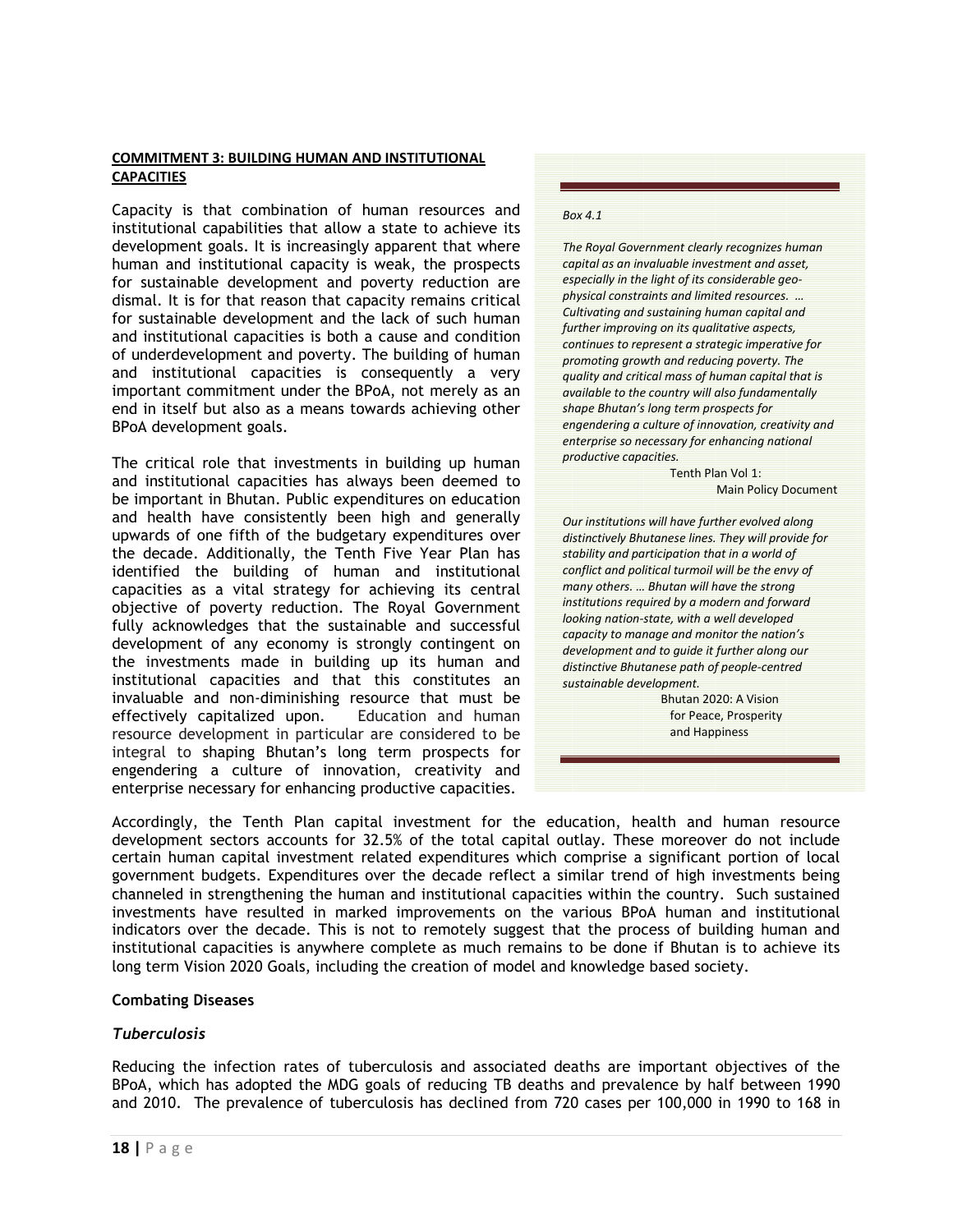2000 and 147 in 2008. As such the BPoA and MDG TB incidence reduction targets have been met. In 1990 there were 3,526 TB estimated cases with 42 reported deaths and 1,140 cases and while in 2008 this had fallen to 984 cases with only 4 deaths. The mortality rate of all forms of TB was estimated at 7 per 100,000 in 2007 [WHO Country Profile Report on Bhutan 2007], a figure that is significantly lower than most LDCs. Data over the last five years too continue to reflect declines in death rates from TB.

This success, particularly over the last decade, is attributed to the introduction of the Directly Observed Treatment Short Courses (DOTS) in 1997 which has had a noticeable impact on improving cure rates. The case detection rate has been increasing steadily each year and the current state of detection and cure rate for tuberculosis is 70.9 [100% WHO] and 90.9 respectively against the MDG target rates of 70 and 85. The treatment success rate for 2008 was estimated to be 93.3.

Some of the initiatives being undertaken to combat TB are outlined in the following. A national body responsible for coordinating TB-HIV activities was formed in 2007 and a national plan for collaborative TB-HIV activities has been developed. A national plan for TB-HIV collaborative activities is also in place and the cross referral of TB and HIV patients has been established. Moreover, IEC programmes on TB are being undertaken to further community awareness. Additionally a comprehensive HRD plan is in place and a focal point for HR has been designated at the central level.

There are however several key challenges in reducing TB infection. At present there are limited laboratory facilities for culture and drug susceptibility testing (DST) in the country. Culture and DST facilities will need to be upgraded and additional laboratory staff trained in undertaking qualityassured culture and DST. Drug management will also need further strengthening. The other constraints pertain to the limited management capacity, weak TB surveillance including data management and the free migration and movement of people with TB across the open border with India. Additionally, even as the number of TB cases is small, there are concerns as most of the pulmonary cases are highly infectious cases and TB remains an opportunistic infection among HIV/AIDS cases.

# Malaria

Malaria incidence too has declined remarkably in Bhutan. Between 1990 and 2007, Bhutan witnessed a sharp drop in malaria cases from 9,497 cases in 1990 and 22,126 in 1991 to 523 cases in 2008. It peaked in 1994 with a reported 38,901 cases of malaria. The reported malaria incidence rate in Bhutan dropped from 162.8 per 100,000 to 67 per 100,000 in 2008. However these prevalence rates over the decade reflect that Bhutan has achieved the BPoA target of halving malaria incidence and the RGoB has set even higher targets of maintaining it to below 69.5 per 100,000. Deaths from malaria too have declined with 20 deaths in 2008 and an average of 22 deaths a year over the last five years. This



may be compared to an average of 55 deaths annually between 1990 and 2000. According to the WHO, SEARO, the mortality rate from malaria declined from 3.44 per 100,000 in 2000 to 0.01 per 100,000 in 2008. In this regard, Bhutan has surpassed the MDG and BPoA targets of reducing infection rates and deaths from malaria.

These marked reductions in malarial morbidity and mortality have been attributed to highly successful prevention activities through the use of insecticide treated bed nets, bio-environmental management, strong public advocacy and awareness dissemination, early diagnosis and effective treatment. The national coverage on the use of insecticide treated nets is presently over 90% with an average of 2.2 nets per household in malarial endemic areas. These coverage levels of ITN compares very favorably against both global and regional coverage levels and exceeds the 2010 global target of 80% ITN coverage. While there are clear indications that malaria has been combated effectively, there are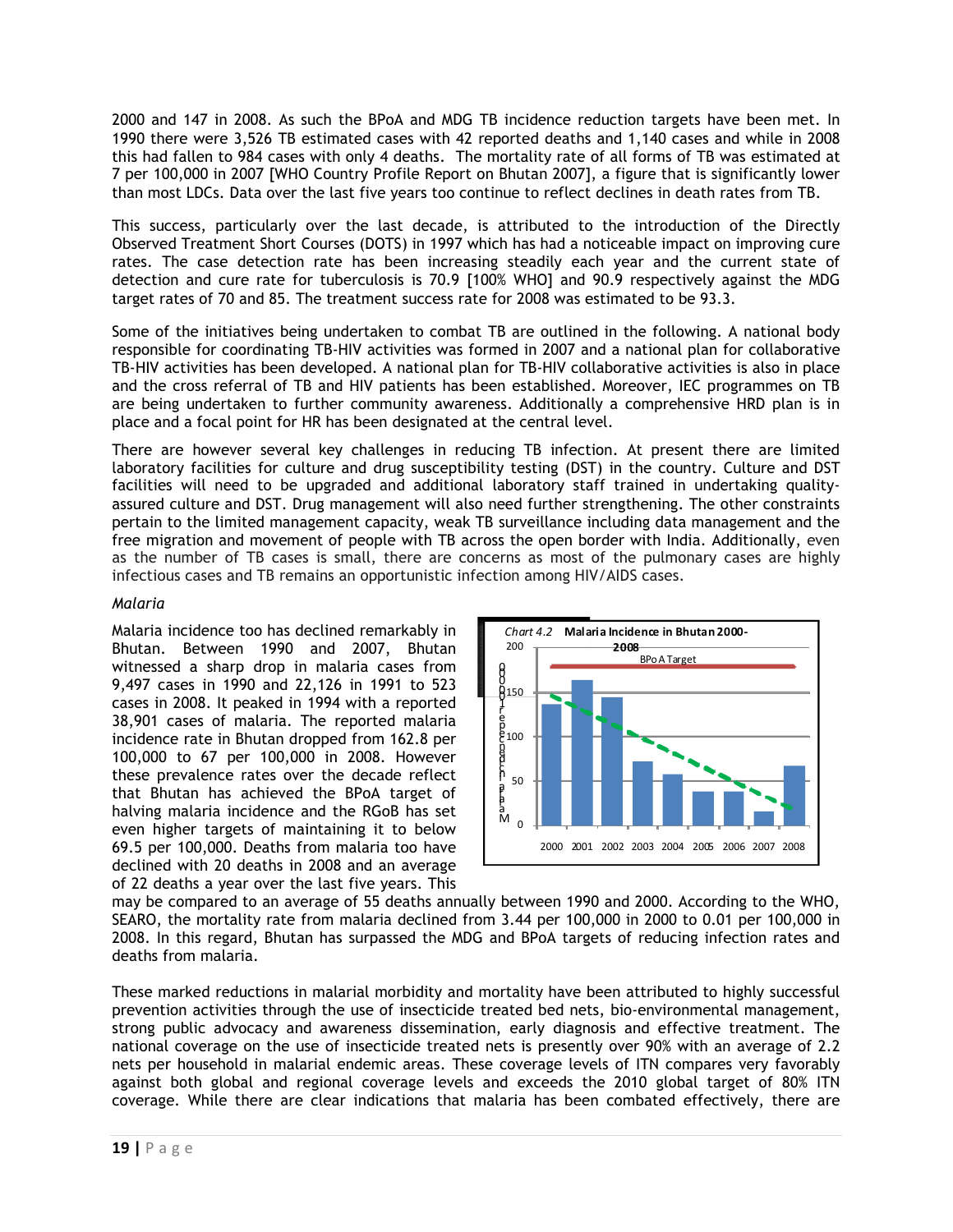serious concerns though about the possible recurrence of malarial outbreaks and potential emergence of new drug resistant variants cannot be excluded given the highly complex epidemiology of the disease. This is also constrained by the lack of resources and weak intersectoral collaboration and trained manpower, a situation further exacerbated by inadequate health infrastructure and uncontrolled population movement from malaria endemic areas and across the borders. The difficulties of establishing institutional linkages for enabling malaria specific operational research activities has been identified as another critical constraint in preventing future outbreaks of malaria in Bhutan.

# HIV/AIDS

The total numbers of HIV cases detected in Bhutan remain small with the prevalence estimated to be below 0.01% of the population. Since the first two cases were reported in 1993, the total number of cases in the country detected is at 160 as of November 2008 with thirty one individuals having succumbed to the disease. The HIV/AIDS prevalence as such is low at present and is quite far from being established among the general population. However, as the Annual Health Bulletin 2009 reports this could just be the "tip of the iceberg" as infection has been growing rapidly in recent years with case detections over the last three years reflecting an alarming trend. Between 2006 and 2008, 83 new cases were detected. As such, the new cases detected between 2006 and 2008 represent more than half the total number of cases detected so far. 90% of these HIV infections are attributed to unsafe sexual practices such as multiple partners, casual sex and low condom usage. While the main mode of transmission has been through heterosexual sex, mother to child transmissions has also witnessed a significant rise in recent years. The people detected with HIV/AIDS are representative of a wide cross section of Bhutanese society but about 46% of those infected were between the ages of 15-29.

The rising trend in infection is compounded by several risk factors which relate to Bhutan's proximity to countries with high prevalence of HIV/AIDS, high occurrence of sexually transmitted diseases, the spread of commercial sex work, liberal sexual norms, growing levels of substance abuse and limited condom use. There is also very little information about those most-at-risk population groups including behavioral patterns. Some of the other challenges that Bhutan faces in combating the spread of HIV/AIDS relate to a severe shortage of people trained in HIV/AIDS prevention, rehabilitation and care; addressing the stigma and discrimination attached to HIV/AIDS; the rising levels of HIV/TB co-infection; the increased danger of mother to child transmissions; and gaps in the surveillance data and weaknesses in the risk and vulnerability analysis. There is also the significant cost of providing treatment and care with HIV/AIDS interventions estimated to cost US \$ 32.3 million between 2006 and 2015, an estimate taken from the Bhutan MDG Needs Assessment and Costing Report 2007.

The Royal Government is focusing on prevention as the main strategic approach in combating HIV/AIDS including promoting condom use, increasing IEC and public advocacy and strengthening counseling. It is further strengthening efforts to build national health capacity through extensive human resource development and development of local management and technical capacity of agencies and NGOs to undertake HIV/AIDS prevention. The Royal Government is also strengthening surveillance monitoring and evaluation and carrying out targeted interventions for population groups at risk. Starting in 2002, the Royal Government with development partners has helped institutions in Bhutan to improve their responses to HIV/AIDs. Twenty Multi- Sectoral Task Forces (MSTFs) were established in various districts to facilitate a decentralized approach to the HIV/AIDS epidemic, through enabling local level organizations to strengthen capacities, develop and implement well-designed, district-specific response plans to address the threat of HIV/AIDS. In addition to raising public awareness of transmission modes of the disease, this particular activity has helped build a foundation to address prevention of the disease at district level. Furthermore, initiatives are also being undertaken to mobilize religious institutions for more effective HIV/AIDS advocacy and prevention including utilizing trained monks as counselors to mitigate the stigma faced by people living with HIV/AIDS. Measures have also been initiated to prevent mother to child transmission, provide anti-retroviral treatment and standardized care and support for people living with HIV/AIDS.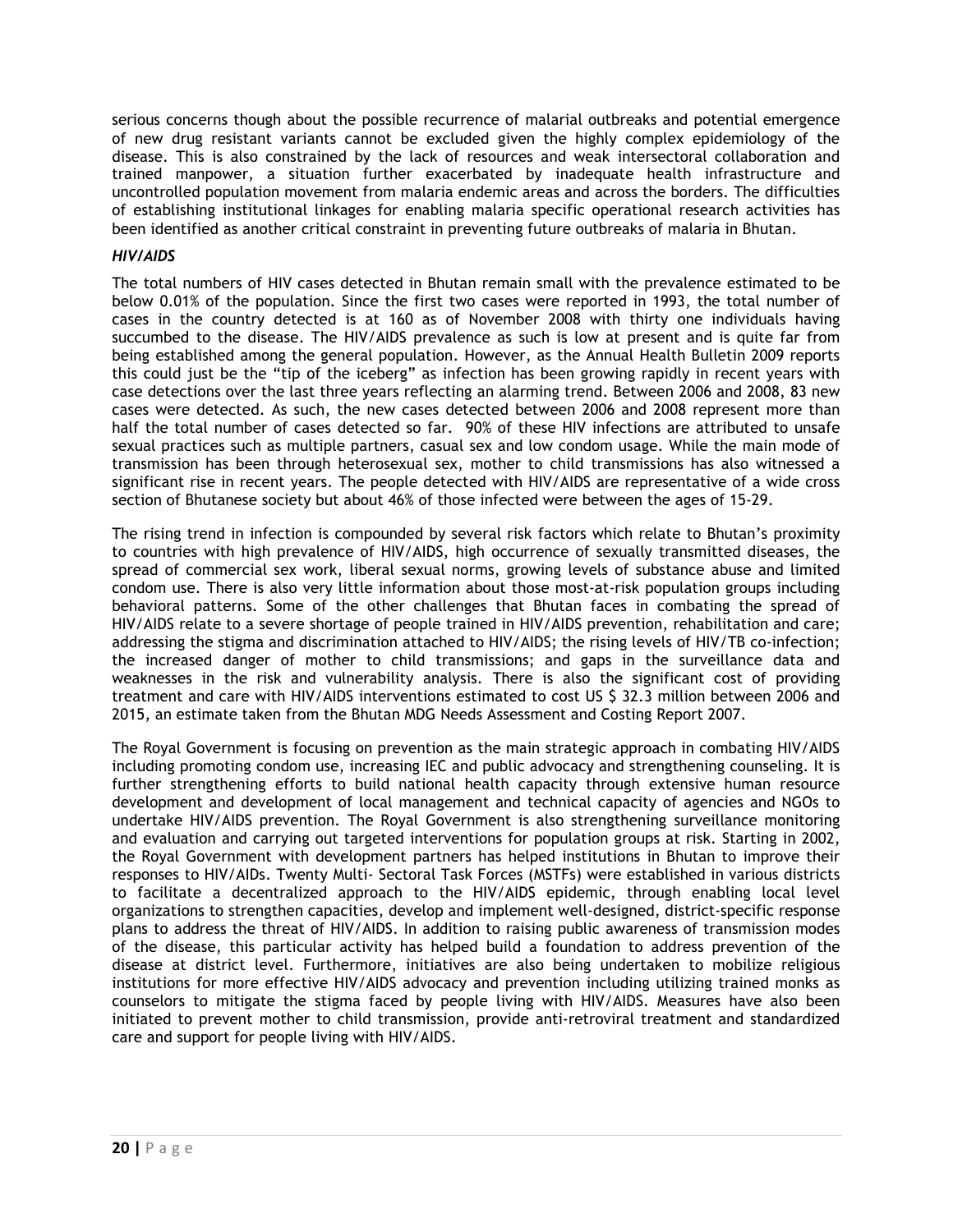#### Promoting Child Health and Survival

#### Infant and Under-Five Mortality

Infant and under-five mortality rates are widely regarded as among the best measures of a nation's health. The BPoA has set targets of reducing infant mortality rates (IMRs) to below 35 per 1,000 live births and under-five mortality rates (U5MRs) below 45 per 1,000 live births by 2015.

Bhutan has enjoyed notable success in scaling down the high child mortality rates that it once suffered from in the past. Between 1990 and 2000, IMRs declined by one third and by 2008 had come down by over 55% from the base year to 40.1 per 1,000 live births.



Likewise the under-five mortality rates have declined to 61.5. On the basis of the current pace of progress and the sustained levels of intervention, Bhutan is on track with regard to both targets.

Infant deaths in Bhutan are attributed to infectious diseases such as diarrhoea, respiratory infections and malnutrition. The high incidence of low birth weights is also an important underlying factor affecting the survival of infants as it is a critical determinant of an infant's chance of survival and health growth. The LBW incidence in Bhutan declined from 24% in 1998 to below 9.3% in 2006 and 2007. However, the LBW data needs to be interpreted with some caution as this pertains only to institutional recorded births in hospitals (70%) and in basic health units (30%).

A major reason explaining the success in improving the situation of child health and survival in Bhutan is the highly successful immunization programme. Bhutan achieved universal primary immunization in 1991 and has successfully maintained these high levels of child immunization since. Immunization coverage was maintained at 94.5% in 2008. This consistent and high level of immunization coverage in Bhutan reported at 95% for TB, measles and DPT is close to coverage levels in developed countries. This achievement was recently recognized in November 2009, when Bhutan along with five other countries received a global award from the Global Alliance for Vaccines and Immunization (GAVI) for best performance in maintaining high immunization coverage.

With regard to the goal to eliminate excess and preventable mortality among girl infants and children, there are no known cases of child infanticide or cultural preference for boys over girls. As such there is no discernible pattern of poorer health conditions or higher mortality rates among female infants and children. However, the low levels of adult female literacy, poor hygiene and nutrition, limited access to emergency obstetric care and skilled birth attendance can impact on the further reductions in infant mortality in Bhutan. The Royal Government to this end is strengthening efforts to promote institutional deliveries, improve skilled birth attendance and enhance breast feeding advocacy that will help sustain progress towards improving child health and reducing mortality rates.

#### Nutritional Status of Young Children

In Bhutan infants are usually breast feed up to two years (median duration 23 months), but exclusive breast-feeding is not widely practiced. The recent NNIYCFS 2009 Survey revealed that 91.4% of mothers in Bhutan initiated breast feeding within one hour and that exclusive breast feeding was done by 86% of mothers upto the first month. However, only a mere 10.4% of infants were exclusively breast fed for upto six months and 36.9% upto four months. The Royal Government implemented a breast feeding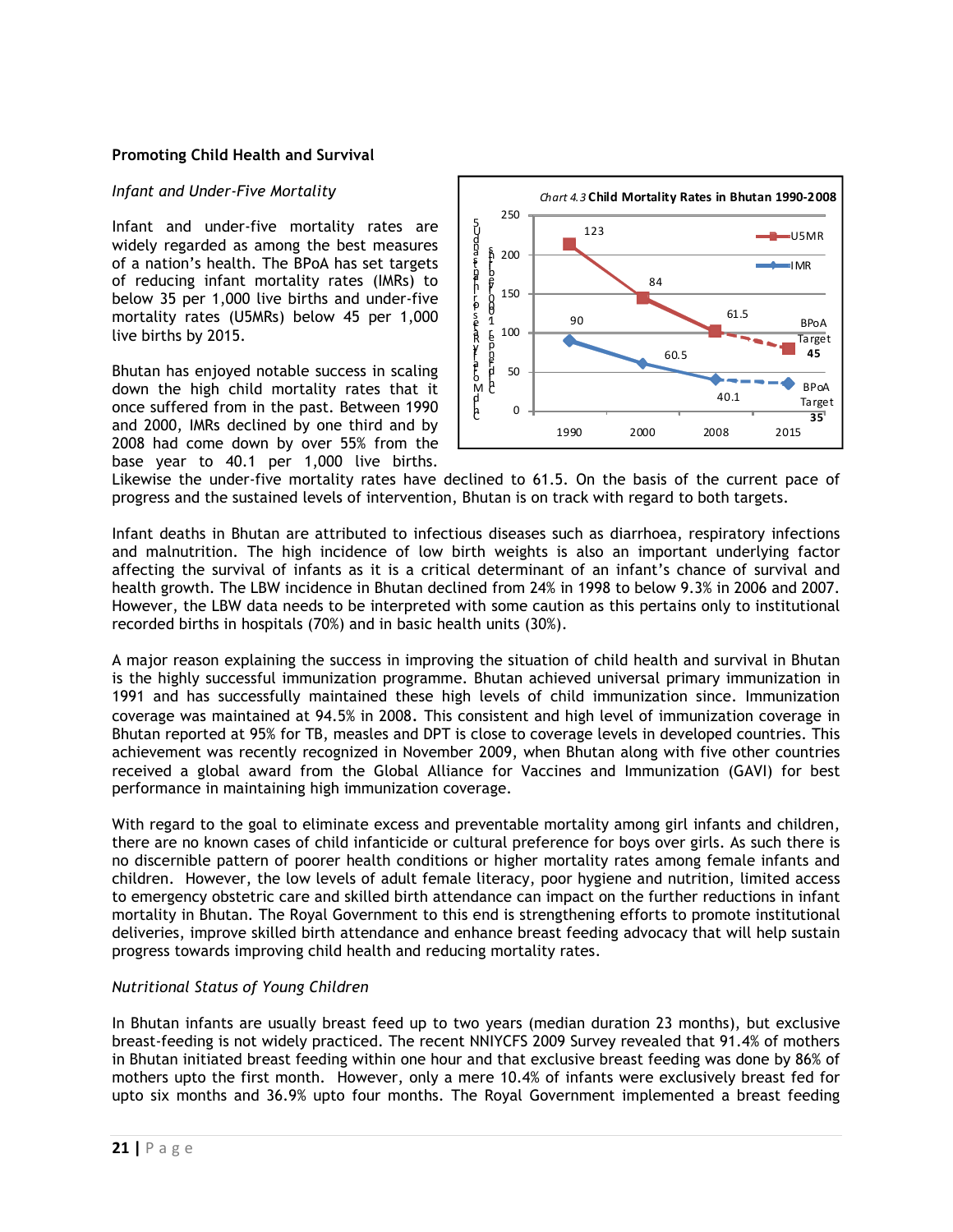policy in 2002 that advocates a four month exclusive breastfeeding approach but this may now have to be reviewed in light of recent findings strongly advocating a six month exclusive breast feeding period. With regard to complementary feeding for six to nine month infants, the survey indicated that 89.6% were given complementary food (mainly rice powder and infant formula milk) in addition to being breast fed.

The NNIYCFS 2009 indicates that acute malnutrition (wasting) is not a major problem at the national level although it has increased from 2.6% (1999) to 4.6% (2009). However, the distribution of acute malnutrition reflects regional variation with areas that may require relevant interventions. Underweight and stunting prevalence has decreased over the years on the basis of the NCHS standard but progress has been below expectation. Once again regional variations exist including rural-urban differences for underweight and stunting. The detailed malnutrition indicators are reflected in the section on hunger in the second chapter of the report. With regard to the main BPoA indicator of child malnutrition, namely the prevalence of underweight children, this has been brought down from 18.7% in 1999 to 11.1% in 2009, a reduction of 40%.

The survey data further reveals that Bhutanese children's anthropometric measurements lie close to the WHO median for weight-for-height Z-score and Height-for–age Z-score at 6 months of age. It is only after 6 months that the deviation from the median occurs and widens as the child becomes older. At present around one third of Bhutanese children are still short for their age as compared to other children around the world but they have the potential to grow as tall as them. The most likely factors that appear to cause child stunting are chronic dietary deficiencies, frequent infection and poor feeding practices over prolonged periods of time.

Bhutan has done extremely well with regard to improving its micronutrient deficiency situation. Iodine Deficiency Disorder (IDD) was once widely prevalent but in 2003, Bhutan became a "Normal Iodine Nutrition Country" and salt coverage at the household level stood at 98.4% in 2008. Moreover, the micronutrient deficiency of Vitamin A is also no longer a public health problem though iron deficiency resulting in anemia still remains a concern among pregnant women. Iron deficiency anemia in pregnant women was estimated to be about 60%.

# Improving Maternal Health

Bhutan has enjoyed sustained success in reducing the maternal mortality ratio attributed to the growing network of free maternal services which is integrated with childcare and a trained cadre of village health volunteers. Antenatal coverage (at least one visit) in Bhutan today has touched 88% up from 51% in 2000. The MMR has declined from 5.60 in 1990 to 2.55 per 1,000 livebirths in 2000. Currently no proper survey has been initiated to assess MMR levels but the Royal Government has set

| Table 4.4<br><b>Maternal Health Indicators</b>   | 2000    | 2008  |
|--------------------------------------------------|---------|-------|
| MMR per 1,000 live births                        | 2.55    |       |
| <b>Skilled Birth Attendance</b>                  | $24%$ * | 66.3% |
| <b>Contraceptive Prevalence Rates</b>            | 30.7%   | 35.4% |
| <b>Antenatal Coverage</b>                        | 51%     | 88%   |
| Sources: AHB 2009, Ministry of Health, *NHS 2000 |         |       |

a target of reducing it to below 1.4 per 1,000 live births before 2015 with the principal strategy revolving around enhancing institutional deliveries. In terms of skilled birth attendance, this has increased from 15% in 1990 to 24% in 2000 and was estimated at 66% in 2008.

Contraceptive prevalence rates (CPR) serve as a useful proxy measure of access to reproductive health services that are clearly essential to meeting many of the BPoA goals such as child mortality, maternal health and HIV/AIDS and even gender equality. The CPR rates in Bhutan though have not increased significantly and are still very low at 35.4% in 2008. Additionally, even with the widespread accessibility to reproductive health services there is less than an optimal utilization of these services, particularly in rural Bhutan. This is mainly attributed to cultural factors and the lack of awareness. To remedy this, the Government is working to promote the wider acceptability and awareness of modern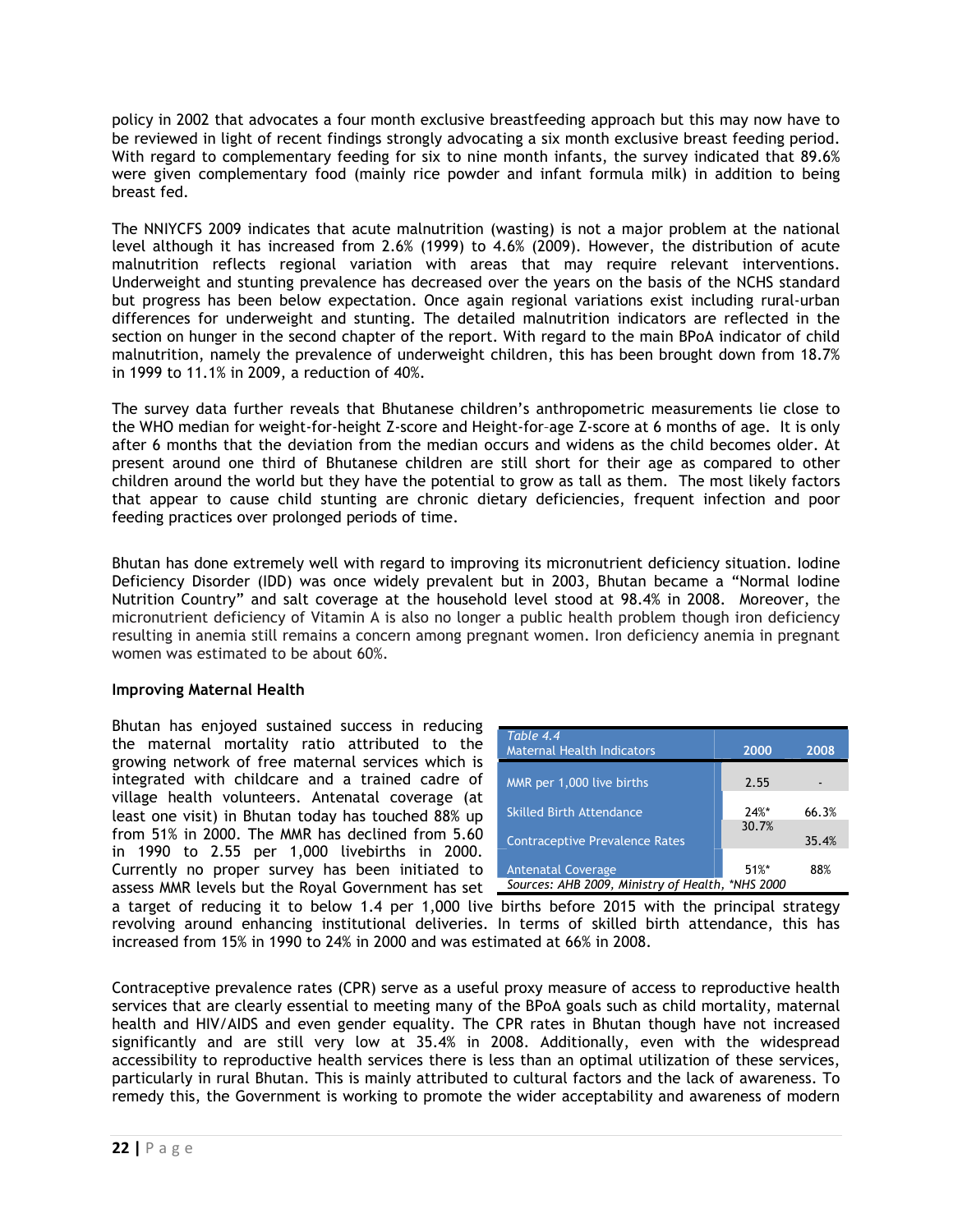maternal health services and tackle related issues such as the low levels of literacy and educational attainment among women. The rapid expansion of Emergency Obstretic Care facilities will also help improve reproductive health care services and reduce maternal mortality further.

# Expanding Primary Education and Literacy

Educational indicators have improved over the last decade at all levels. Gross Primary and Net Primary Enrollment Ratios have gone up to 115.7% and 91.8% in 2008. The proportion of students starting grade 1 who complete grade five has also increased from 75.8% to 93.6% between 2001 and 2009. In terms of gender equity, at the primary and secondary level, Bhutan has achieved full parity with a gender parity index of 1.02 for NPER. Girls enrollment stands at about 50% at every level of basic education with 49.6% even at the higher secondary level. Additionally, the performance levels and survival rate for girls in schools have been equal if not better than for boys over the last few years.

| Table 4.5<br><b>Educational Attainment Indicators</b>     | 2001       | 2009       |
|-----------------------------------------------------------|------------|------------|
| <b>Gross Primary Enrollment</b>                           | <b>72%</b> | 115.7%     |
| <b>Net Primary Enrollment</b>                             | 73% (05)   | 91.8%      |
| Net Primary Enrollment (boys)                             |            | 91%        |
| Net Primary Enrollment (girls)                            |            | 93%        |
| <b>Gender Parity Index for NPER</b>                       |            | 1.02       |
| Proportion of pupils starting grade                       | 75.8%      | 93.6% (08) |
| 1 who reach grade 5                                       |            |            |
| Proportion of pupils starting grade                       |            | 91% (08)   |
| 1 who reach grade 5 (boys)                                |            |            |
| Proportion of pupils starting grade                       |            | 97% (08)   |
| 1 who reach grade 5 (girls)                               |            |            |
| <b>Adult Literacy</b>                                     |            | 52.8%(05)  |
| Adult Literacy (male)                                     |            | 68.5%(05)  |
| Adult Literacy (female)                                   |            | 38.7%(05)  |
| Youth Literacy Rate (15-24)                               |            | 74.4%(05)  |
| Youth Literacy (male)                                     |            | 79.9%(05)  |
| Youth Literacy (female)                                   |            | 68.5%(05)  |
| Sources: Annual Education Statistics 2009, MoE, PHCB 2005 |            |            |

Adult literacy levels in Bhutan though remain weak, particularly of the older generation, most of who missed out on schooling as educational facilities in the country were extremely limited. Adult female literacy rates too are a significant thirty percentage points lower than for men. The literacy levels of the youth at 74.4% though are much higher due to the significant growths in school enrollment over the years. Female youth literacy rates (68.5%) are about ten percentage points than for men. The gender disparity in literacy levels both at the adult and youth levels are likely to even out over time due to sustained female enrollment in primary education.

The situation of low adult literacy rates, particularly for women, is being addressed through the active promotion of non-formal education programmes where female participation is very high. Of the 13,160 NFE learners in 2009, around 70% comprise female learners and many classes often consist entirely of women. In recognition of the growing success of the NFE programme, Bhutan was awarded the UNESCO Confucius Literacy prize in 2009 for its holistic approach to literacy and its success in reaching remote areas. Over 140,000 men and women have benefited from the NFE programme that was initiated in 1990 by the National Women's Association of Bhutan. The success of the NFE programme and the high numbers of school enrollment will help in the achievement of the Tenth Plan target of 70% adult literacy by 2013.

# Access to Improved Source of Drinking Water

The Bhutan Living Standards Survey 2007 reflected that 90.9% of the Bhutanese population had access to an improved water source. Even in rural areas, access to improved source of drinking water coverage levels are now at 88% and all districts have upwards of 80% coverage levels with the exception of the least populated district, Gasa. These near universal levels of coverage have been due to the successful implementation of the Rural Water Supply and Sanitation (RWSS) Programme that was initiated in 1974 when rural access to safe drinking water was at less than 5%. The primary goal is to reach and maintain universal coverage for safe drinking water with the primary interventions focusing on increasing the number of public tap stands in rural areas largely through the normal gravity fed water supply system (99%) and through rainwater harvesting and alternative means (1%).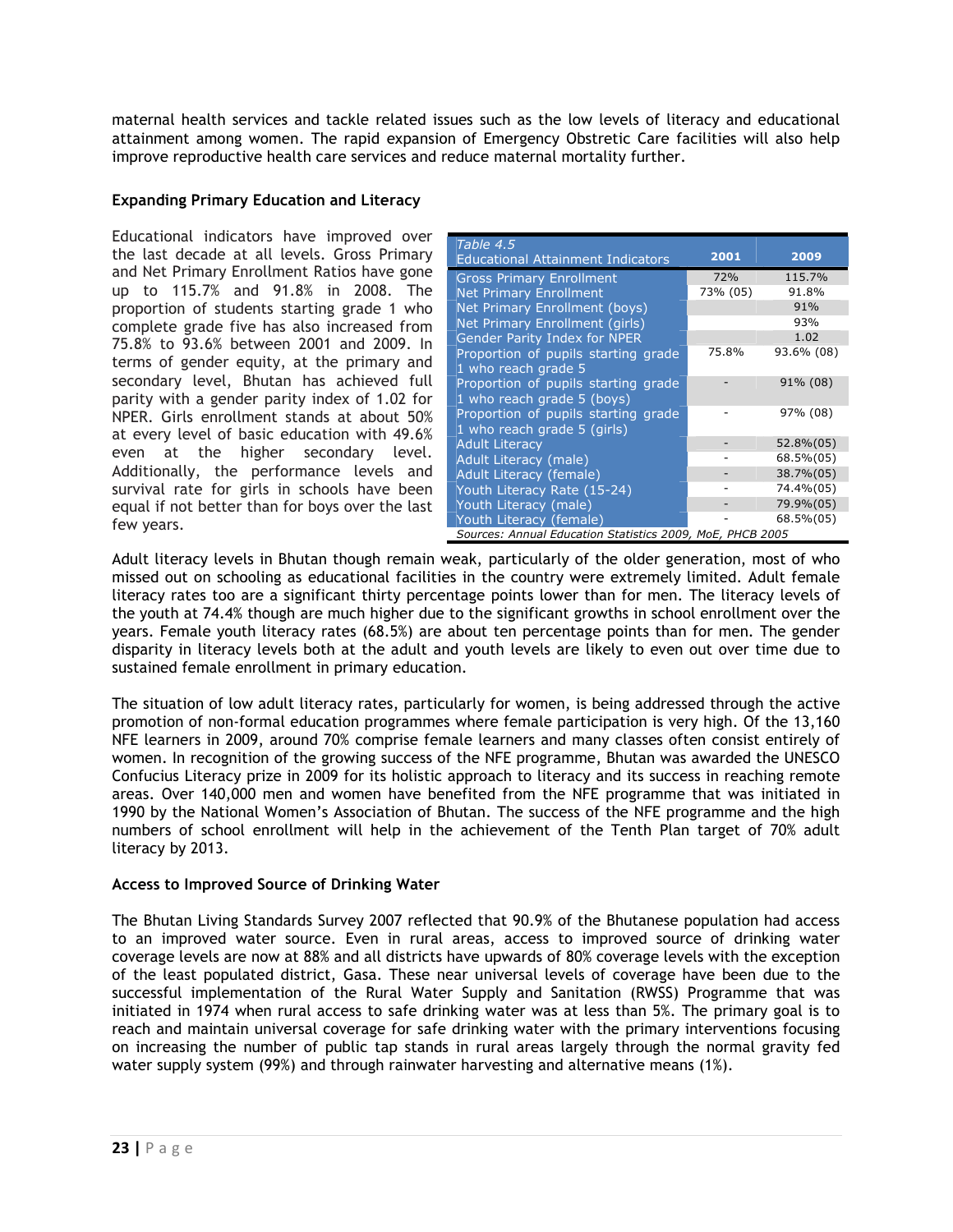Notwithstanding these high access levels, there are several critical issues that need to be addressed urgently. Many of the older water supply schemes are now in dire need of repair and maintenance. Quite a number of the schemes also appear to be failing due to a drying up of springs and other water sources. Moreover, the RWSS Management Information System data for fifteen districts in 2006 revealed that 40% of the rural water schemes are functioning well, 33% are working with some minor problems, 17% are functioning with need for repairs and improvements and 10% were totally non-functional and require reconstruction. The coverage gains could therefore be severely compromised if the repair, maintenance and rehabilitation of many of the older water supply schemes are not addressed effectively and quickly. An important lesson learnt for Bhutan has been that any future expansion of rural water schemes must necessarily take into consideration the allocation of resources and planned activities for their regular upkeep without which their long term sustainability and functionality is at stake. As such, on the basis of the MDG Resource Needs Assessment and Costing Report (2006-2015), more than 75% of the total outlay for water supply schemes is to be earmarked for recurrent expenditures for the maintenance and upkeep of these schemes. The other constraints of enhancing access to improved sources of drinking water pertain to the feeble sense of community ownership, the substantive lack of capacity and the frequent communal disputes over water rights.

#### Box 4.6

#### Some Lessons Learnt from the RWSS Programme in Bhutan

Bhutan's experience with the implementation of rural water schemes point to certain evident benefits of appointing designated and trained water caretakers who receive some form of compensation in cash or kind. A rural water supply functionality survey revealed that schemes with trained and compensated caretakers enjoyed vastly improved water quality, were better maintained of their water schemes and promoted effective community self-management. Another survey also revealed vast improvements in water quality, operation and maintenance of rural water schemes and village management in communities where community planning and management training activities had been conducted.

These surveys convey a valuable lesson that the long term functionality and sustainability of the rural water schemes in Bhutan can be better ensured through the appointment of paid community water caretakers and by strengthening community capacity and ownership through community planning and management activities.

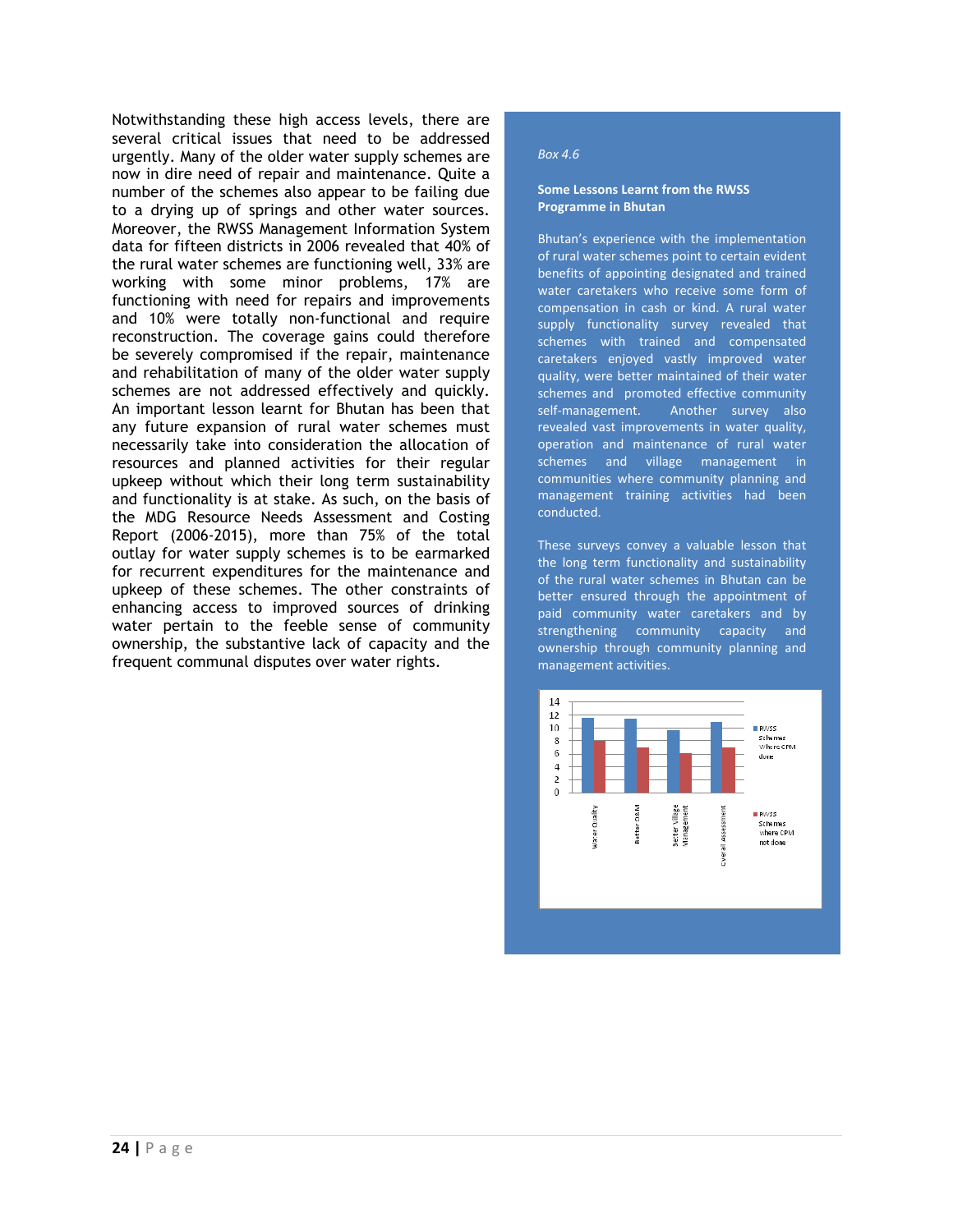# COMMITMENT 4: BUILDING PRODUCTIVE CAPACITIES TO MAKE GLOBALIZATION WORK FOR LDCS

The BPoA calls for the building of productive capacities as being vital for engendering sustained economic growth and alleviating pervasive poverty in the LDCs. As LDCs are constrained deeply by extremely low productivity levels, it is deemed to be particularly important that LDCs improve their competitiveness in international markets in goods and services in order for them to benefit meaningfully from trade openness and globalization and avoid the risk of increased marginalization from the global economy. As defined in the UNCTAD LDC Report 2006, productive capacities here refer to the productive resources, entrepreneurial capabilities and production linkages which together determine the capacity of a country to produce goods and services and enable it to grow and develop.

As with many LDCs, Bhutan has been plagued by extremely low levels of productivity in its nonhydropower sectors of the economy. Bhutan's industrial and export base still remains very narrow, lacks depth and is highly exposed to single market and single commodity risks. There is also a clear recognition that productivity levels in Bhutan's industry, manufacture

#### Box 5.1

For a small, land-locked and underdeveloped economy like Bhutan, the expansion of strategic infrastructure is an absolute requisite for the broader economic and social transformation of the country. …. Achieving this would clearly be difficult without the proper development of strategic infrastructure that critically serves a modern economy. Moreover, accessibility to strategic infrastructure invariably affects the living conditions and welfare of communities all across the country and determines their livelihood opportunities. Strategic infrastructure investments are thus expected to greatly enhance national productivity and competitiveness and stimulate new businesses while enriching the quality of life for all Bhutanese.

Tenth Plan Volume I Policy Document

and agriculture sectors have been poor and largely explain their weak levels of growth over the decade. The share of agriculture, livestock and forestry sector has declined from about 40% of GDP in the mid nineties to 18.5% in 2008. Similarly, the manufacturing sector has declined from around 16% of GDP between 1990-95 to around 5% of GDP over the last five years. Moreover, both the manufacturing and agriculture sectors have not generated sufficient quality employment with labor force participation declining in these sectors. Some key supply side constraints responsible for the productivity gap in Bhutan pertain to the weak economic infrastructure including inadequate road access exacerbated by the rugged mountainous terrain, low level of technological base and weak human resources.

# Physical Infrastructure

# Transport and Communication

The weak strategic infrastructure has always posed a major challenge that has chronically impeded economic and industrial development in Bhutan. Moreover, various national poverty studies clearly reflect a strong co-relationship between road connectivity and poverty incidence. The inadequate road and air transport links to both external and domestic markets have been a critical constraint, a situation exacerbated by the mountainous and rugged terrain. Road transportation costs are therefore high with haulage costs for certain products exceeding the value of the product itself. These high transportation costs combined with the poor reliability of roads due to their vulnerability to landslides and adverse climatic conditions make it extremely difficult for local industries to compete efficiently in producing goods. Transportation further adds considerably to inflate import expenditures for various commodities, materials and goods thereby raising living costs and development expenses considerably. Additionally, the weak air transport system, including the absence of domestic air services, has proved to be a major bottleneck for the further development of the tourism sector and high value niche exports.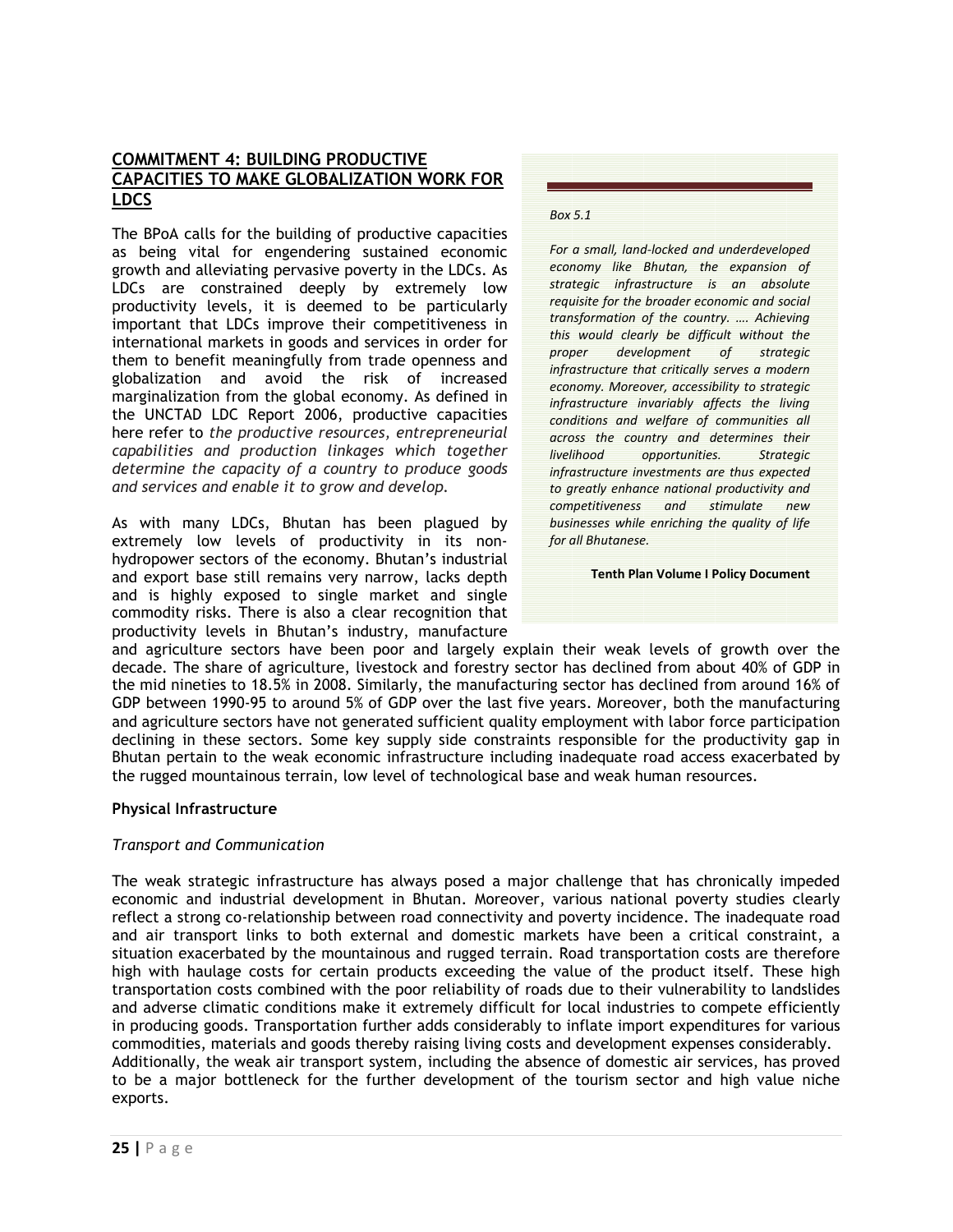In view of these reasons, the Royal Government has consistently accorded a high priority to the development of socio-economic infrastructure. As in past years, a large share of the capital expenditures has been earmarked for infrastructure development. Over the Tenth Plan, infrastructure development will receive about 36% of the total capital expenditures.

About 25% of the total capital expenditures alone have been earmarked for the expansion of the road network, which does not include local

| Table 5.2<br>BPoA Commitment 4: Productive Capacity<br><b>Indicators for Transport</b>                                                                                                                       | 2001                  | 2008                                                                  |
|--------------------------------------------------------------------------------------------------------------------------------------------------------------------------------------------------------------|-----------------------|-----------------------------------------------------------------------|
| Increasing Road networks or connections and urban road capacities to the current<br>level of other developing countries and urban road capacities, including sewerage &<br>other related facilities, by 2010 |                       |                                                                       |
| National Highway and Road Network (km)<br>$\bullet$                                                                                                                                                          | 3,745 km              | 5,362 km                                                              |
| Access to Improved Sanitation (national)                                                                                                                                                                     | 88%                   | 92%                                                                   |
| Modernizing and expanding ports & their ancillary facilities to enhance their<br>capacities to the level of those in other developing countries by 2010                                                      |                       |                                                                       |
| <b>Air Passengers Carried</b><br>۰<br>Air Cargo                                                                                                                                                              | 39,009                | 122,484<br>369.8 MT                                                   |
| Modernizing and expanding railway connections<br>and facilities by 2010                                                                                                                                      | No rail<br>connection | Rail head<br>link<br>established<br>at<br>Phuentsholing<br>bγ<br>2010 |

government budgets that have considerable allocations for the development of feeder and farm roads in local communities. On the basis of the road infrastructure expansion activities, the Royal Government anticipates that 85% of the rural population will live within half a day's walk from the nearest road head by the year 2013.

At present, international air transport is confined to one single airport at Paro. Domestic air services too have not yet started. However, despite these air transport bottlenecks air passenger traffic and air freight has grown manifold since 2001. The Royal Government plans to start up another airport at Gelephu and will also initiate domestic air services with the participation of the private sector. The development of various domestic airstrips with short take off and landing facilities are being explored currently in Trashigang and Bumthang. Airport facilities and infrastructure including air navigational aids are further expected to be enhanced at the Paro International airport. Expanding air connectivity and access will be particularly important within the context of Bhutan's plans to enhance international tourism including the promotion of Bhutan as a well being and MICE destination and emerging as a regional centre of excellence for educational services.

By 2010, the Golden Jubilee Rail Link will place Bhutan on the global railway map with a railhead in the border town of Phuentsholing connected to the Indian town of Hasimara. Feasibility studies are also to be undertaken for rail connections between other border points with India. This critical railway link with India will help reduce exports and import costs and further boost bilateral trade with India.

The adequate development of ICT infrastructure is deemed highly important for enhancing productive capacities in Bhutan. The Royal Government fully appreciates that without the effective utilization of ICT Bhutan could be effectively marginalized in the global economy and will be unable to take advantage of the opportunities of globalization. There is also the clear recognition that Bhutan cannot afford to be caught on the wrong side of a global digital divide and that ICT holds enormous potential to help the country overcome its considerable geographic and terrain challenges.

Currently, all twenty districts and 199 of the 205 sub- districts are connected to the national fixed line telecom network. Mobile coverage has reached 107 geogs with the plan to provide full coverage to all of the sub districts by the end of 2013. Fixed-line tele-density has increased from 2.8% in 2002 to 4.6% in July 2008 and mobile tele-density as of July 2008 has reached 36% since its launch in November 2003. Fixed-line tele-density has increased from 2.8% in 2002 to 4.6% in July 2008 and mobile teledensity as of July 2008 has reached 36% since its launch in November 2003. As such, with regard to fixed line tele-density Bhutan with 4.6 lines per 100 inhabitants is near the BPoA target of 5. In terms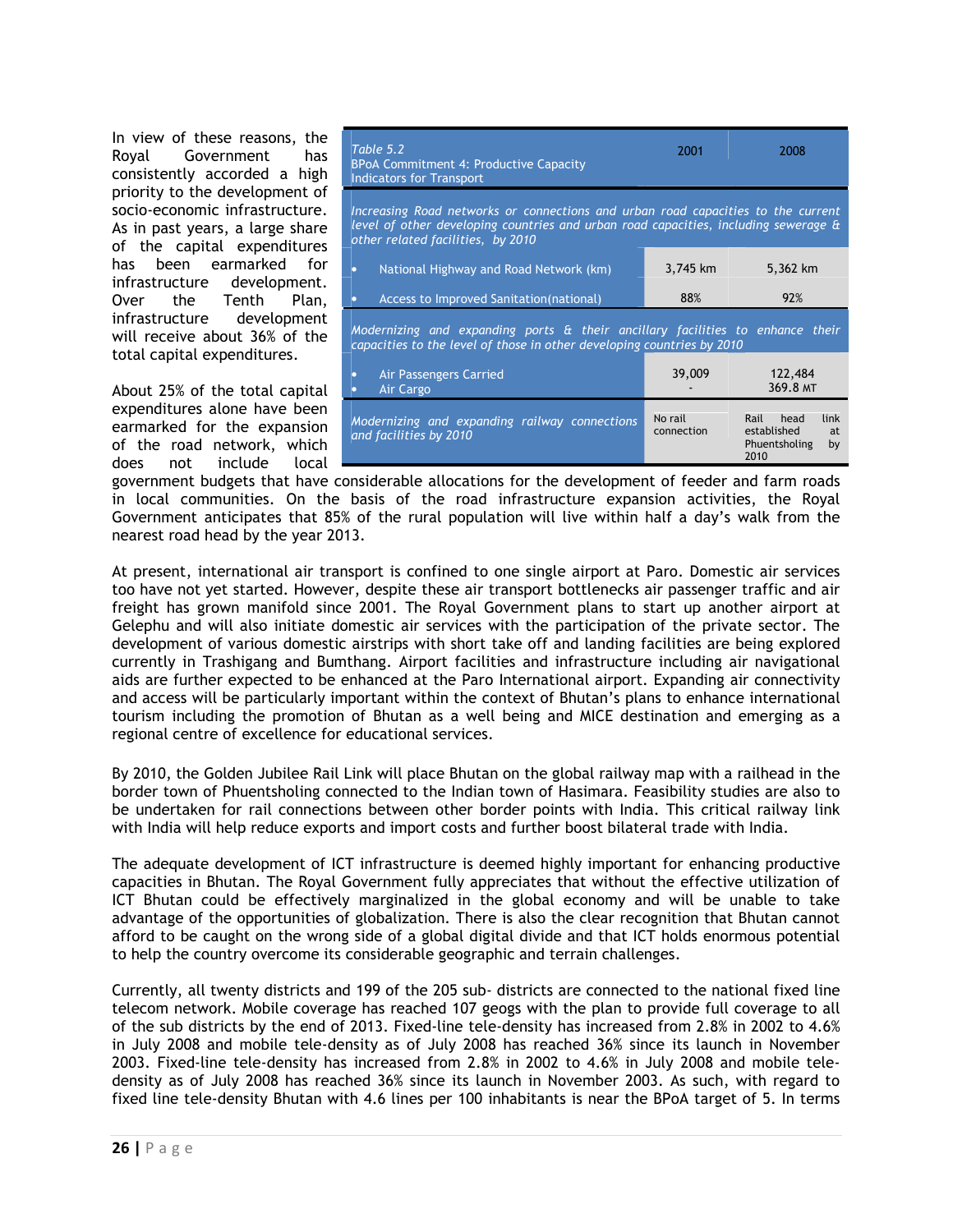of mobile tele-density, it is close to levels in developing countries and much higher than the average

for LDCs. The startup of a new telecom service provider in the country in 2008 has further helped enhance mobile coverage and drive down consumer costs through competition.

Internet connections have doubled from about 5,000 to 10,000 since 2003 which reflects a ratio of 1.5 connections per 100 inhabitants. This however is considerably below the BPoA target of 10 connections per 100. Internet usage and connections should increase though once the Royal Government establishes a nationwide ICT infrastructure backbone that is fast, affordable and future proofed to the extent possible. Following this and the planned expansion of internet<br>bandwith and connectivity, and connectivity, Bhutan will potentially have one of the world's highest internet bandwith per inhabitant. Additionally the Royal

| Table 5.3<br><b>BPoA Commitment 4: Productive Capacity</b><br><b>Indicators for Communication</b>                                                                                                                                                                                                                                                                                                                        | 2001                         | 2008                                                           |  |  |  |  |  |  |
|--------------------------------------------------------------------------------------------------------------------------------------------------------------------------------------------------------------------------------------------------------------------------------------------------------------------------------------------------------------------------------------------------------------------------|------------------------------|----------------------------------------------------------------|--|--|--|--|--|--|
| Indicator: Increasing communication networks, including telecommunication and<br>postal services, and improving access of poor to such services in urban and rural<br>areas to reach the current levels in other developing countries                                                                                                                                                                                    |                              |                                                                |  |  |  |  |  |  |
| <b>Available National ICT Target Indicators</b><br>Set up enabling framework to promote e-business<br>$\bullet$<br><b>Establish an IT Park</b><br>ō<br>Last Mile Access down to village level<br>o<br>Establish a nationwide broadband network<br>$\bullet$<br>Establish one ICT Center of Excellence<br>o<br>Establish a nationwide ICT backbone infrastructure that is<br>ō<br>affordable, fast secure and sustainable |                              | By 2010<br>By 2010<br>By 2011<br>By 2013<br>By 2013<br>By 2013 |  |  |  |  |  |  |
| Increasing computer literacy among students in high institutions and universities by<br>50% and in junior and high schools by 25% by 2015                                                                                                                                                                                                                                                                                |                              |                                                                |  |  |  |  |  |  |
| No data available on computer literacy levels in educational institutions                                                                                                                                                                                                                                                                                                                                                |                              |                                                                |  |  |  |  |  |  |
| Increasing average telephone density to 5 main lines per 100 inhabitants and<br>internet connection to 10 users per 100 inhabitants by the year 2010                                                                                                                                                                                                                                                                     |                              |                                                                |  |  |  |  |  |  |
| Fixed line Teledensity (%)<br>$\bullet$<br>Mobile Teledensity (%)<br>۰<br>Internet connections (%)<br>۰                                                                                                                                                                                                                                                                                                                  | 2.8%<br>0%<br>0.8%<br>(2003) | 4.6%<br>36%<br>1.5%                                            |  |  |  |  |  |  |

Government plans to enhance last mile access of ICT connectivity down to the village level which will help prevent the emergence of a rural-urban digital divide.

A regional development that will further enhance Bhutan's ICT networks is the SASEC information superhighway. Under this regional project, Bhutan along with Bangladesh, India and Nepal will share an information superhighway by 2011 with these countries directly linked to one another with high speed optical fibre cables. The project will not only contribute to cross border connectivity but will considerably enhance Bhutan's ICT human resources and help bridge the urban-rural digital divide. Under this project, 30 communication information centers (CICs) and an ICT Research and Training Institute are to be established in Bhutan.

A major constraint and challenge in promoting ICT development in Bhutan is the critical lack of human capacity in the ICT sector. To address this, the Royal Government proposes to establish an IT Park and an ICT center of excellence and has actively promoted the establishment of private IT training institutes. Additionally, IT literacy has been introduced in all schools as a tool subject with efforts to equip all Higher and most Secondary grade schools with computers. Computer science and computer application subjects are being taught. There is however no available data at present regarding IT literacy. Currently there is an average of 24 computers per school in 62% of all schools in Bhutan (335 schools). 184 schools (35%), most of them community primary schools do not have any computers as many of these schools do not have access to electricity. In terms of internet connectivity, 25% of public schools and 81% of higher secondary schools had working internet connections. With the rural electrification programme reaching close to universal levels and last mile ICT access down to village targeted to be achieved by 2013, it is expected that most schools will have better access to computers and the internet and IT literacy levels will improve significantly.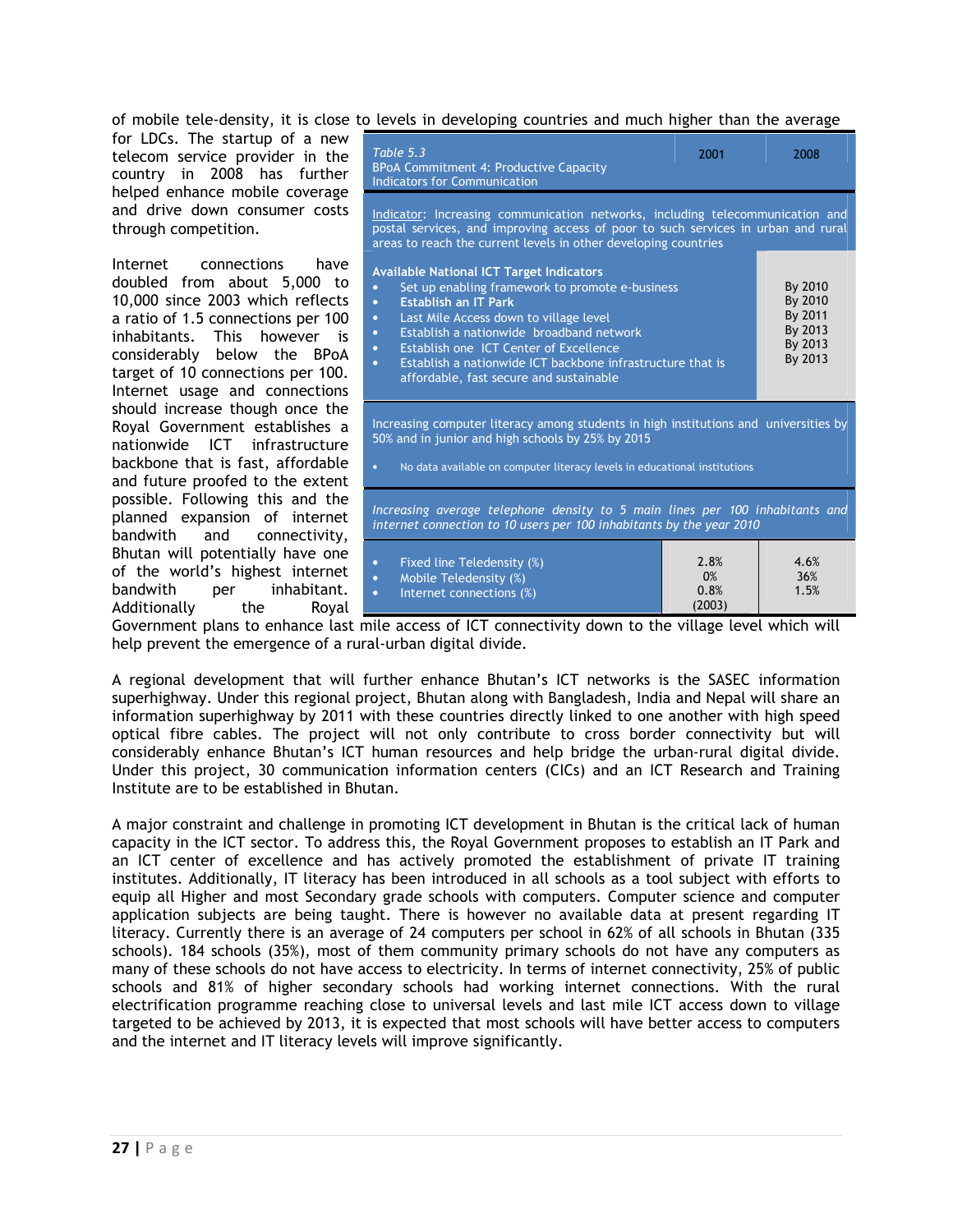# Energy

Bhutan's hydropower capacity at present stands at 1,488 MW up from 422.8 MW in 2001. Most of the energy generated has always been exported to India with hydropower exports comprising about 45% of the total exports in 2008 and contributing to about 40% of national revenues. National electricity coverage as of 2007 stood at 70% of all households as compared to 54% in 2001. It is envisaged that Bhutan will attain electricity for all within this decade.

The development of energy infrastructure notably for the harnessing of Bhutan's hydropower resources has fundamentally transformed the landscape of Bhutan's economy. As such, the further expansion of hydropower development on an accelerated basis remains at the core of Bhutan's economic development strategy. The Royal Government is envisaging the scaling up the total hydropower capacity in Bhutan to over 10,000 MW by 2020 with a power protocol being signed with the Government of India to that effect in 2009. An empowered joint group has been constituted to fast track the implementation of the hydropower projects agreed upon between the two countries.

For the medium term, the Royal Government has targeted the doubling of hydropower capacity to 1,602 MW with the immediate construction of the Punatshangchhu I. By 2013 it is expected that

| Table 5.4                                               |                              |
|---------------------------------------------------------|------------------------------|
| <b>Hydropower Projects to</b><br>be implemented by 2020 | <b>Installed</b><br>Capacity |
| Punatsangchhu I                                         | 1,200 MW                     |
| Mangdechu                                               | 720 MW                       |
| Punatsangchhu-II                                        | 1,000 MW                     |
| Kuri Gangri                                             | 1,800 MW                     |
| Chamkarchu - I                                          | 670 MW                       |
| Wangchu Reservoir                                       | 900 <sub>M</sub> W           |
| Amochhu                                                 | 620 MW                       |
| Kholongchu                                              | 486 MW                       |
| Bunakha Reservoir                                       | 180 MW                       |
| Dagachu CDM                                             | 114 MW                       |
| Sunkosh Reservoir                                       | 4,060 MW                     |

the energy sector will comprise over 15% of GDP and contribute to over 36% of national revenues. The attainment of electricity coverage by 2013 is 100% of the total population is another critical target to be achieved over the next few years with even the possibility of attaining the goal of electricity for all by 2013. Raising this to near universal access levels through the rural electrification programme will require the targeted electrification of about 40,000 rural households. In view of the accelerated hydropower development programme and the major RE programme, the Royal Government is actively considering the establishment of hydropower training institutes to build up adequate local capacity.

#### Export Infrastructure

Bhutan as a landlocked country has considerable trade transit constraints. To facilitate exports and ease such transit constraints, the Royal Government intends to establish dry ports in the regional industrial and economic hubs of the country and develop industrial parks and special economic zones – most of them along the border areas with India. This will boost Bhutan's manufactured exports to external markets and help double the share of manufacturing sector in the national economy. Additionally the expansion of export infrastructure will promote a greater degree of economic integration with the Indian, regional and global economy and draw on the advantages that such integration provides. However, due to resource gaps several of these activities may have to be financed through a private public partnership model.

#### Sustainable Tourism

Tourism is a rapidly growing services sector for Bhutan, particularly in terms of its contribution to generating employment and foreign exchange. Promoted and managed in a highly sustainable manner, tourism is also viewed as an effective catalyst for conservation of the environment and for the promotion of local diversity and culture in Bhutan. Moreover, the promotion of community based tourism and forms of eco-tourism are expected to support sustainable rural livelihoods and reduce poverty while also serving to advance environmental conservation activities and awareness in rural communities.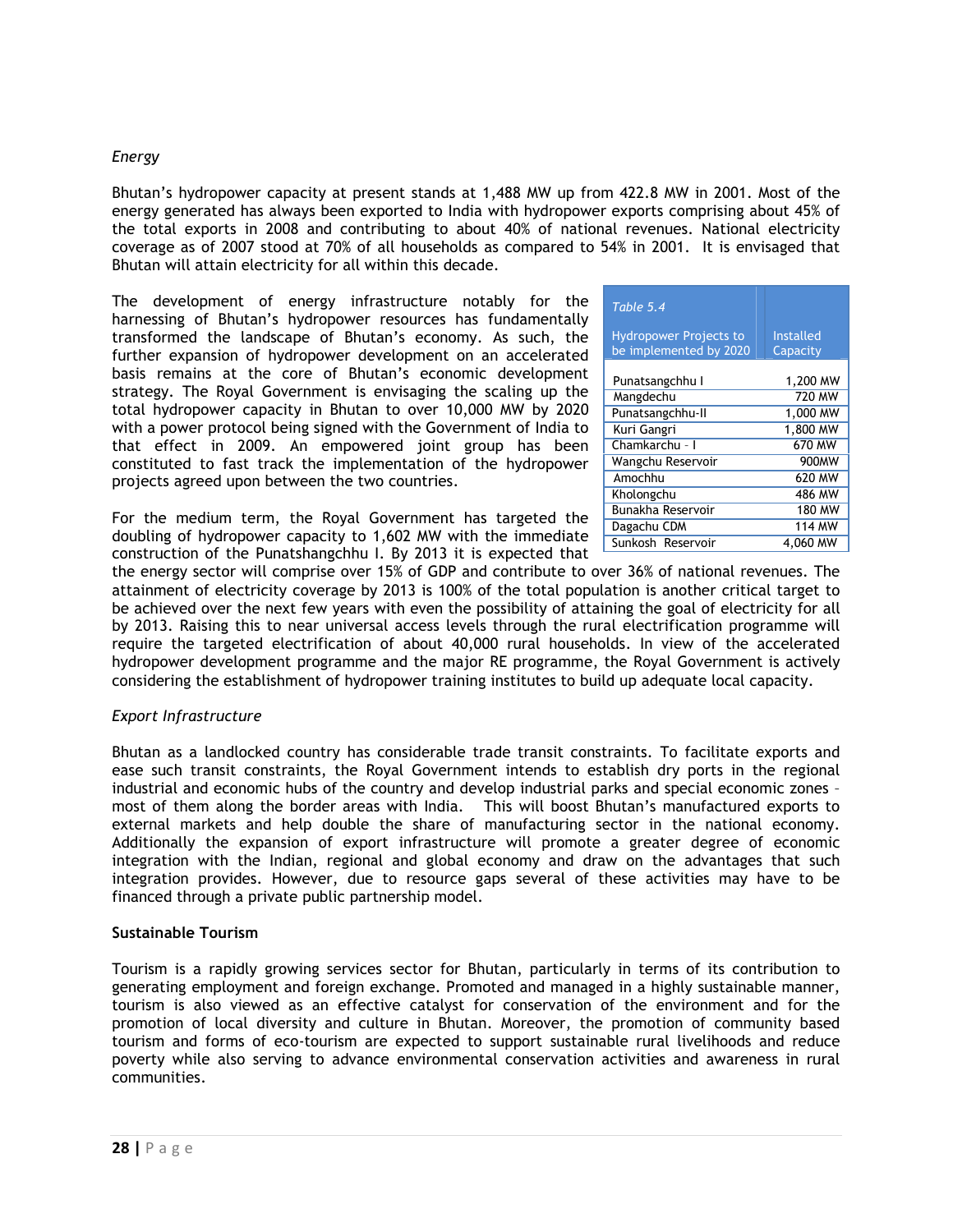While the total volume of tourism remains extremely small, Bhutan enjoys an exclusive and exotic profile in the global tourism and travel market. The country has consistently been voted among the top travel destinations in the world several times over the last decade in 2005, 2008 and most recently in 2009. In 2001, international tourist arrivals amounted to 6,393 contributing gross earnings of about US\$ 9.2 million. Both tourist arrivals and gross earnings have increased significantly since even as Bhutan continues to pursue its high value low impact tourism policy. In 2008, 27,636 international tourists visited the country contributing US\$ 39 million in hard currency excluding revenues generated for the national airline. This figure however does not include non dollar paying regional tourists nor does it factor in downstream revenues generated from tourism activities. Under the Tenth Plan projections, visitor arrivals are projected to increase to about 100,000 by 2013 with the tourism sector contributing to 9% of total national revenues. However, the aspiration is to overachieve these targets considerably in a sustainable manner and without lowering the quality of the visitor experience. The Royal Government will continue to maintain a sharp focus on the niche market of high value tourism.

Scaling up the number of international tourists will clearly require a commensurate expansion in tourism infrastructure, products and services. Notably, existing air travel bottlenecks that limit tourist arrivals will have to be addressed urgently and to this end the development of the proposed second airport in Gelephu will greatly help ameliorate tourist access constraints. The expansion of air passenger capacity of the national airline Druk Air is also clearly essential. To mitigate the impact of large inflows of tourist arrivals, the Royal Government will address the highly seasonal nature of tourism in Bhutan through evening out visitor arrivals in both time and space. The further improvement of tourism services through human resource development remains another critical challenge, particularly in the context of the policy objective of sustaining high value tourism.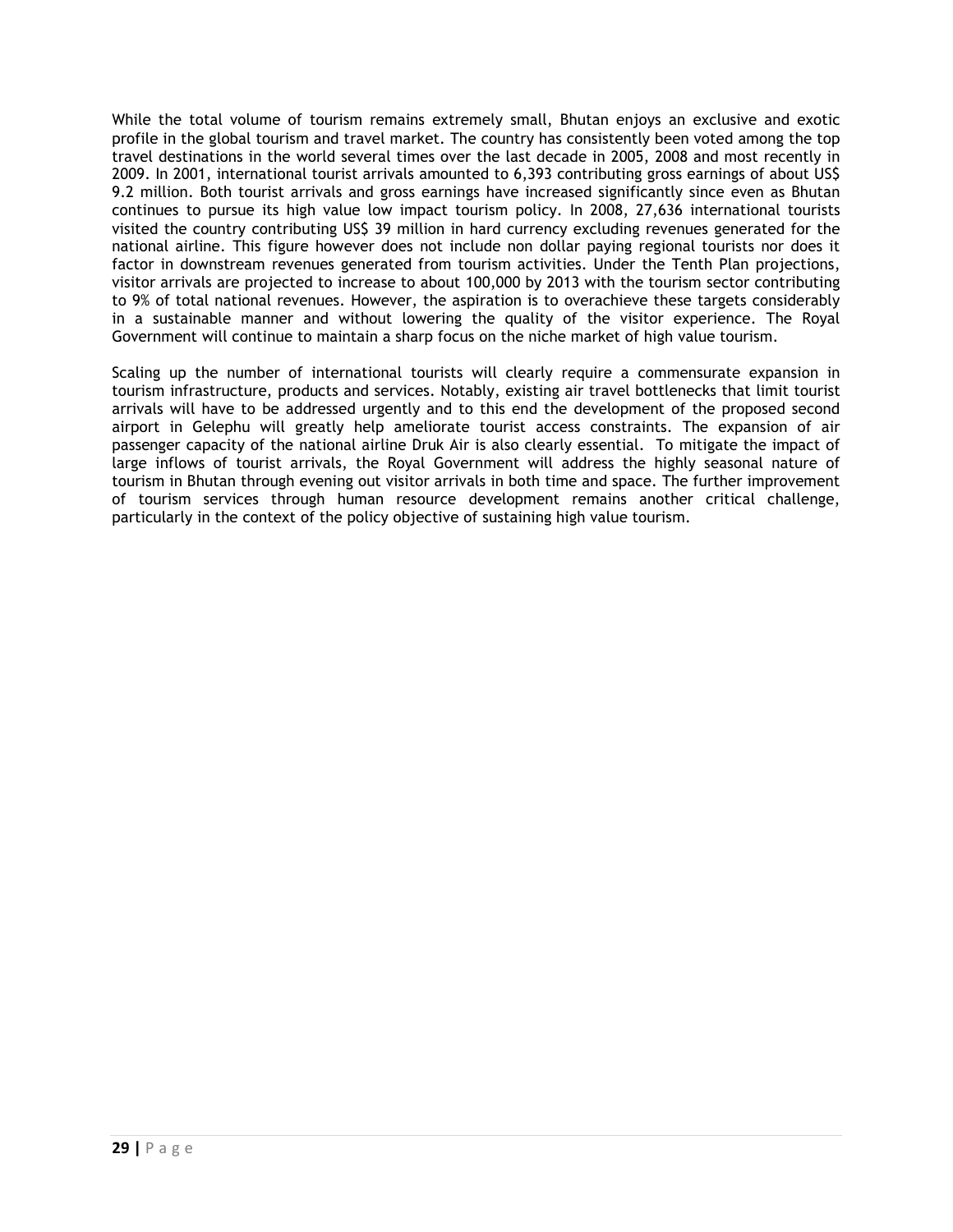# COMMITMENT 5: ENHANCING THE ROLE OF TRADE IN DEVELOPMENT

The promotion of fair and inclusive trade for generating critical resources and growth opportunities for financing growth, development and poverty alleviation in LDCs is a core element in the BPoA. While trade is not deemed to be an end in itself, the BPoA affirms the critical role that trade plays in enhancing access to a diverse range of goods and services, technologies and knowledge and in creating employment and sustainable livelihoods for poverty reduction. Under the BPoA framework, fair and inclusive trade is clearly deemed to be an effective instrument for drawing benefits for LDCs from globalization and trade liberalization.

# Trade Policy and Institutional Context

It is for these very reasons that promoting trade remains a deeply integral part of Bhutan's development strategy. The Tenth Five Year Plan (2008-2013) and Bhutan's International Trade Policy 2004 emphasize strongly the relevance of trade for socio-economic development to boost economic growth and reduce income and human poverty. Under the Tenth Plan, trade is targeted to contribute to a quarter of national revenues with exports envisaged to grow by 50% over levels in 2007. In addition to its accelerated hydropower development programme that will further scale up energy exports, the Royal Government is particularly keen to promote trade in knowledge based and cultural industry goods and services as a long term strategy to diversify and broaden its economic and export base and generate quality employment. There is thus a strong national commitment and political will to maintain a liberal trade policy regime and effectively integrate Bhutan's economy into the regional and global economy through various bilateral, regional and multilateral trading frameworks.

Box 6.1

From a virtually closed economy in 1960, Bhutan has completely transformed itself in the subsequent decades into a classical case of a small open economy characterized by a high degree of dependence on trade.

Macroeconomics of Poverty Reduction: The Case Study of Bhutan (2007)

The Royal Government however clearly recognizes that trade openness and liberalization is a necessary process of globalization but that in of itself it is not a panacea or a sufficient requirement for holistic and sustainable development. For the latter to materialize, trade must be fair, equitable and inclusive and the global trading regimes be accommodative of the access needs and structural constraints and challenges of the landlocked and least developed countries. In the context of the BPoA, there is a clear rationale for improving and reforming the WTO system of rules and the decision making process and the need for developed countries to provide greater opportunities for LDCs to expand their exports thereby providing critical resources to help finance measures to meet the BPoA goals and the MDGs.

Bhutan's accession to the WTO is at a very advanced stage with the country preparing for the fifth working party. Bhutan is already a member of the South Asian Preferential Trading Arrangement (SAPTA) and party to the South Asia Free Trade Agreement which came into effect from 2006. SAARC members are also in the process of negotiating a SAARC Trade in Services agreement. It is additionally a member of the Bay of Bengal Initiative for Multi-Sectoral Technical and Economic Cooperation (BIMSTEC), a regional economic grouping under which, members will progressively reduce and ultimately eliminate tariffs and non tariff barriers for virtually all goods. The BIMST-EC framework agreement further spells out the commitment of members to work towards the progressive liberalization of trade in services and facilitate an open and competitive investment regime to promote FDI.

India has always been Bhutan's largest trading partner and the dominance of Indo-Bhutan trade in the country's external trade has only deepened with exports to India accounting for over 90% of total value of exports (2000-2008) and imports from India accounting for over 80% (2000-2008) of the total value of imports. This has arisen primarily due to geographical proximity and the extensive bilateral cooperation in hydropower development that has spurred energy exports to India and also sustained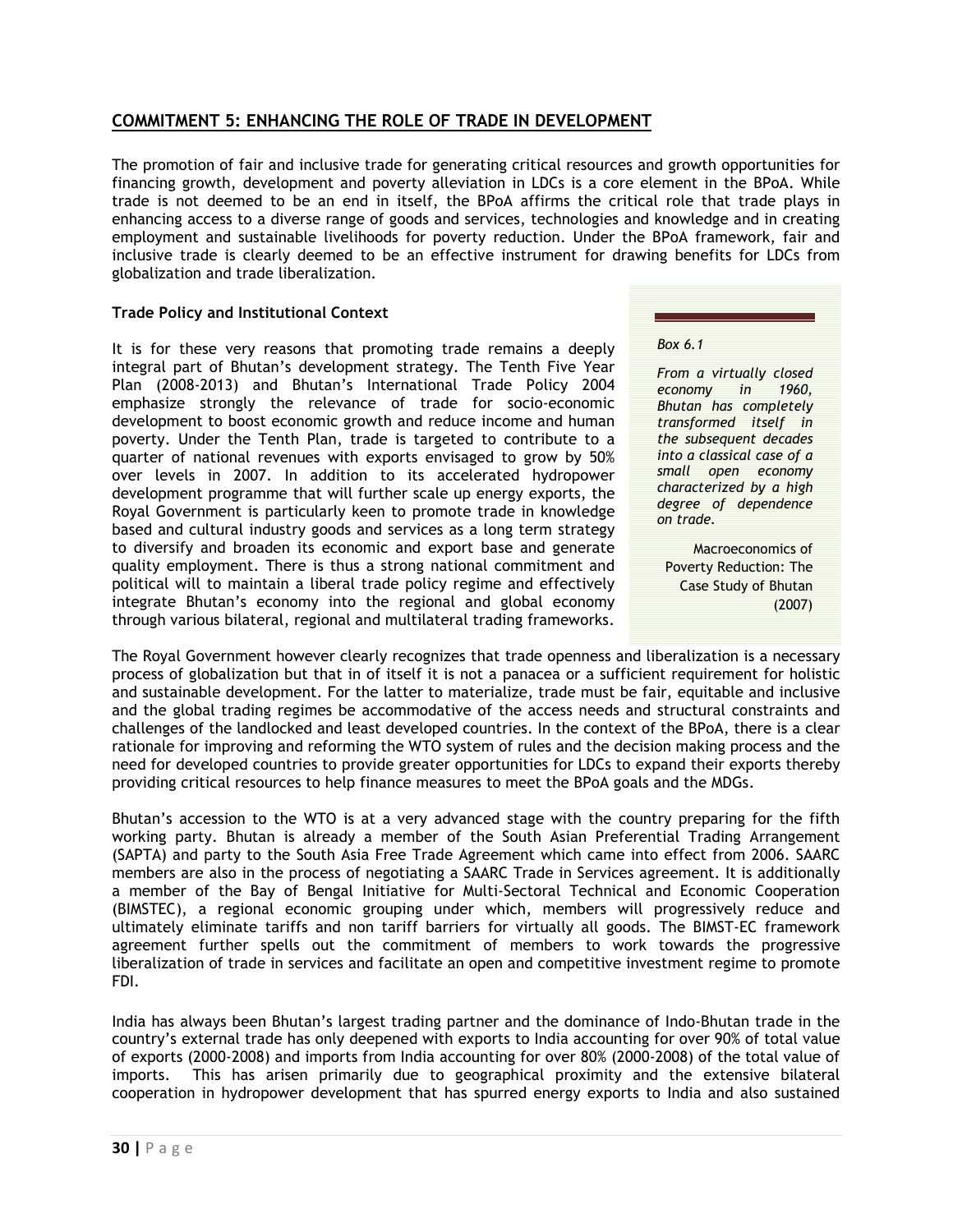the high import levels. This has been facilitated by an institutional framework including a bilateral FTA, the use of the Indian Rupee for facilitating trade with India and the fixed exchange rate between the two national currencies. The Indo-Bhutan Agreement on Trade, Commerce and Transit revised in 2006 opened up more four more entry/exit points in addition to the sixteen already in place besides simplifying various export/import procedures.

Bhutan also has a Preferential Trading Arrangement (PTA) with Bangladesh and is seeking to sign additional PTAs with other countries in the region including Nepal and Thailand. More recently the PTA with Bangladesh was renewed during the visit of the Bangladeshi Prime Minister H.E. Sheikh Hasina in November, 2009, during which duty free access was agreed for 18 new Bhutanese products. Following this important state visit, the possibilities of opening up road connections through three additional points and cooperation on a regional electricity grid under the Bangladesh-Bhutan connectivity proposal are being considered.

The Royal Government will actively promote trade through the following priority activities that will reduce transportation and transaction costs, rationalize custom tax administration and help overcome trade transit constraints. These include the expansion of export infrastructure including the establishment of a dry port and railway link in Phuentsholing. The development of industrial parks and business incubators are also other critical activities to be taken up. The Royal Government will also create an enabling legal framework through the formulation and/or amendment of laws to make it more business friendly and streamline various licensing and other business regulatory processes. To this end the Bhutan Automated Customs System (BACS) has already been operationalized and is functional at twenty five customs stations to facilitate the clearance of export and import consignments and strengthen customs administration. Efforts are also underway to enhance the BACS to a single window system in keeping with best custom management practices. Furthermore, to achieve an optimal balance between customs facilitation and control, the implementation of a risk management approach and post clearance customs audit practices are being considered that will do away with the current practice of excessive reliance on physical examination of goods. Moreover, to accommodate Bhutan's growing trading arrangements, a Trade Development Act would be enacted within the Tenth Five Year Plan period that will address issues of trading rights, transparency of trade regulation and inter-agency coordination. Additionally, the New Economic Development Policy and the revised FDI Policy that are to be adopted and implemented soon will provide a massive impetus to growth and facilitation of the trading sector. At the core of all these initiatives to improve the trading sector will be underpinned by efforts to raise national productivity through the strategic approach of promoting innovation, creativity and enterprise in the industrial sector.

# **Challenges**

A major challenge that has always impacted on Bhutan's trade and development prospects has been its landlocked geographical constraints and remoteness from global markets. High transport costs have greatly undermined Bhutan's competitiveness in regional and global markets as well as its ability to produce at lower costs. This has a significant trade reducing effect for Bhutan's non-hydro exports. Bhutan's costs to export as reflected in the Trading Across Borders indicators are much higher than those of countries in the region and those at same income levels. As certain studies indicate, the doubling of transport costs can reduce trade volumes by as much as 80%. The higher transport costs further greatly diminish the spending power and consumption levels and notably decreases the rate of return on capital on investments made.

In considering the trading environment and Bhutan's particular vulnerabilities arising from a nondiversified export base and market, the challenge will also be to continue expanding Bhutan's nonhydro export base and export markets. Expanding and improving the weak economic infrastructure base and enhancing industrial productivity will prove critical in this regard. Bhutan is further challenged by the need to enhance its convertible currency exports as future debt servicing in the context of foreign loans will be large and could potentially deplete foreign currency reserves.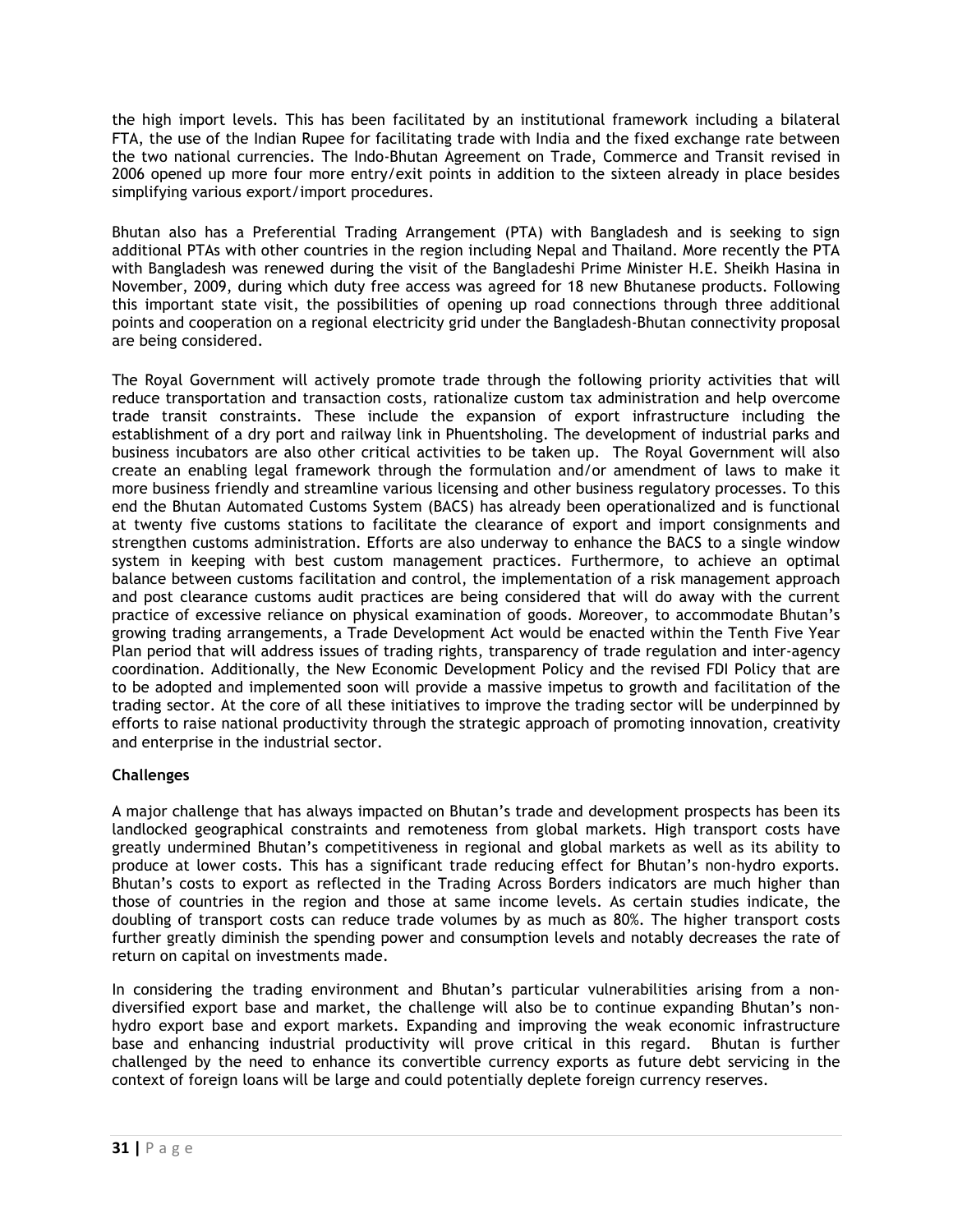With the rapid expansion of both internal and external trade, the legal instruments and framework for trading regimes are still nascent and will require to be strengthened to provide policy stability and predictability. Relevant laws and laws to promote competition and fair practices have not been enacted and will need to be done. Trading facilities and infrastructure too remain underdeveloped and weak and will need considerable strengthening to boost non-hydro exports. Productivity levels too are known to be weak and many domestic industries do not have a competitive edge that could help boost the export base with enhanced market access.

#### Measuring Trade Performance

#### Trade to GDP Ratios

Bhutan remains a highly open economy with a very liberal trade regime and is regarded to be the most open and liberal in the South Asian region. For instance, on the basis of the trade openness index measured in terms of trade to GDP for the last five years (2004-2008), this ratio has been at around 101% of GDP, reflecting a high degree of openness.

Additionally, there is very little or no protection of the domestic economy either in the form of import tariffs or quantitative restrictions and exports do not enjoy any subsidies. The simple average tariff rate for Bhutan in 2007 was estimated by the IMF at 22.1% and has



been at that level over the last five years. Although the simple average tariff is high in comparison to many countries suggesting a degree of trade restrictiveness, in reality this does not distort trade as more than 90% of Bhutan's trade is with India, with which it has a free trade agreement. The tariffs are largely in place not as a protectionist measure but to conserve hard currency reserves. Notably, import duties accounted for only 0.6% of imports in 2007/08 and were generally at less than 1% of the total value of imports over the last decade.

The export to GDP ratio has grown over the years climbing from about 17% of GDP in the 1980s to 30.2% of GDP in the 1990s and 42.6% of GDP over the last five years. Exports grew at over 25% a year on average between 2000-2008 and in terms of their value, increased six fold from US\$ 103 million in the year 2000 to US\$ 653.4 million in 2008. This was largely due to the sustained increase in the value of hydropower and mineral based industrial exports to India. Additionally, projection estimates are that exports will reach 52% of GDP by 2010 with a value of US\$ 874 million. The import to GDP ratio on the other hand declined from about 42.5% of GDP in the 1980s to around



40.8% of GDP in the 1990s. However, over the last decade between 2000 and 2008 this increased to over 50% of GDP and is projected to grow further to 79.8% of GDP by 2010 primarily on account of import requirements for capital intensive activities like the mega-hydro power projects. In terms of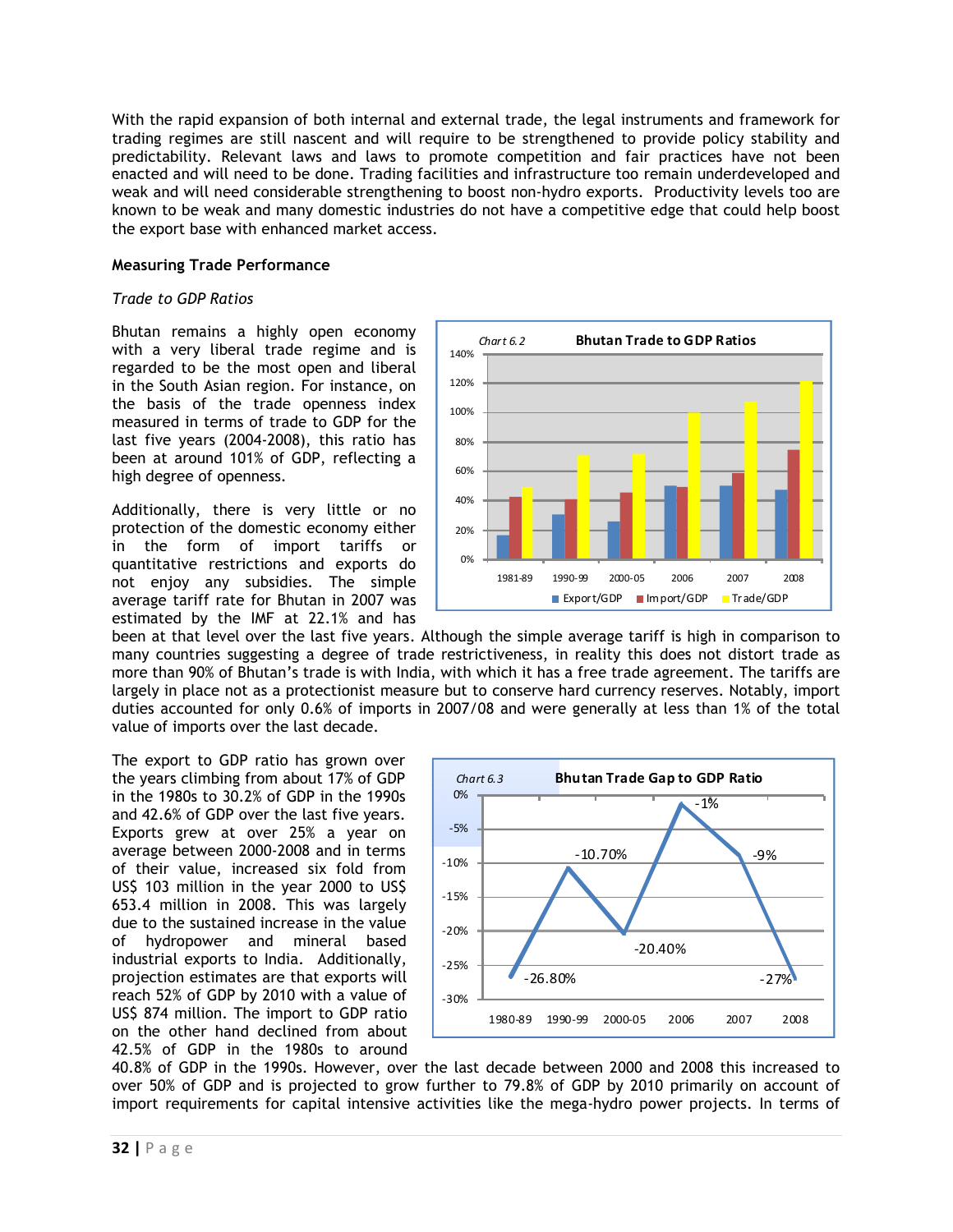value, imports increased five-fold from US\$ 193 million in 2000 to US\$ 1,025 million in 2008 and were largely on account of capital machinery and equipment, fuel, vehicles, food and a wide range of consumer products.

There has been a positive reduction in the Trade Gap Ratio from 26.8% of GDP in the 1980s to 10.7% in the 1990s. Between 2000-2008, the Trade Gap to GDP Ratio was at -17.5% of GDP and in 2008 was at - 27% of GDP. These large trade imbalances have not negatively impacted the current account which has been positive due to the large inflow of grants and loans from development partners, particularly India.

#### Trading Across Border Indicators

A useful sub-index used in the World Bank Group's Ease of Doing Business Index to measure trade

performance is the Trading Across Borders indicator. As assessed in the Doing Business 2010 Report, Bhutan has made slight improvements in speeding up trade as measured by the reductions in the time taken to export and import and in the documentation required. The number of days to process an export and import product has declined by one and four days respectively between 2006 and 2009. However, the country suffers from extremely high costs measured in terms of the cost to import in terms of US\$ per container which are 44% and 89% higher compared to countries in the region and OECD respectively. As such Bhutan's overall rating for the Trading Across Borders indicators remains weak and explains the low global ranking at 151.

| Table 6.4<br><b>Trading Across</b><br><b>Borders Indicators</b> | <b>Bhutan</b>   |       |      | <b>South Asia</b> |      | <b>OECD</b> |
|-----------------------------------------------------------------|-----------------|-------|------|-------------------|------|-------------|
| Year                                                            | 2006            | 2009  | 2006 | 2009              | 2006 | 2009        |
| <b>Trading Across</b><br>Borders (Global<br>Ranking)            | 150<br>(2007)   | 151   |      |                   |      |             |
| Documents for<br>Export(number)                                 | 10              | 8     | 8    | 8.5               | 5    | 4.5         |
| Signatures for<br>Export(number)                                | 12              |       | 12   |                   | 3    |             |
| Time for Export<br>(days)                                       | 39              | 38    | 33   | 32.75             | 12   | 10.7        |
| Cost to Export<br>(US\$ per container)                          | 1,230<br>(2007) | 1,210 |      | 1,339             |      | 1,069       |
| Documents for<br>Import (number)                                | 14              | 11    | 12   | 9                 | 6    | 5.1         |
| Signatures for<br>Import (number)                               | 12              |       | 24   |                   | 3    |             |
| Time for Import<br>(number)                                     | 47              | 38    | 46   | 32.5              | 14   | 11.4        |
| Cost to Import<br>(US\$ per container)                          | 1,950<br>(2007) | 2,140 |      | 1,487             |      | 1,132       |
| Doing Business 2010, World Bank Group.                          |                 |       |      |                   |      |             |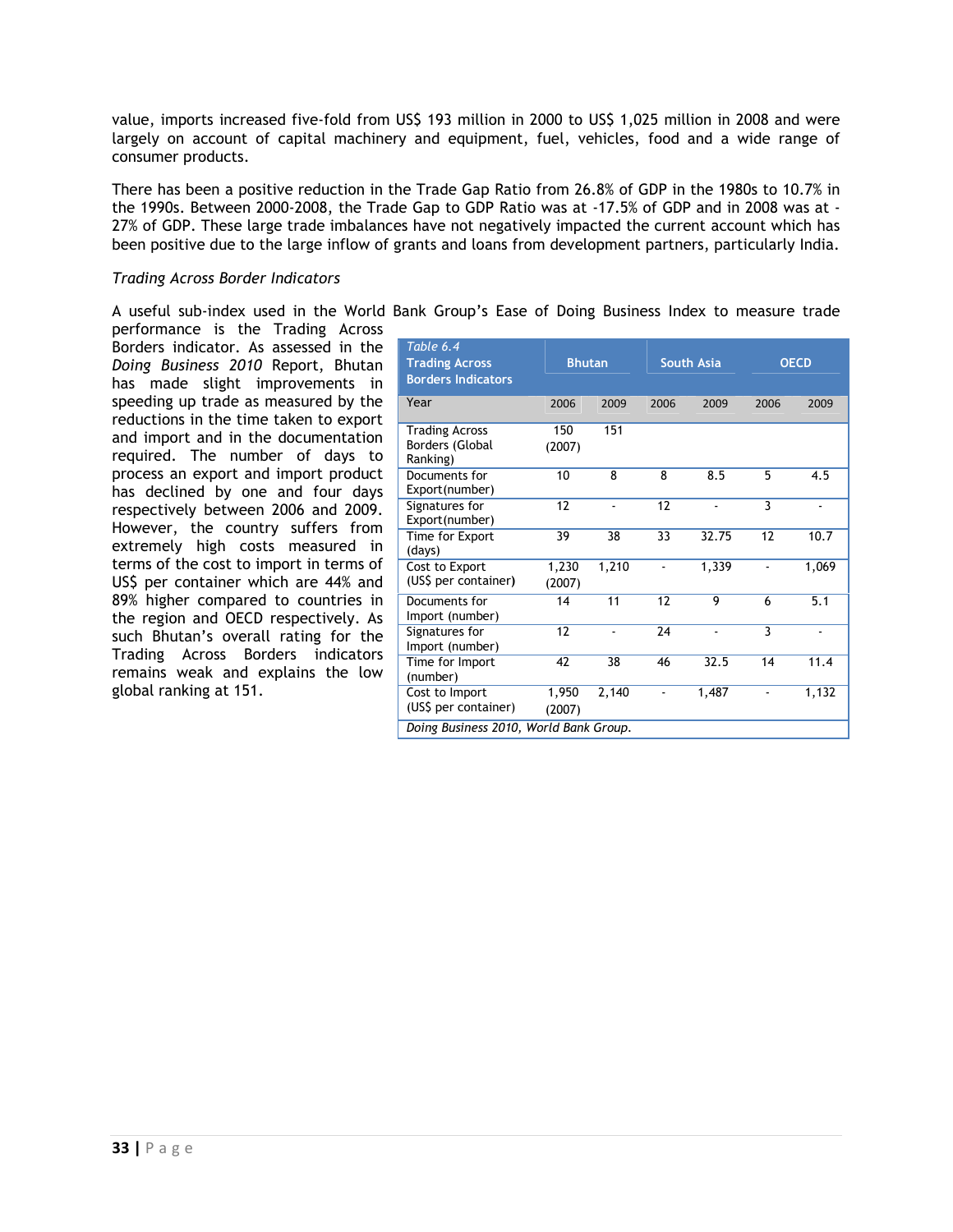# COMMITMENT 6: REDUCING VULNERABILITY AND PROTECTING THE ENVIRONMENT

The Sixth Commitment of the BPoA to reduce vulnerabilities and protect the environment represents a particularly significant goal for LDCs. The BPoA articulates that the long term threats to the global environment are a common and urgent concern of all countries and emphasizes the urgent need to address environment sustainability issues on the basis of common but differentiated responsibility. The BPoA further accentuates that while the LDCs actually contribute the least to global environmental degradation including the emission of greenhouse gases, they are often the most vulnerable to environmental degradation and a variety of natural shocks including natural disasters, and in reality possess the least capacity to adapt to its adverse effects. The BPoA further highlights the overriding concern of LDCs in addressing environmental concerns within the context of poverty eradication and sustainable livelihoods.

In addition to the BPoA commitment, Bhutan is party to a large number of international environmental agreements. It is party to all of the three Rio Conventions – the Convention on Biological Diversity, United Nations Framework Convention on Climate Change, and United Nations Convention to Combat Desertification – and nine other international environmental agreements. Additionally, Bhutan is engaged in a unique and model multilateral partnership with Benin, Costa Rica, and the Netherlands under the Sustainable Development Agreement to finance innovative sustainable development and climate change projects and activities.

# National Environment Policy Framework

There is an extremely strong national policy framework for promoting environmental sustainability. The Constitution enshrines the protection of the environment as an important aspect of state policy under Article 5, which emphasizes the responsibility of all Bhutanese to preserve the environment to ensure long term sustainable use of natural resources and stipulates a minimum forest cover of 60% to be maintained for posterity. Moreover, the GNH policy framework and the Bhutan 2020 Vision 2020 strongly commits to maintaining harmony between economic growth, social development and conservation of the environment. Additionally, the Royal Government has continually sought to mainstream environment issues into development policies, plans and programmes and integrate strategic environmental assessment in every aspect of development activity.

The Royal Government continues to strengthen the regulatory and legal framework for the environment sector. Currently, the majority of Bhutan's environmental legislation concerns the conservation of forests and the protection of wild life habitat which include the National Forest Policy 1974, the Forest and Nature Conservation Act 1995, the Environmental Assessment Act 2000 and the National Environment Protection Act (NEPA) 2007. The latter in particular serves as an umbrella act for the planning, implementation and enforcement of environmental legislation over a wide range of areas including the green sector and provides the National Environment Commission (NEC) with the required authority to enforce its mandate and authority to review conflicting sectoral legal provisions and considerations impacting the environment.

The various environmental regulations and guidelines in place are the Regulations for the Environmental Clearance of Projects, the Regulation for Strategic Environmental Assessment, Sector Environmental Assessment Guidelines, Environmental Codes of Practice (ECOP) and the Environmental Discharge Standards. As required under the EA Act 2000, all development projects and industrial activity undertaken in the country require EIA clearances. EIA guidelines for forestry, mines, tourism, highways and roads, industrial projects, power transmission and other overhead utilities, storm water drainage systems, urban development and environment discharge standards have been disseminated widely and are in use. Additionally, under the Environmental Information Management System (EIMS), reporting on environmental conditions and trends is being carried out on the basis of the "pressurestate-response" OECD model which includes incorporating a set of indicators to measure environmental pressures. These indicators were developed in extensive consultations with stakeholders starting in 2006 and continue to be reviewed and modified on the basis of changing realities and circumstances.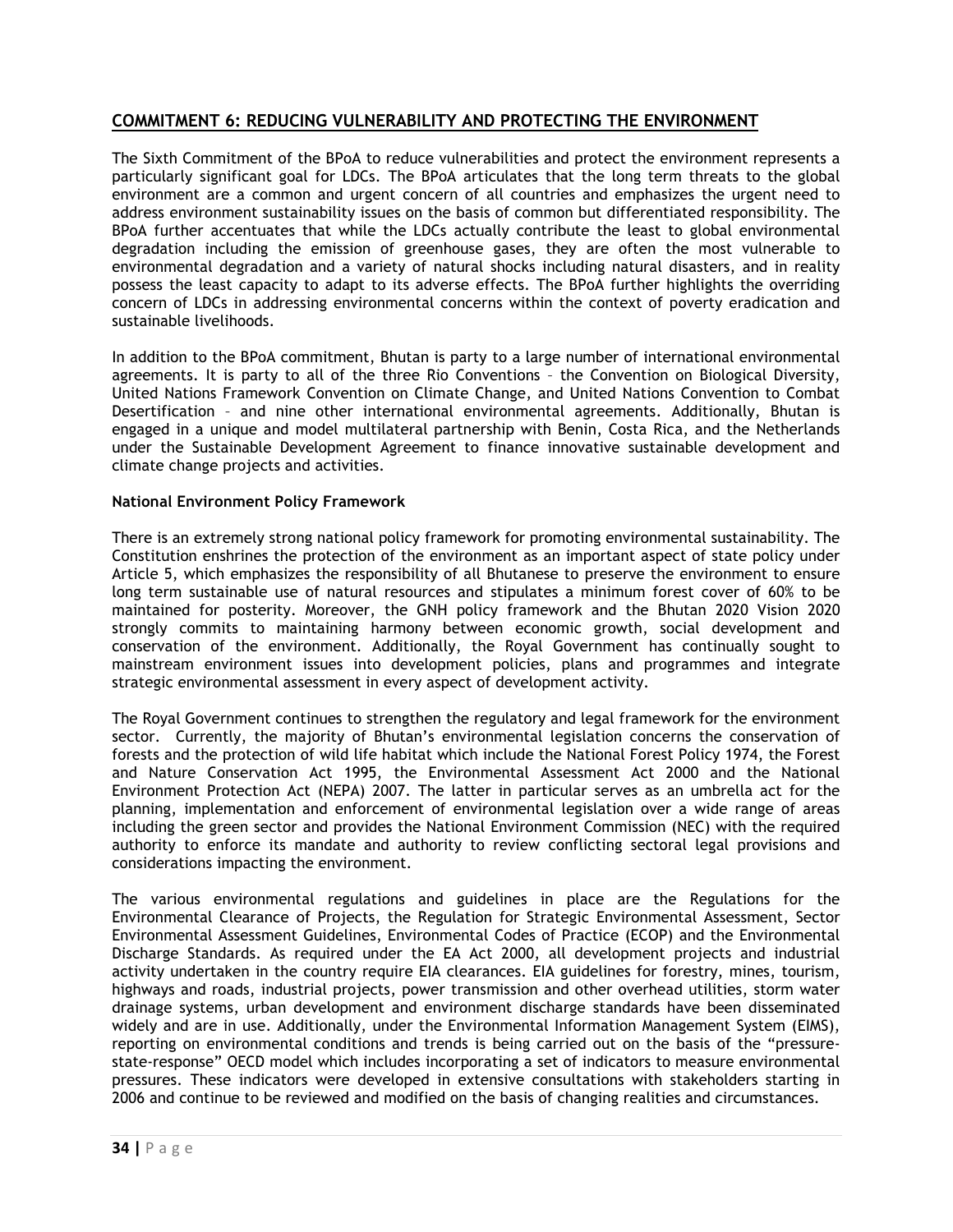The Royal Government is strengthening inter sectoral coordination and participation on environmental issues and working towards further decentralizing environmental governance. District Environmental Committees were established in all districts and in 2007, district environment officers were appointed in all districts to monitor environmental impact at local levels while at the same time facilitating environmental clearances required for development and commercial activities. Efforts are also underway to strengthen institutional capacities and resources to adequately implement new legislation and regulations to improve the quality and effectiveness of the EA system. A major challenge remains the weak house capacity of line Ministries and district EUs to conduct EIA reviews and the urgent need to enhance institutional capacity building to adequately address more complex and technical EIA issues. While the NEC works closely with the line ministries and district environment officers to undertake strategic environment assessments, in country training programmes are also being conducted for them to undertake EIA assessments competently.

The public in Bhutan have a good level of access to information on the environment and participate actively in shaping decisions on environment management. The right to environmental information (section 81) and the right to participation in environmental decisions (sections 86-87) are both ensured under the National Environment Protection Act 2007. The National Environment Strategy is to be revised and updated soon to reflect changing socio-economic and political circumstances and concomitant environmental management needs. The Royal Government further publishes regularly the State of the Environment Reports which are presented to the National Assembly. Brief SoE's have been published in 2004 and 2005 and the current state of the environment report "Bhutan Environment Outlook 2008" is the second comprehensive SoE following the first one published in 2001. The BEO 2008 report follows the pressure-state-response model used for the EIMS. The NEC further maintains a website which can be accessed for all environment related information and data.

# Environment Sustainability Indicators

The BPoA does not have any specific indicator for measuring progress on account of environment sustainability even as most synthesis reports for LDCs refer to the ratio of protected to total territorial area as a common measure. In lieu of this, this National Status report refers primarily to the protection of ecosystems and further highlights various environment indicators reported for Bhutan from external sources. Additionally, under the GNH index that is being constructed, the important national environment sustainability indicators being considered for tracking under the Ecological Diversity and Resilience Domain pertain to air and water pollution, soil erosion and waste disposal. As such, this report will also outline progress over the decade on these pertinent environmental indicators.

# Protected to Total Territorial Area and Ecological Protection

Bhutan has 72.5% forest coverage (including scrub forests) with more than half of its total land area designated as protected areas. With the recent addition of the Centennial Wangchuck Park in December 2008, the ratio of protected to total territorial area is 51.4%. This compares favorably with an average of around 10% of protected areas for all LDCs over the decade and is significantly higher than the global or regional average. This includes about 9% of the land area retained as biological corridors to facilitate the migratory movement of animals and birds within a wide natural range and between the protected areas. This conservation landscape of protected areas and biological corridors spanning the length and breadth has been identified as the Bhutan Biological Conservation Complex or B2C2. [See Box ]

On the current status of Bhutan's bio-diversity, the BEO 2008 rates it as "outstanding" and refers to its natural ecosystem as a jewel of conservation in the Eastern Himalayas. However the BEO 2008 also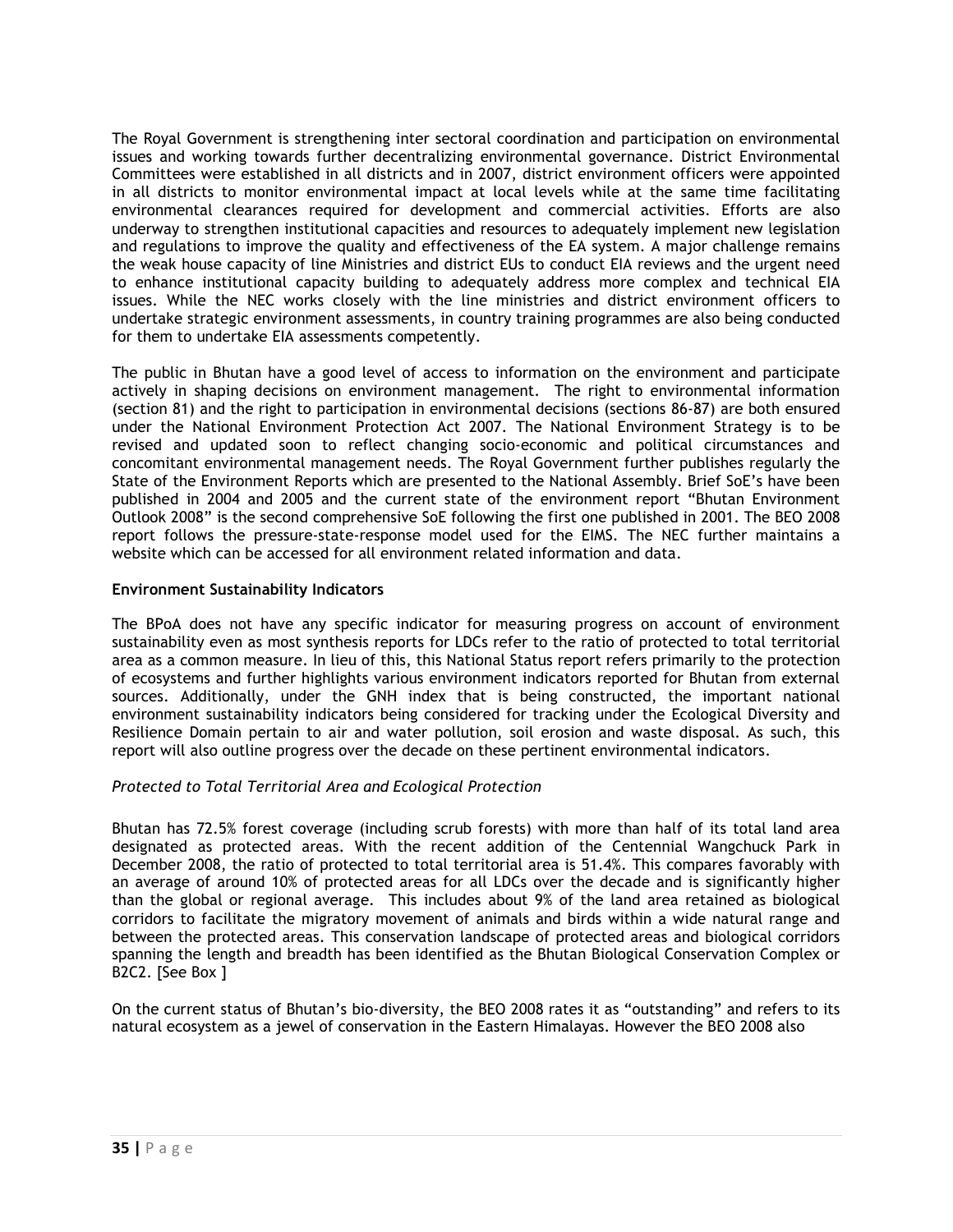#### Box 7.1

#### Maintaining the Bhutan Biological Conservation Complex B2C2: Protecting Endangered Species and Endangered Spaces

Bhutan is home to three of WWF's Global 200 eco-regions - areas where the Earth's biological wealth is richest, where its loss will be most severely felt, and where the hardest battles for conservation are likely to be fought. At the heart of Bhutan's conservation strategy is a sprawling system of national parks, protected areas and biological corridors that today along with the recent creation of the Wangchuck Centennial National Park collectively covers more than half of the country's total land mass. This protected area network is the Bhutan Biological Conservation Complex, the B2C2.

The B2C2 not only describes the physical boundaries of the protected area network but refers to a landscape approach to conservation that seeks to build a more holistic and integrated perspective that emphasizes the conservation is not merely about protecting endangered species but equally about endangered spaces. A strategic aspect of the B2C2 is its incorporation of designated biological corridors or "wildlife highways" that link up all of the protected areas across the country and intended to enhances their utility and effectiveness. These biological corridors will allow large species to migrate and range uninhibitedly instead of being confined to one particular area.

The B2C2 is Bhutan's brave response to provide a comprehensive mechanism to operationalize the Royal Government's vision and strategy for nature and biodiversity conservation. The success that Bhutan enjoys in maintaining the B2C2 complex for posterity will be a lasting legacy not only for future Bhutanese generations but a valuable gift to the world at large.

The B2C2 encompasses five national parks, four wildlife sanctuaries and one strict nature reserve that are legally protected and have varying management practices in place with the majority of parks zoned into core, administrative, buffer and multiple-use zones. At present, five of the largest protected areas have comprehensive management plans. Management plans for the rest are at various stages of preparation and these will in all likelihood become operational over the next few years. The biological corridors however do not have management plans as yet. While the scientific management of Bhutan's protected areas is still at a nascent stage and it may be too early to evaluate fully the effectiveness of these plans, nevertheless certain lessons are apparent from an assessment carried out on management effectiveness in four protected areas using the WWF's RAPPAM methodology. A brief summary of the findings are highlighted in the following.

- PA management policies/plans found to be wholly consistent with stated objectives and a strength of the PA system with park management clearly understanding their role/responsibilities and PA objectives;
- Community support for the PA was average with initial resentment from park communities. The presence of local residents within protected areas made conservation tasks more complex and challenging, particularly in managing growing human-wildlife conflict and in integrating conservation with sustainable livelihoods. However, no severe community problems were faced though a need was felt to strengthen community interaction and engagement.
- Law enforcement problems of illegal timber harvesting, grazing, poaching, and collection of non-timber forest products (NTFP) with the main cause of inadequate enforcement being insufficient number of field-level staff. For some parks cross border poaching remained a significant law enforcement issue.
- Design layout and configuration of PA system recognized as an unqualified strengths with areas properly designed to optimize biodiversity conservation. However, current zoning system cited as a major source of community tension, particularly over grazing rights.
- Inadequate staffing deemed a critical weaknesses that was widespread. Park management staff found to have adequate skills and training though there were knowledge/skill gaps in certain areas including conflict resolution and community management. Staff employment conditions and remuneration found to be adequate.
- Sufficient availability of funds to manage critical activities though there was a need for better equipment and infrastructure. Concerns over the long term sustainability of PA financing as a significant portion activities are donor funded and subject to funding cycles.
- Major threats and pressures faced: poaching, grazing, road construction, and collection of NTFP. Minor threats: timber felling, fishing, slash and burn and unsustainable cultivation, fuel-wood collection, and forest fires. In terms of vulnerability, the four PAs were found to be moderately vulnerable with the highest levels of vulnerability relating to the monitoring of illegal activities and the recruitment and retention of staff.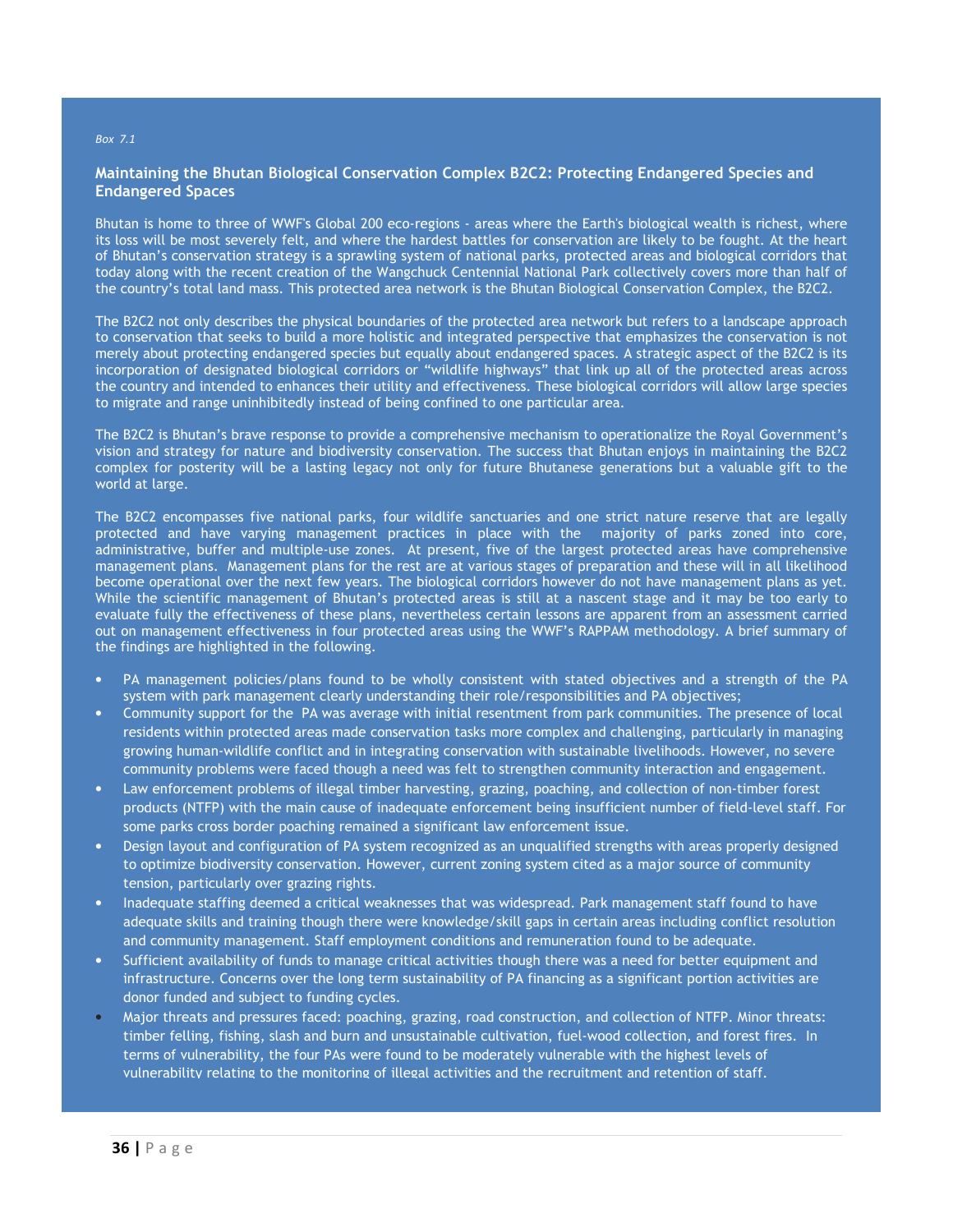highlights critical biodiversity challenges and pressures such as illicit forest harvesting and wildlife poaching; growing human wildlife conflicts; overgrazing; forest fires and the impact of rapid development and urbanization. As a response to address some of these challenges, the Royal Government intends to increase the number of species accorded full protection, operationalize a greater number of protected areas and enhance their coverage and implement integrated humanwildlife conflict management strategies. To enrich agro biodiversity, the number of crop and livestock varieties covered by agro biodiversity and RNR research programs are being enhanced. The National Biodiversity Center has in place the Agro Biodiversity Conservation Programme for ex-situ and in-situ conservation of crop and livestock diversity and established a National Gene Bank. As of 2006, the Gene Bank stored a total of 408 accessions of 215 different cultivars belonging to seventeen different crops.

Bhutan's ecological footprint was rated at 1.0 as compared to 1.6 for Asia and 2.7 for the world according to the WWF's Living Planet Index 2008 published in its Living Planet Report 2008. In terms of the ecological reserve or deficit, the rating for Bhutan was 0.8 as compared to -0.8 in the Asia/Pacific region and was rated the best in South Asia. Bhutan's bio-capacity rating was also assessed at 1.8 as compared to 0.8 for the Asia Pacific region. Bhutan does very well on the basis of the WWF's set of indices that were developed to help monitor and measure the state of the world's biodiversity.

#### Air and Water Pollution

The BEO 2008 reports air quality in Bhutan as being good and much better than other countries in the region and the world measured in terms of respirable particulate matter or  $PM_{10}$ . This has been measured at Thimphu to be in the concentration of 20 ug/m<sup>3</sup>, which is significantly lower than the US and EU stipulated standards of 50 and 40 ug/m<sup>3</sup> respectively. Air quality in other parts of Bhutan is projected to be even better than in the capital due to less urban congestion, industrial activity and vehicular emissions. The Royal Government is also undertaking various initiatives to reduce air pollution including promoting the use of electricity and cleaner sources of energy in place of solid fuels and public transport facilities. Industrial and vehicle emission standards and mandatory emission testing for vehicles have been introduced and industries supported under the Clean Technology and Environmental Management Fund (CTEM) in upgrading their equipment and switching over to technology that meets industrial emission standards.

Bhutan under the Vienna Convention and the Montreal Protocol in 2004 was bound to decrease its annual import of ozone depleting substances (ODS) by half. It has exceeded its target to reduce ODS import by 72 percent a year, from 170 kg to 63 kg which was achieved after a complete ban was imposed from January 2005 on ODS-based equipment and the promulgation of ODS licensing system in 2005. The nationwide survey conducted by the Ozone Unit of the NEC found that ODS in use in Bhutan was about 2,500 kg of which about 450 kg were used by nine major industries. Worldwide, Bhutan is in the low volume consumption category, meaning it consumes less than 30 tonnes of ODS a year.

According to the BEO 2008, the quality of freshwater resources in Bhutan is in a very good state based on the periodic baseline water quality surveys conducted along the major rivers and its tributaries. The water with just a few exceptions is determined to be of "pristine quality" and characterized as highly oxygenated, slightly alkaline with low conductivity and no recorded salinities and low river sediment content. The monitoring of the country's water bodies is undertaken by several agencies including by the NEC. The NEC has also set standards to regulate industrial discharges into water courses and bodies and the MoEA's Environment Unit is now using these standards to monitor and regulate industrial discharges into water courses. The previously mentioned CTEM Fund also helps support industries that existed before the enactment of the EA Act to upgrade their equipment and switch over to cleaner technology that meets these industrial discharge standards.

The Royal Government has developed a Bhutan Water Policy and Bhutan Water Vision that will provide the strategic policy framework to address a wide range of water use issues. A Water Act is also in the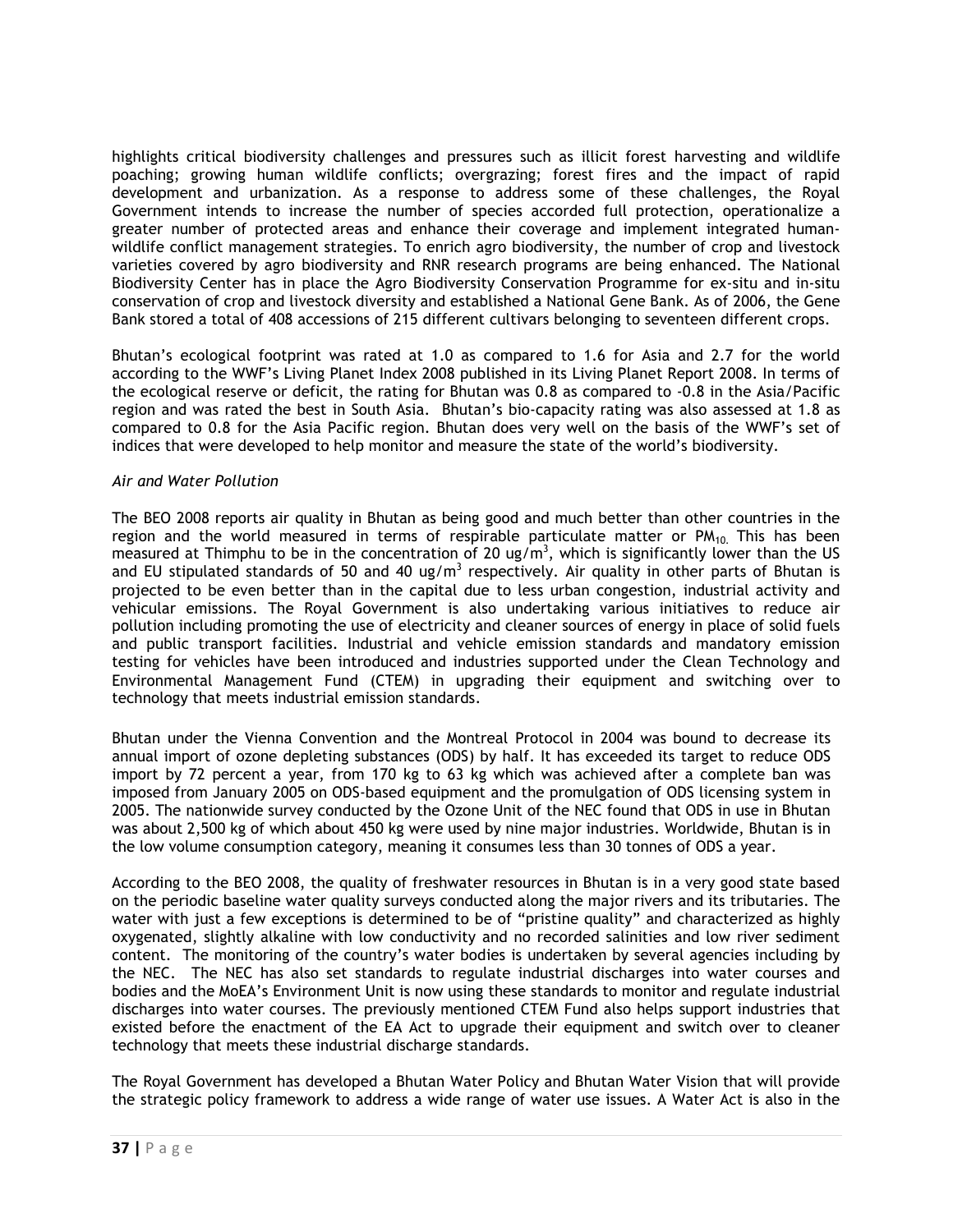process of being drafted and advocates the principles of integrated water resources management (IWRM) as the way forward for the holistic management of water resources in Bhutan. At present, water management regulations currently derive from traditional community rules that are embedded in the Bhutanese code of law. Various aspects of these rules, including ownership of inherited water rights maintenance of canals, and distribution of water are based on the "laws concerning the soil." Water sharing rights still remain highly contentious issues in rural communities and the effective and fair implementation will comprise a critical challenge in future.

#### Solid Waste Management

Solid waste generation and disposal has emerged as a major environmental issue, particularly in the urban areas of Thimphu and Phuentsholing. The current per capita solid waste in these two cities was estimated at 0.46 Kg per day in Thimphu and 1.2 Kg per day in Phuentsholing and had increased at the rate of 33% between 2003 and 2005. More recently, the first national survey on waste disposal has estimated that urban household waste per capita was at about a kilogram a day. As a result of this increased generation of household waste, the capacity of existing landfill sites has been exceeded well before their anticipated lifespan. The absence of a waste segregation system and the lack of proper landfill management practices including improper on land storage of solid waste remain a serious challenge.

To reduce waste generation and promote management of waste in an environmentally sound manner, the Solid Waste Management Rules and Regulations was implemented in 2007 and the Waste Prevention and Management Act enacted by the National Assembly in 2008. The Ministry of Works and Human Settlements has further drafted a comprehensive waste prevention and management strategy and action plan to address waste management on a nationwide basis. The Royal Government is also considering purchasing garbage disposal incinerators that could dispose 40 tons of waste at a time to ease the pressure on the landfill sites. Additionally, the Royal Society for the Protection of Nature (RSPB) is undertaking a series of research, action and coordination on waste issues within the Clean Bhutan Program, a collaborative attempt at managing municipal wastes effectively. The project expects to establish institutional and coordination mechanisms to identify waste problems and recommend viable solutions to waste issues at individual, household, community and national levels. This will help raise the level of awareness on solid waste impacts on the environment with the intent to secure positive behavioral change.

An important principle upheld within the Waste Prevention and Management Act enacted by the National Assembly in 2008 is that of the principle of polluter pays. The Act incorporates various sanctions and penalties to enforce its provisions with those polluting the environment or causing ecological harm held responsible for the costs of containment, avoidance, abatement, medical compensation, mitigation, remediation and restoration.

# Vulnerability to Natural Disasters

Natural disasters clearly have a major impact on the living conditions, economic performance and development assets for all countries and exert an enormous toll on development progress. Apparently, natural disasters also tend to impact the poor more disproportionately in terms of both lives and livelihoods lost and it is widely known that repeated exposure to disasters can quickly lead to chronic poverty. As such, vulnerability to natural disasters can significantly impede and affect progress towards the realization of the MDG and various BPoA goals and in particular those pertaining to poverty alleviation.

Bhutan is prone and vulnerable to a range of natural disasters such as earthquakes, floods, forest fires and landslides that have taken their toll in terms of lives lost and damage to infrastructure and property. Located in one of the most seismically active zones of the world, Bhutan has experienced several earthquakes measuring over 7.0 on the Richter scale including the 8.7 magnitude quake in 1857, 8.3 in 1934 and 7.9 in 1947. Most recently, the 6.1 magnitude earthquake of 21 September,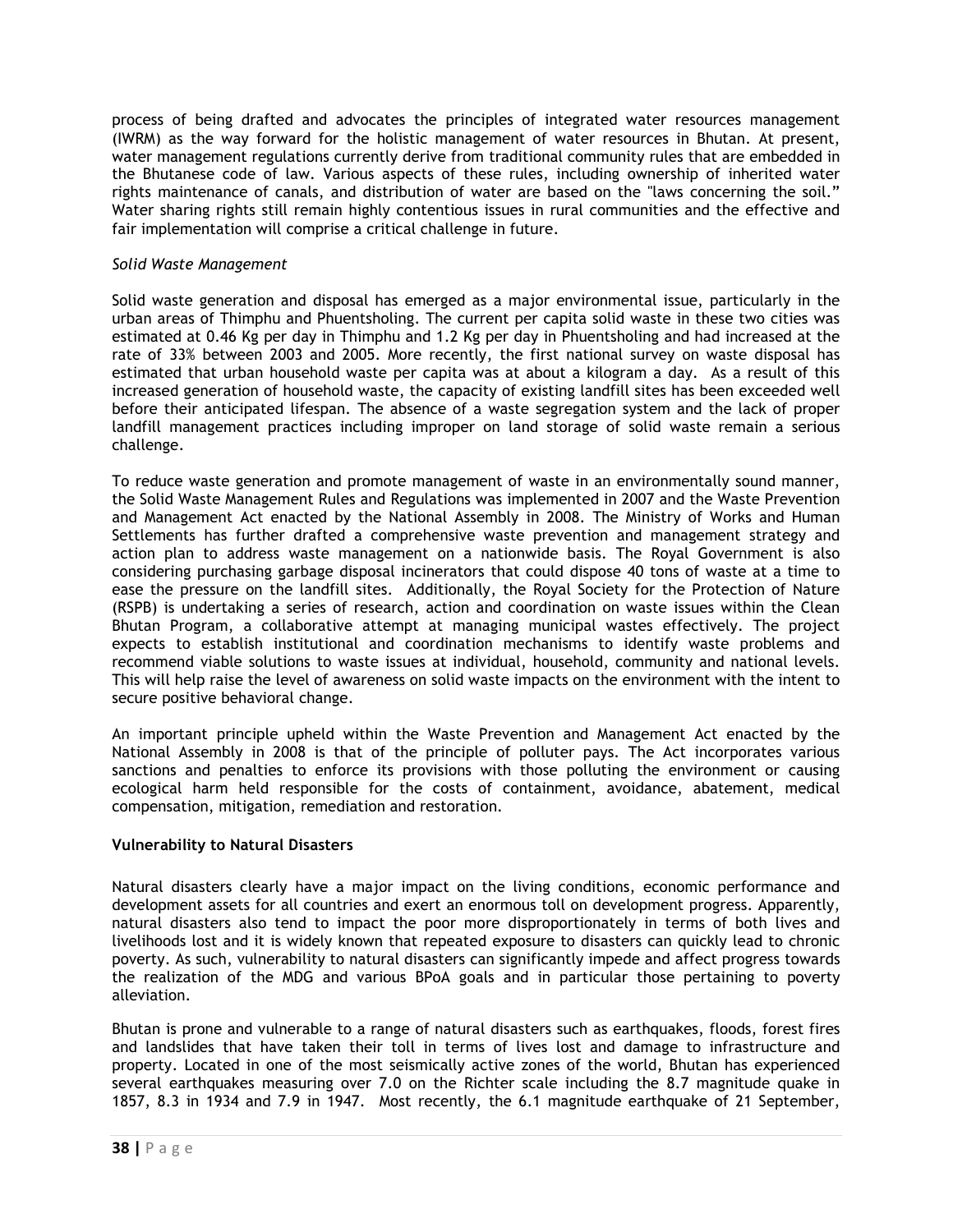2009, took a huge toll claiming the lives of 12 people, injuring 47 and rendering 7,290 people homeless. In terms of the earthquake's physical impact, 4,614 homes, 91 schools, 60 government offices, 25 hospitals and health centres and 281 monasteries were damaged with a total estimated cost of Nu. 2.5 billion (US\$ 23.3 million). Earlier in the year, Cyclone Aila had brought unprecedented rain and flooding and wrecked havoc on the transport infrastructure.

Apart from earthquakes, Bhutan is also highly susceptible to natural disasters arising from glacial lake outburst floods (GLOF). This represents a particular degree of vulnerability as Bhutan's entire northern areas abound with glaciers and glacial lakes - 677 glaciers and 2,674 glacial lakes - of which 24 pose potentially high and immediate risks. Moreover, due to climate change these glaciers are retreating at alarming and record rate as a result of which Bhutan has become even more vulnerable to flooding from the outburst of glacial lakes. An immediate concern is the impending danger of a GLOF from the Thorthormi lake, the impact of which could be more devastating to human life and infrastructure than any of the previous GLOFs.

Landslides and mudslides triggered by intense rainfall during the monsoons are another recurring natural hazard that cause extensive and catastrophic damage and incur huge rebuilding and repair costs to the national exchequer. Bhutan is situated on the southern edge of the Himalayan chain extending from Afghanistan to Bangladesh in South Asia that has been identified globally as the area most prone to fatality-inducing landslides. During the 2004 monsoons alone, flash floods and landslides washed away 22 bridges and destroyed hundreds of kilometers of farm and feeder roads besides causing massive damage to physical and industrial infrastructure across the country. Hazards from natural dam formations in rivers further threaten Bhutan's hydropower plants, farmlands and human settlements. Additionally, with national forest

#### Box 7.2

Addressing Climate Change Challenges in Bhutan through National Adaptation Funding (LDC Fund)

The most significant climate change impact in Bhutan remains the formation of supraglacial lakes due to the accelerated retreat of glaciers with rising temperatures. The risk of potential disasters through GLOFs pose a serious and imminent threat to .<br>lives, livelihood and development with water levels in several glacier lakes approaching critical geostatic thresholds.

Bhutan's first NAPA project funded through the LDC Fund will integrate climate risk projections into existing DRM practices and implement necessary capacity building measures. A core activity under the project is the artificial lowering of the Thorthomi lake which began in June 2009 and is slated for completion by 2012. Complimentary to this risk reduction effort, the project will ensure early warning mechanisms are enhanced for the Punakha Wangdue valley that is highly vulnerable and weakly equipped to handle the full extent of GLOF risks. The project will notably enhance capacity in the Royal Government and in local communities for disaster risk management and its prevention. The project will also have wider scale benefits, as the lessons learned from this pilot could be replicated in other GLOF areas, both within and outside Bhutan

cover levels at over 72%, Bhutan also suffers frequently from immense forest fires every year that burn down thousands of hectares of prime forests.

Despite the chronic vulnerability of Bhutan to natural calamities, natural disaster management has begun in earnest only in recent times. The Royal Government adopted a Natural Disaster Risk Management Framework in 2006 and a Natural Disaster Management bill is to be introduced in the National Assembly. To coordinate activities during natural disasters, a National Committee for Disaster Management has been formed and a new Department of Natural Disaster created recently within the Ministry of Home and Cultural Affairs. A Natural Disaster Management Planning Guideline has also been published and widely circulated and a National Strategy for Disaster Management formulated. A specific guideline manual has been introduced for schools and most schools in the country have their own specific disaster management plans and conduct regular safety drills. In conjunction with the nodal national agency, various sectoral agencies are also developing their sector specific disaster management approaches. Furthermore, plans are also underway to create relevant designated authorities with wide stakeholder representation at all district and sub-district levels to cope with local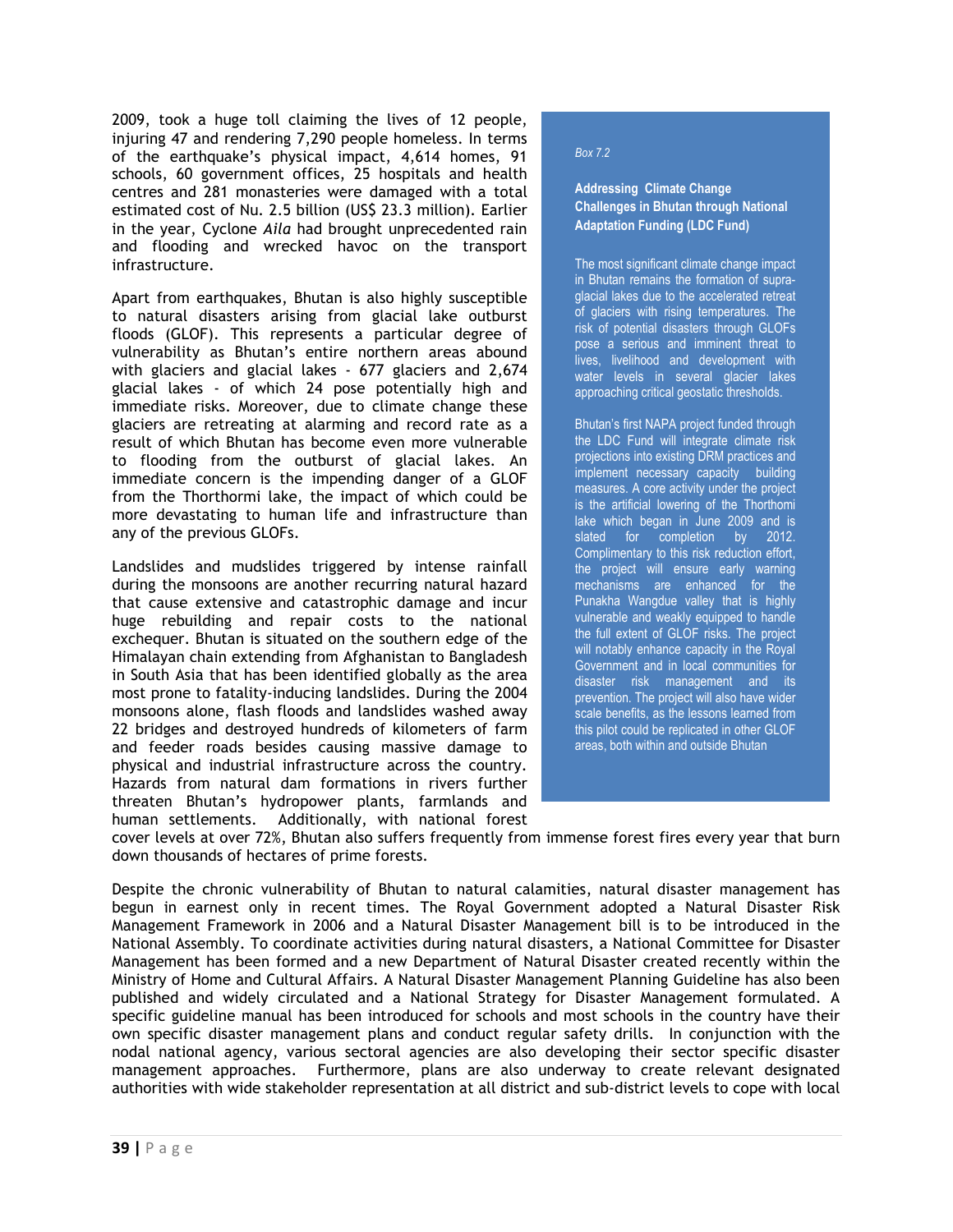natural disaster incidents. Public awareness and safety advocacy efforts are also being continually carried out.

# COMMITMENT 7: MOBILIZING FINANCIAL RESOURCES

The effective actualization of the sustainable development goals and targets of the BPoA, including poverty alleviation, depends immensely on the mobilization of both domestic and external resources. Resource constraints have always posed a major challenge for LDCs in overcoming their poverty and underdevelopment, thus the BPoA's seventh and last commitment that strongly calls on developed countries to meet ODA targets and for LDCs to enhance domestic resources and promote greater FDI and other external inflows. This commitment assumes particular significance within the context of deteriorating conditions associated with the global financial crisis and recession. As with most LDCs, Bhutan has relied heavily on ODA from development partners to finance its capital expenditures for development, investments that have reaped huge dividends in terms of the marked socio-economic transformation of the country. The continued inflow of ODA thus remains highly critical for Bhutan.

#### Domestic Resource Mobilization

National revenue has been buoyant for the last decade and highly responsive to economic growth. On average domestic revenues have grown at around 16% increasing from Nu.5,100 million in 2001 to 14,171 million in 2008. The sustained growth in national revenues is inextricably linked to the rapid rise in the income from energy exports to India from the hydropower projects. In terms of the ratio of revenue to GDP, revenues comprised about 35% of GDP in 2008 and between 2001 and 2008 averaged around a quarter of GDP.

Starting initially from a very small tax base, tax revenues now comprise about 48% of total revenues. Traditionally, Bhutan in the past relied heavily on non-tax revenues but this has changed over the last decade. The tax to GDP ratio has risen from 4.8% of GDP in 1990 to 11% in 2000 and to 15.6% of GDP in 2008. The major sources of

| Table 8.1                                   | 2001-2005       | 2006   | 2007   | 2008   | 2009                     |
|---------------------------------------------|-----------------|--------|--------|--------|--------------------------|
| <b>Revenue/GDP Ratio</b>                    | 21.9%           | 25%    | 23.9%  | 34.9%  | 32.8%                    |
| <b>Revenue in Million Nu</b>                | 6,902<br>(2005) | 10,082 | 12,346 | 14,170 | 14,194                   |
| <b>Domestic Saving/</b><br><b>GDP Ratio</b> | 40.8%           | 67.8   | 65.4   | 67.2   | $\overline{\phantom{0}}$ |

current tax revenues derive from corporate income tax, excise duty, sales tax and royalties from the forestry, mines and minerals and tourism sectors. The introduction of a personal income tax in January 2002 is expected to help broaden the tax base though it only contributes to around 2% of the total revenue base at present. The personal income tax remains quite low mainly due to the low level of monetization of the economy and is expected to grow with the increased monetization of the national economy. Non tax revenues derive mainly from the transfer of profits and dividends from government owned enterprises. Sectorally, hydroelectricity has consistently been the major revenue generator for the country over the last decade and in 2006 and 2007, contributed to about 43% of the total national revenues. There is an unambiguous and strong correlation between the growth of revenues from hydropower and the increase in the total domestic revenue performance and this trend is likely to continue well into the future with the further expansion of hydropower capacity in Bhutan. The Trade and Services sectors also contributed about 20% and 14% of the total national revenues respectively.

Domestic Savings/GDP Ratios has been high and on average constituted about 45% of GDP over the last decade. Gross domestic savings grew rapidly from 4.6% of GDP in the eighties to 20.2% of GDP in the nineties and this has principally been on account of private savings generated largely by the corporate sector rather than by households. Private savings today has largely eclipsed foreign capital as a major source of investment finance in Bhutan. On the basis of these high levels of domestic savings and the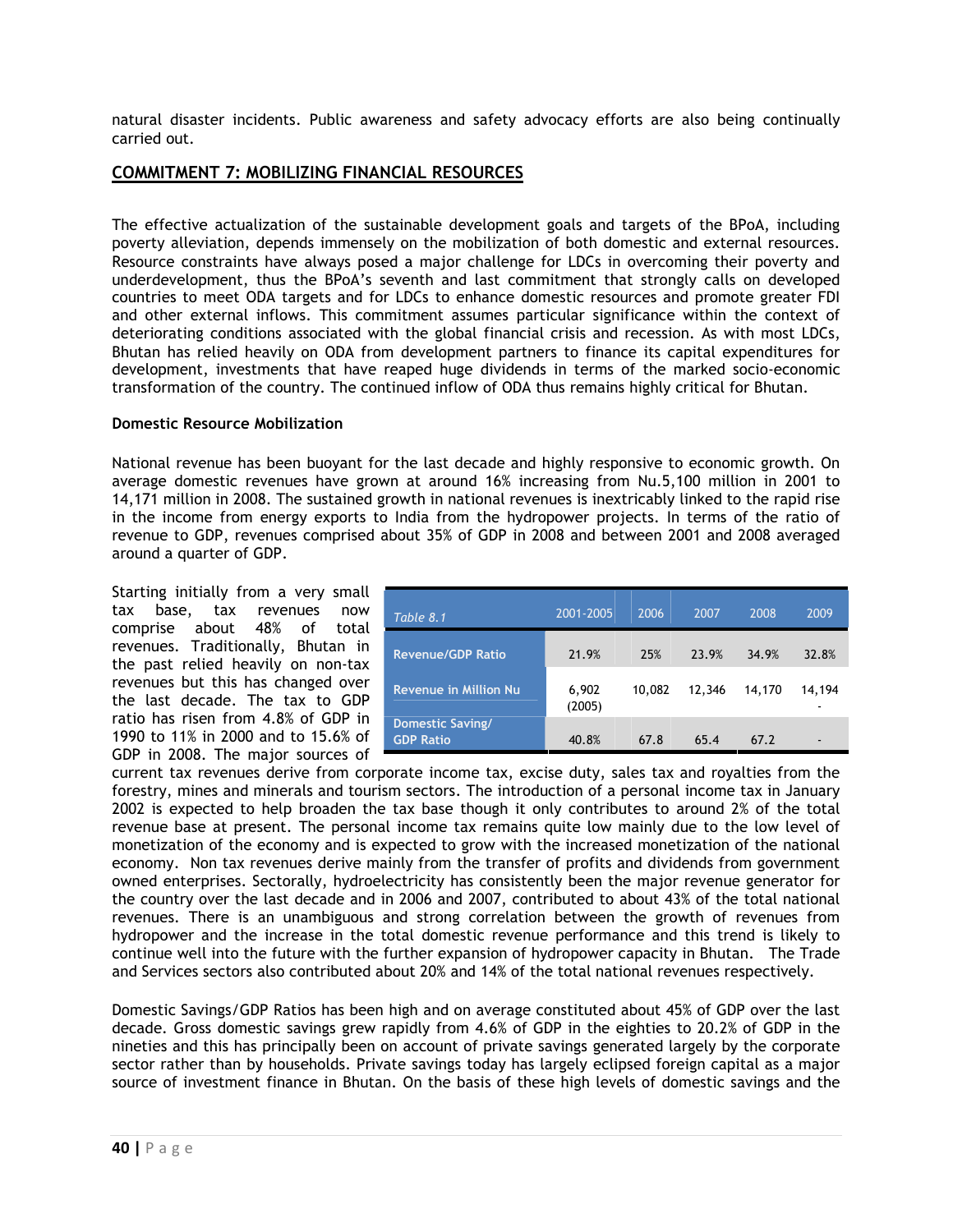sustained expansion of national revenues, Bhutan has been successful in mobilizing domestic resources for financing its development expenditures and investments. Development Assistance & Foreign Direct Investment

Official Development Assistance (ODA) plays a central role in Bhutan's economy and development, constituting a critical role in financing capital expenditures. Between 2001 and 2008, external grants amounted to about 17% of GDP and on average Bhutan received about US\$ 114 million a year. While this represents an increase in absolute terms, ODA has declined relatively in its share of financing development expenditures and in terms of its proportion to GDP. In the first half of 1980s, ODA accounted for over 50% of GDP and also helped pay for 70% of Bhutan's budgetary expenditure but this high dependence has come down significantly reflecting a growing trend of self reliance even as ODA inflows still constitute a critical input particularly to underpin its massive capital expenditures over the Tenth Plan period.

A perceptible trend has been the increasing share of loan financing in the ODA inflows with loan components of ODA resources making up for an increased share of capital expenditure finances. From a mere 1% of the total budgetary finance in the mid nineties, loans now comprise about 10%, with this

trend likely to continue with the donor community increasingly substituting loans for grants.

Bhutan's major development assistance partner has been India. Other important bilateral and multilateral donors include ADB, Austria, Denmark, EU, Japan, Switzerland, the Netherlands, the UN Systems and the World Bank. Apart from the hydropower sector, most of the ODA was allocated to the social, renewable natural resources, infrastructure and communication sectors.

| Table 8.2                              | 2001-2005          | 2006    | 2007    | 2008   |  |  |  |
|----------------------------------------|--------------------|---------|---------|--------|--|--|--|
| Grant Inflows in<br><b>Million Nu.</b> | 4.169<br>(average) | 5,054.3 | 5,931.9 | 8,435* |  |  |  |
| <b>Grant Inflows As</b><br>% of GDP    | 16.4%<br>(average) | 13.8%   | 16%     | 21.5%  |  |  |  |
| <b>FDI in Million Nu.</b>              | 262.8<br>(average) | 3,238   | 1,198   | 954.9* |  |  |  |
| RMA Annual Report 2007/09 * Estimate   |                    |         |         |        |  |  |  |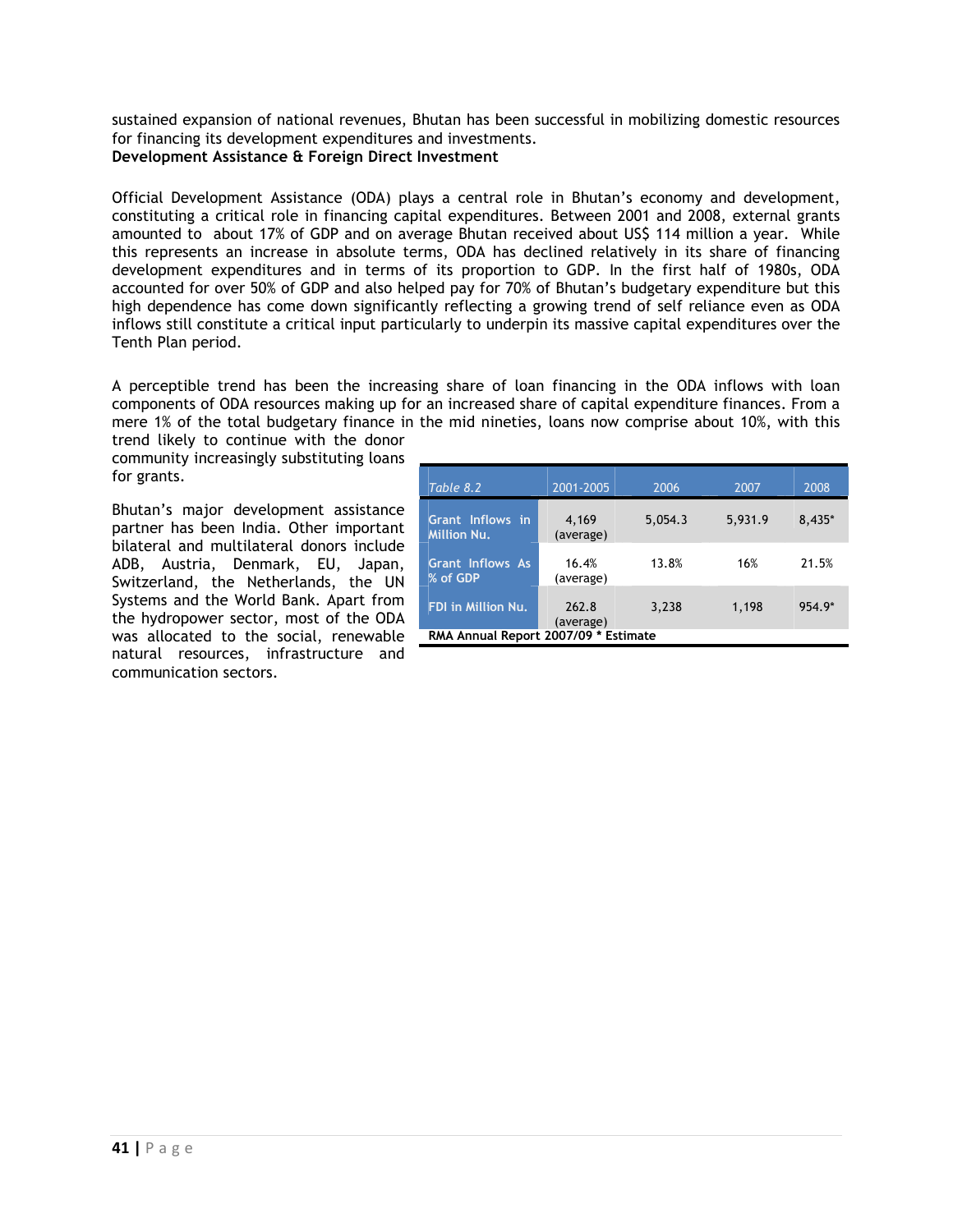FDI inflows into Bhutan except in the year 2006, has largely been negligible though they have grown over the last five years. FDI inflows grew from Nu. 101 million in 2001 to 3,238 million in 2006 and was estimated at Nu.1,198 million in 2007. With the implementation of the new Economic Development and the revamped FDI 2009 policy and with the probable accession to WTO by 2010, it is expected that FDI resources will be encouraged particularly in the context of the several public private partnerships being encouraged in numerous economic sectors, including the hydropower sector.

# External Debt

As of June 2009, Bhutan's total outstanding external debt stood at an equivalent of USD 702 million. The total debt stock has been climbing primarily on account of the significant investments made for infrastructure development and social service works, including the hydropower projects that approximately account for 55% of the

| <b>Bhutan Debt Indicators</b><br>Table 8.3                                  |              |                 |                 |               |       |  |  |  |  |
|-----------------------------------------------------------------------------|--------------|-----------------|-----------------|---------------|-------|--|--|--|--|
|                                                                             | 2001         | 2005            | 2006            | 2007          | 2008  |  |  |  |  |
| <b>External Debt (in Million</b><br>USD)                                    | 291.8        | 689.1           | 724.7           | 779.9         | 702   |  |  |  |  |
| <b>External Debt to GDP</b>                                                 | 58.4%        | 84.3%           | 77.3%           | 61.1%         | 57.5% |  |  |  |  |
| <b>Convertible Currency Debt</b><br>(InMillion USD) & as % of<br>total debt | 129.9<br>45% | 277.8<br>40.3%  | 309<br>42.6%    | 350.9<br>45%  | 336.9 |  |  |  |  |
| Indian Rupee Debt (in<br>Million IRs) and as % of total<br>debt             | 7,803<br>55% | 18,400<br>59.7% | 18,370<br>57.4% | 17.320<br>55% | 365.4 |  |  |  |  |
| Debt Servicing Ratio (as% of<br>exports)                                    | 5%           | 7.6%            | 3.6%            | 17.9%         | 29.9% |  |  |  |  |
| Source/s:RMA Annual Reports, BPFSS                                          |              |                 |                 |               |       |  |  |  |  |

total debt. The national public debt burden has also risen on account of the trend for development partners to substitute concessionary loans for grants as Bhutan's development resource needs have grown significantly. The Government of India remains Bhutan's largest lender followed by the ADB and the World Bank.

The stock of external debt has two major components – convertible currency or government concessionary borrowings and Indian Rupee debt. Of the total, US\$ 336.9 million were outstanding on convertible currency loans and the remaining equivalent of USD 365.4 million (INR 17.5 billion) are outstanding rupee loans.

Bhutan is categorized as a debt distressed country due to the very high external debt to GDP ratios. Of late though the debt to GDP ratios have been declining and in 2008/09 came down to 57.5% from a high of 84.3% in 2005/06. Even as debt servicing ratios have traditionally been maintained at below 8% until 2006, it has risen steeply over the last two years. In 2007 and 2008 debt serving ratios were at 17.9% and 29.9% respectively due to the commencement of the Tala hydropower project debt.

Additionally, external debt is projected to grow at an average of 17.6% over the next five years with debt servicing ratios to remain on average below 11%. This continued expansion of the external debt is primarily on account of the startup construction of hydropower projects. Convertible currency loans are also projected to grow though at a much slower rate.

The Royal Government has developed a forward looking debt strategy with a long term macroeconomic sustainability focus. The Debt Management Division of the Department of Public Accounts continues to fine-tune the debt policy to manage current debt and guide future borrowing decisions in accordance with the Public Finance Act 2007. A concise loan procedures and regulations manual exists that among other things details standard operating procedures that are effectively in use. A system for loan and grant recording system has also been established to generate timely information and analytical reports to the Royal Government and help formulate critical decisions in macroeconomic and debt management. However, debt management capacity in Bhutan is still constrained by the shortage of adequately trained personnel.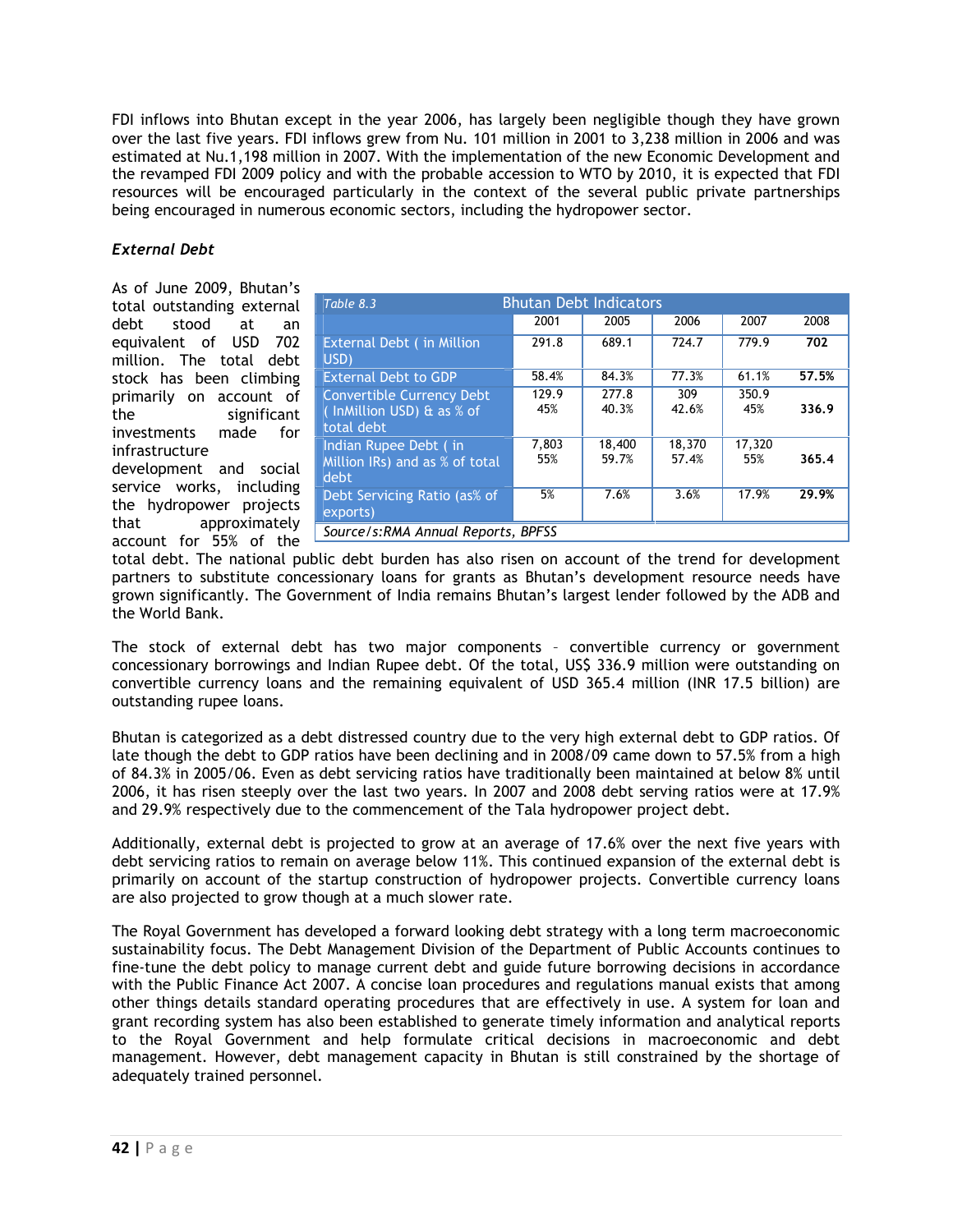# Resource Mobilization Challenges

The full achievement of the international development goals such as the MDGs and the BPoA in Bhutan will hinge on the continued inflow of development assistance including concessional lending as ODA still represents overwhelmingly the largest source of external financing. The Tenth Plan Budget currently has a large resource gap that has been estimated at about Nu. 24.65 billion or 6% of GDP on an annualized basis. The shortfall in resources for financing development in Bhutan can lead to an increasing trend of rising fiscal deficits that are already likely to be upwards of 6.7% of GDP. This would further exacerbate Bhutan's high external debt situation with rapidly growing debt service ratios.

While an estimation of the total cost of meeting the BPoA goals have not been undertaken, Bhutan through the MDG Needs Assessment and Costing exercise conducted in 2007 has estimated the costs of meeting the MDGs that provide a hint of the massive resource mobilization task involved. The total cost of meeting the MDGs in Bhutan was estimated at US\$ 2.5 billion between 2006-2015, with more than a third of the total cost required in the final three years of the MDG period. This represents a massive amount of resources needed to be mobilized as domestic revenues will be nowhere near sufficient to meet both the MDG and various non-MDG development goals.